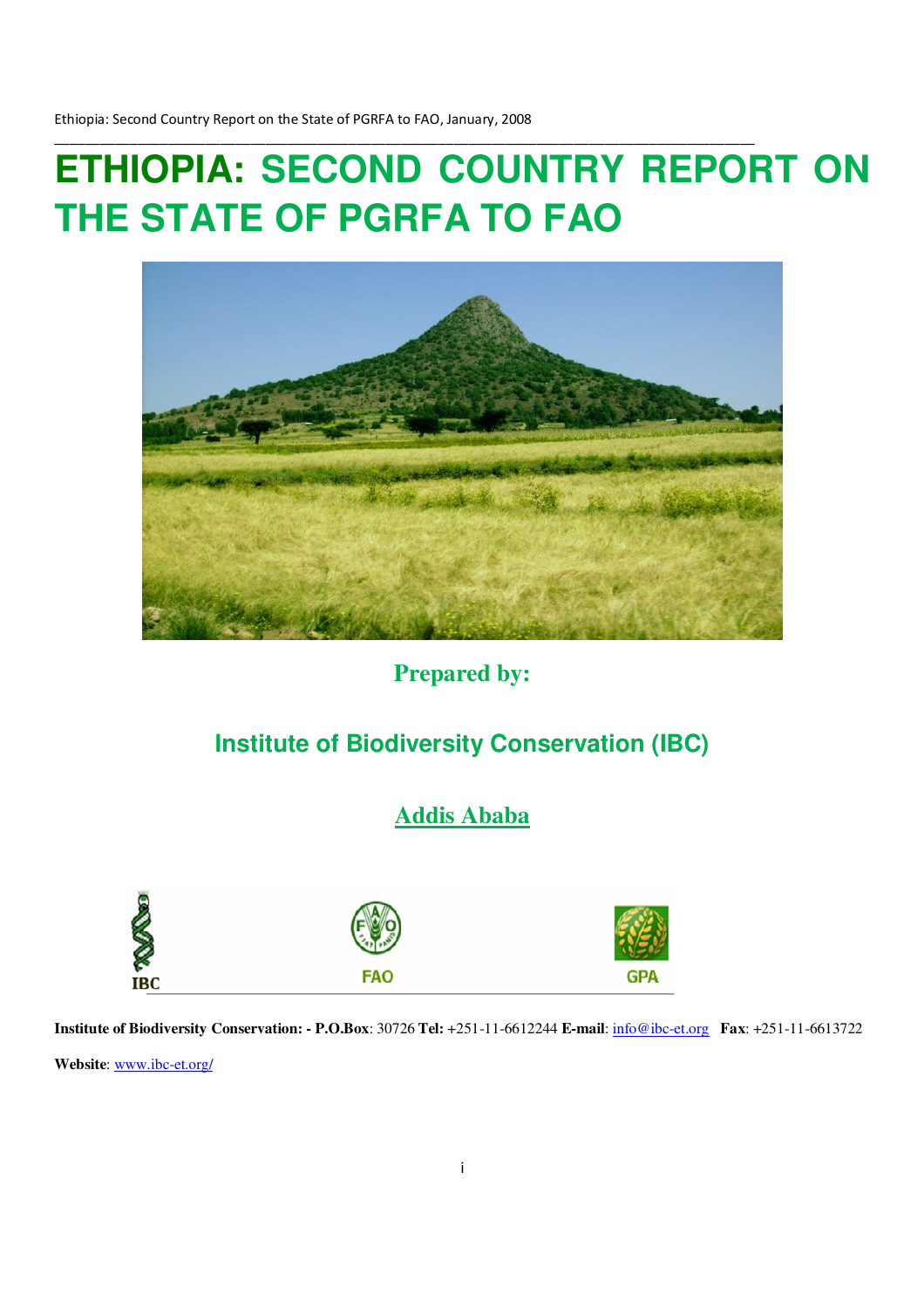## **Table of Contents**

|                                                                                                  | Page |
|--------------------------------------------------------------------------------------------------|------|
|                                                                                                  |      |
|                                                                                                  |      |
|                                                                                                  |      |
|                                                                                                  |      |
|                                                                                                  |      |
|                                                                                                  |      |
|                                                                                                  |      |
|                                                                                                  |      |
|                                                                                                  |      |
|                                                                                                  |      |
|                                                                                                  |      |
|                                                                                                  |      |
|                                                                                                  |      |
|                                                                                                  |      |
|                                                                                                  |      |
|                                                                                                  |      |
|                                                                                                  |      |
|                                                                                                  |      |
|                                                                                                  |      |
|                                                                                                  |      |
|                                                                                                  |      |
|                                                                                                  |      |
|                                                                                                  |      |
|                                                                                                  |      |
|                                                                                                  |      |
|                                                                                                  |      |
|                                                                                                  |      |
|                                                                                                  |      |
| 2.2 CONSERVATION OF WILD PLANT GENETIC RESOURCES FOR FOOD AND AGRICULTURE IN PROTECTED AREAS  16 |      |
| 2.3 ECOSYSTEM MANAGEMENT FOR CONSERVATION OF PLANT GENETIC RESOURCES FOR FOOD AND AGRICULTURE    |      |
|                                                                                                  |      |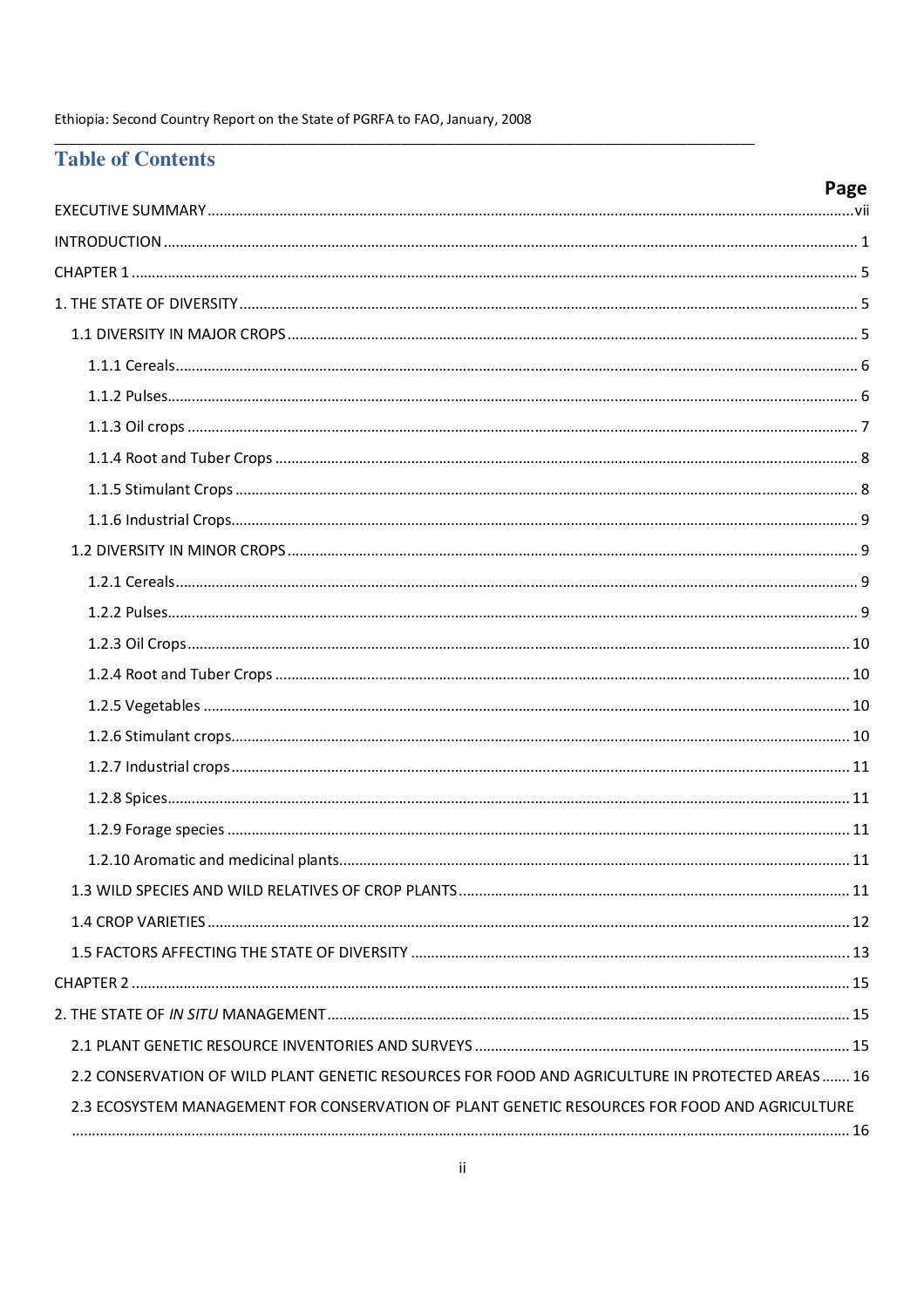| 2.4 ON-FARM MANAGEMENT AND IMPROVEMENT OF PLANT GENETIC RESOURCES FOR FOOD AND AGRICULTURE 17 |  |
|-----------------------------------------------------------------------------------------------|--|
| 2.5 ASSESSEMENT OF MAJOR NEEDS FOR IN SITU MANAGEMENT OF PLANT GENETIC RESOURCES FOR FOOD AND |  |
|                                                                                               |  |
|                                                                                               |  |
|                                                                                               |  |
|                                                                                               |  |
|                                                                                               |  |
|                                                                                               |  |
|                                                                                               |  |
|                                                                                               |  |
|                                                                                               |  |
|                                                                                               |  |
|                                                                                               |  |
|                                                                                               |  |
|                                                                                               |  |
|                                                                                               |  |
|                                                                                               |  |
|                                                                                               |  |
|                                                                                               |  |
|                                                                                               |  |
|                                                                                               |  |
|                                                                                               |  |
|                                                                                               |  |
|                                                                                               |  |
|                                                                                               |  |
|                                                                                               |  |
|                                                                                               |  |
|                                                                                               |  |
|                                                                                               |  |
|                                                                                               |  |
|                                                                                               |  |
|                                                                                               |  |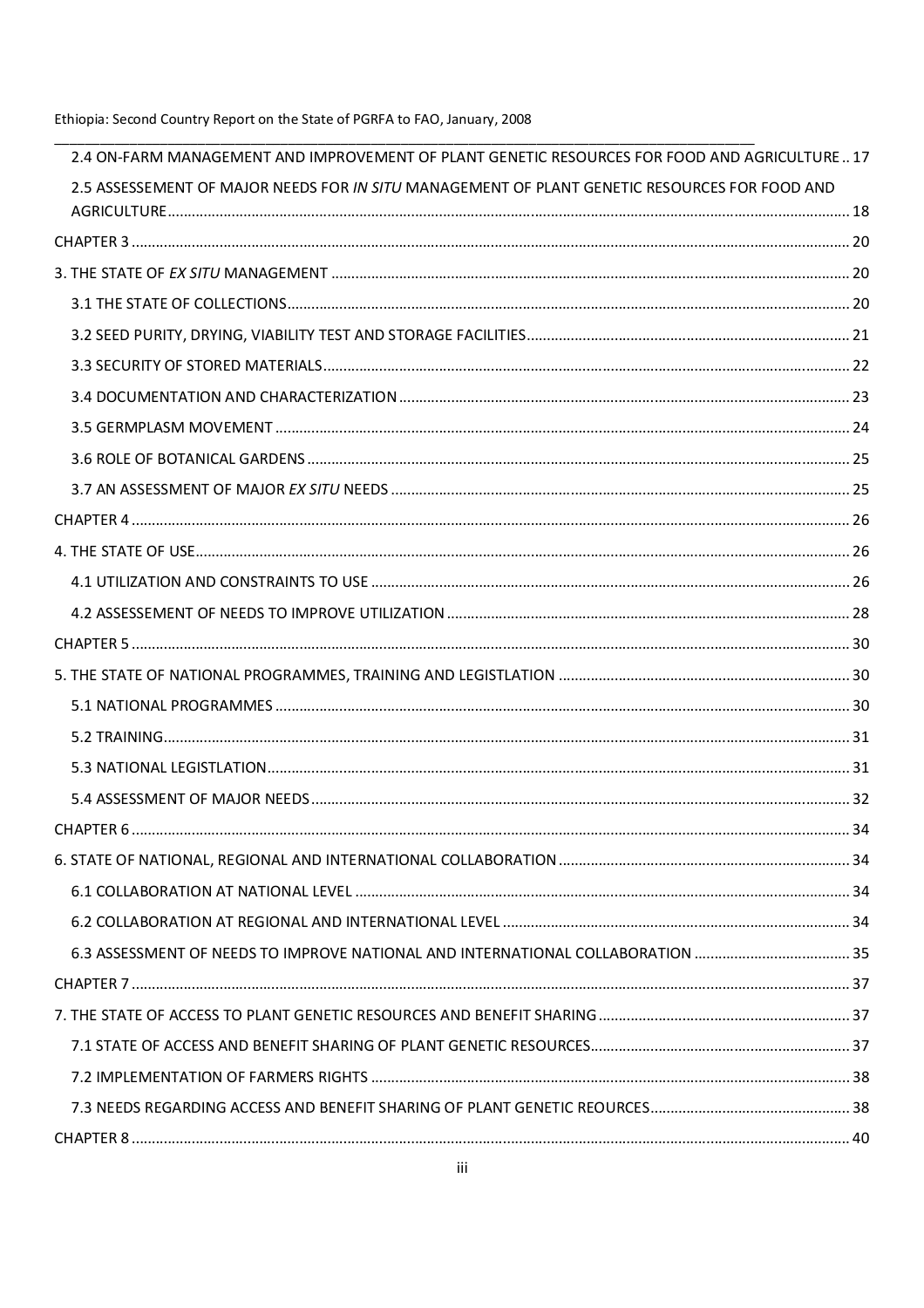| 8.1 CONTRIBUTION AND IMPORTANCE OF PGR FOR FOOD SECURITY AND SUSTAINABLE DEVELOPMENT  40     |  |
|----------------------------------------------------------------------------------------------|--|
|                                                                                              |  |
|                                                                                              |  |
|                                                                                              |  |
|                                                                                              |  |
|                                                                                              |  |
| 8.2 NEED ASSESSEMENT ON FUTURE USE OF PGR FOR FOOD SECURITY AND SUSTAINABLE DEVELOPEMENT  44 |  |

## **List of Tables**

## **List of Figures**

|--|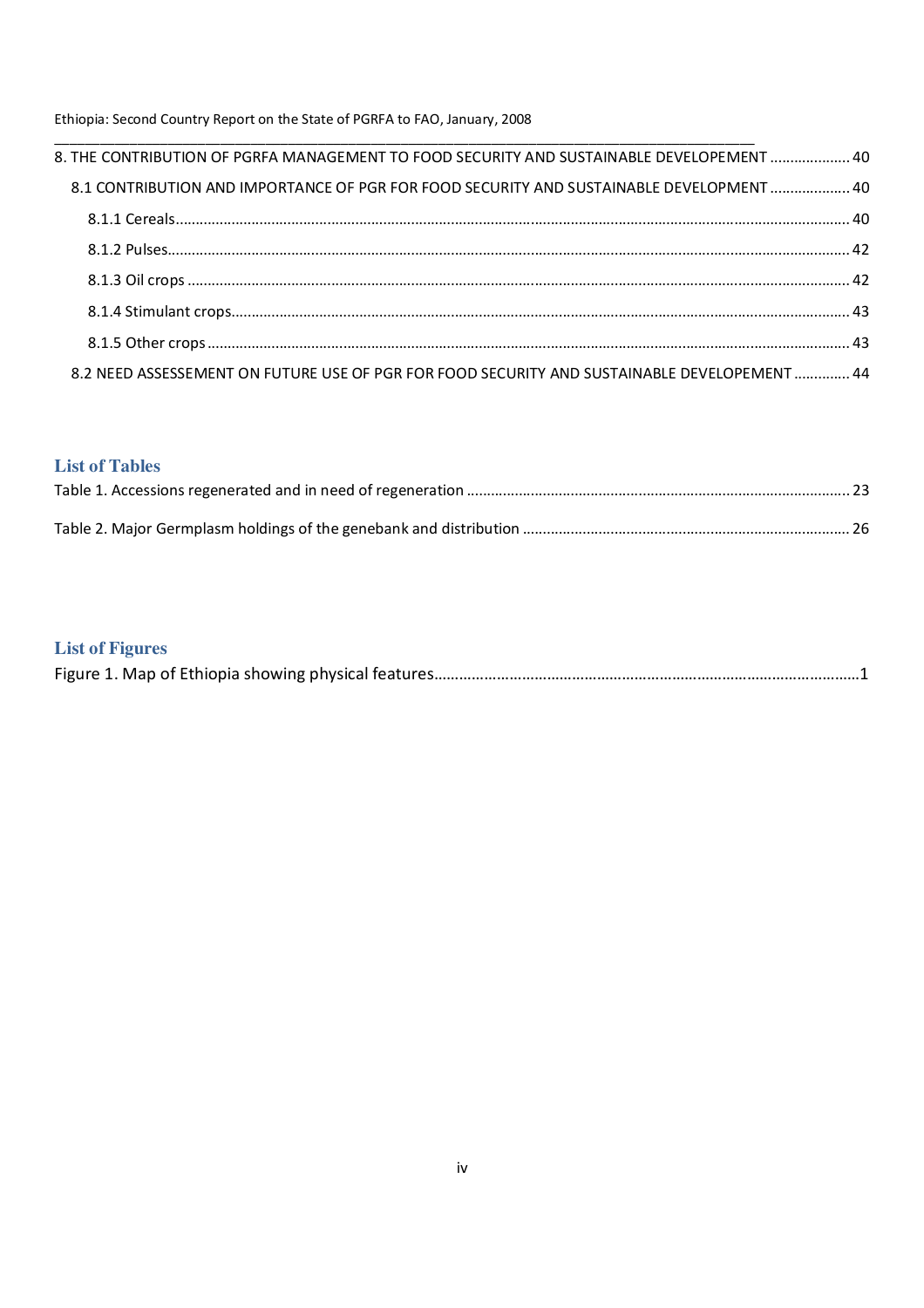\_\_\_\_\_\_\_\_\_\_\_\_\_\_\_\_\_\_\_\_\_\_\_\_\_\_\_\_\_\_\_\_\_\_\_\_\_\_\_\_\_\_\_\_\_\_\_\_\_\_\_\_\_\_\_\_\_\_\_\_\_\_\_\_\_\_\_\_\_\_\_\_\_\_\_\_\_\_\_\_\_\_\_\_\_\_\_\_\_\_\_\_\_

## ACRONYMS

| <b>AMCEN</b>   | African Ministerial Conference on Environment                       |  |  |
|----------------|---------------------------------------------------------------------|--|--|
| <b>CBD</b>     | Convention on Biological Diversity                                  |  |  |
| <b>CBDC</b>    | Community Biodiversity Development and Conservation                 |  |  |
| CGB            | <b>Community Genebank</b>                                           |  |  |
| <b>CGIAR</b>   | Consultative Group on International Agricultural Research           |  |  |
| <b>CSA</b>     | <b>Central Statistical Authority</b>                                |  |  |
| <b>CIMMYT</b>  | Centro Internacional de Mejoramiento de Maíz y Trigo                |  |  |
| <b>EAPGREN</b> | East Africa Plant Genetic Resources Network                         |  |  |
| <b>EIAR</b>    | Ethiopian Institute of Agricultural Research                        |  |  |
| EPA            | <b>Environmental Protection Authority</b>                           |  |  |
| <b>EPHI</b>    | Ethiopian Pioner Hi-bred International                              |  |  |
| <b>ESE</b>     | <b>Ethiopian Seed Enterprise</b>                                    |  |  |
| <b>FAO</b>     | Food and Agriculture Organization                                   |  |  |
| <b>GEF</b>     | Global Environmental Fund                                           |  |  |
| <b>GIS</b>     | Geographic Information System                                       |  |  |
| <b>GPA</b>     | Global Plan of Action                                               |  |  |
| <b>GTZ</b>     | Deutsche Gesellschaft für Technische Zusammenarbeit                 |  |  |
| IAR            | Institute of Agricultural Research                                  |  |  |
| <b>IBC</b>     | Institute of Biodiversity Conservation                              |  |  |
| <b>ICARDA</b>  | International Centre for Agricultural Research in the Dryland Areas |  |  |
| <b>ICRISAT</b> | International Crop Research Institute for Semi-Arid Tropics         |  |  |
| <b>ILRI</b>    | <b>International Livestock Research Institute</b>                   |  |  |
| MoARD          | Ministry of Agriculture and Rural Development                       |  |  |
| <b>NARES</b>   | National Agricultural Research System                               |  |  |
| <b>NBSAP</b>   | National Biodiversity Strategy and Action Plan                      |  |  |
| <b>NBT</b>     | National Biodiversity Task Force                                    |  |  |
| NGO            | Nongovernmental Organization                                        |  |  |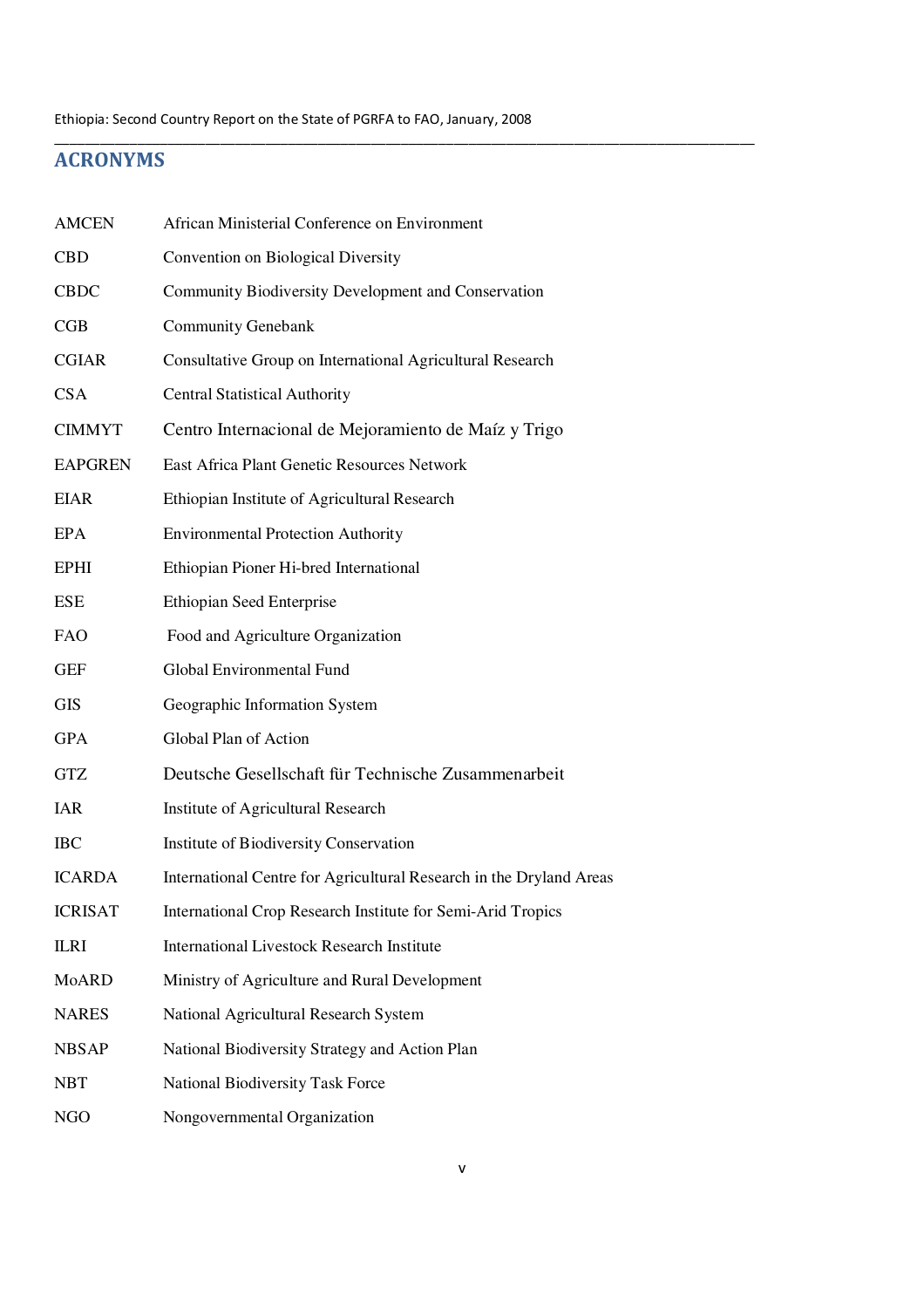| <b>NISM</b>  | National Information Sharing Mechanism                       |
|--------------|--------------------------------------------------------------|
| <b>NVRC</b>  | <b>National Variety Release Committee</b>                    |
| <b>ODAP</b>  | $\beta$ -N-Oxalyl- $\alpha$ , $\beta$ -diaminopropanoic acid |
| <b>PGR</b>   | <b>Plant Genetic Resources</b>                               |
| <b>PGRFA</b> | Plant Genetic Resources for Food and Agriculture             |
| <b>TSW</b>   | <b>Thousand Seed Weight</b>                                  |
| <b>USAID</b> | United States Agency for International Development           |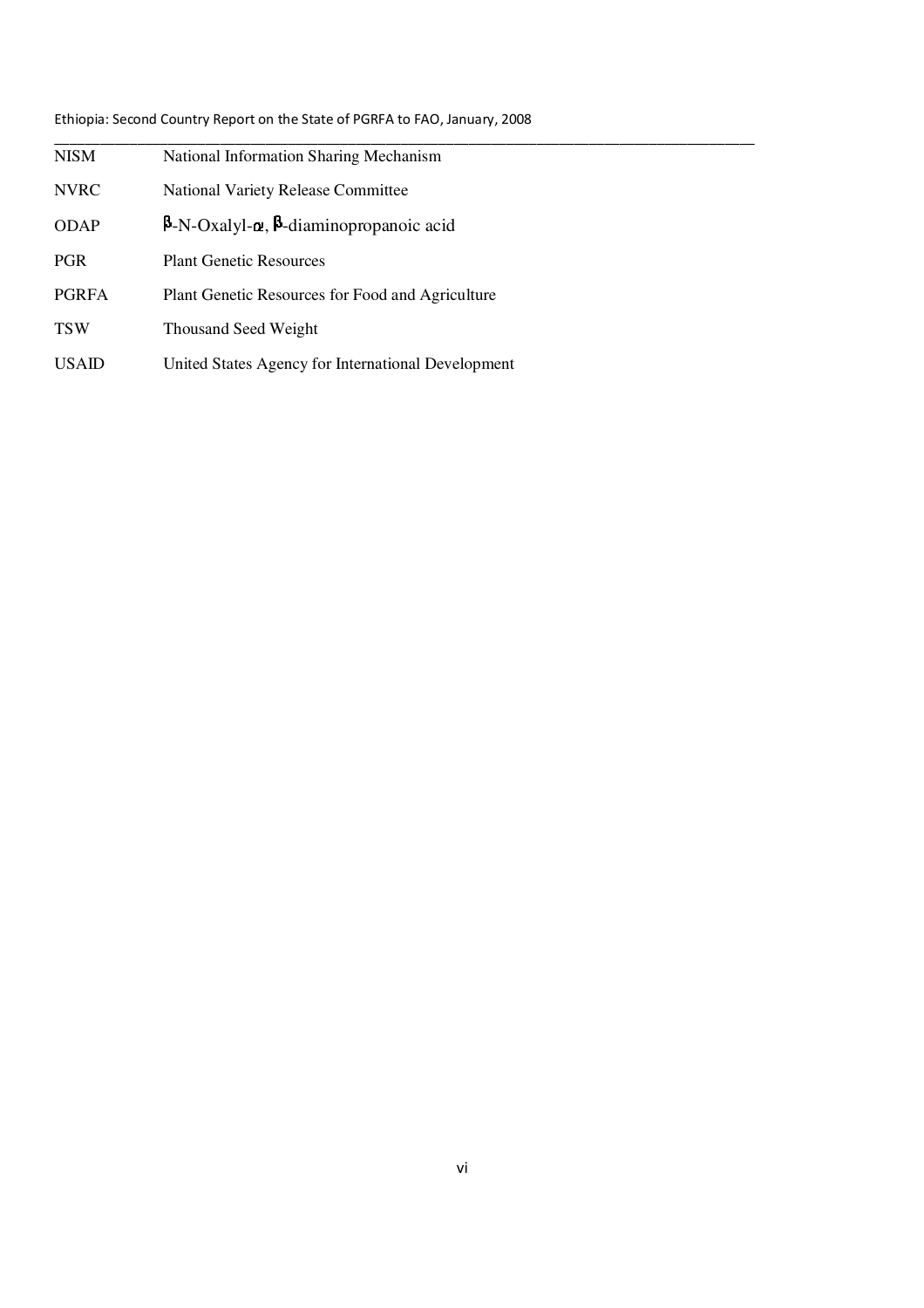## EXECUTIVE SUMMARY

The existence of diverse farming systems, socio-economics, cultures and agro-ecologies has endowed Ethiopia with a diverse biological wealth of plants, animals, and microbial species, especially crop diversity. Crop plants such as coffee (*Coffea arabica),* safflower (*Carthamus tinctorius*)*,* tef (*Eragrostis tef*)*,* noug (*Guizotia abyssinica),* anchote (*Coccinia abyssinica)* and enset *(Ensete ventricosum)* originated in Ethiopia. High genetic diversity is found in major food crops (wheat, barley, sorghum and peas); industrial crops (linseed, castor and cotton); cash crop (coffee); food crops of regional and local importance (tef, noug, Ethiopian mustard, enset, finger millet, cowpea, lentil) and in a number of forage species of world importance (clovers, medics, oats).

\_\_\_\_\_\_\_\_\_\_\_\_\_\_\_\_\_\_\_\_\_\_\_\_\_\_\_\_\_\_\_\_\_\_\_\_\_\_\_\_\_\_\_\_\_\_\_\_\_\_\_\_\_\_\_\_\_\_\_\_\_\_\_\_\_\_\_\_\_\_\_\_\_\_\_\_\_\_\_\_\_\_\_\_\_\_\_\_\_\_\_\_\_

Plant genetic inventories and surveys have been conducted by the Institute of Biodiversity Conservation (IBC) and its partners to gather and document information on the types and distribution of farmers' landraces, forest and aquatic resources and medicinal plants. Following extensive surveys, about twenty areas rich in biological diversity, distributed across six regional states, have been identified for conservation purposes. A programme of landrace conservation supports the farming communities in their efforts to maintain crop/plant diversity, and produce food for their family and for the country as a whole. Systematic crop germplasm exploration and collection operations resulted in collections of indigenous landraces, including unique breeders' collections of economically important crops with rich genetic diversity such as barley, wheat, sorghum, tef, maize, noug, linseed, lupin, finger millet, haricot bean, field pea, lentil and horse bean.

The current holdings of the IBC genebank reach over 60,000 accessions of about 200 crop/plant species. Germplasm is maintained for long term storage at -10  $^{\circ}$ C and for the medium term at +4  $^{\circ}$ C with  $35$  - 45 percent relative humidity. Samples are kept in laminated aluminium foil bags for long term storage. Plant species with recalcitrant and intermediate storage behaviour seeds are maintained in ten field genebanks.

Regeneration activities are regularly performed to effectively maintain quality of stored germplasm collections for sustainable use. To date 13336 accessions have been regenerated and over 7400 accessions need immediate regeneration.

Characterization is essential for effective utilization of conserved germplasm. Characterization and preliminary evaluation on basic morpho-agronomic characteristics have been undertaken on about 70 percent of the crop germplasm accessions, including 34648 cereals, 8037 oil crops, 5355 pulses, 424 coffee and 360 accessions of fenugreek.

IBC is the national focal point for plant genetic resources conservation for food and agriculture. A National Policy for the Conservation and Development of Plant Genetic Resources and a Conservation Strategy of Ethiopia have been developed. Ethiopia has also signed and ratified the Convention on Biological Diversity and the International Treaty on Plant Genetic Resources for Food and Agriculture. The key to protecting the biological heritage of Ethiopia lies in the involvement of local people. A proclamation was approved in 2006 to regulate access to genetic resources and associated community knowledge, innovations, practices and technologies, and to protect the rights of local communities. Strong international collaboration supports these efforts.

More efficient use of plant genetic diversity is a prerequisite to meeting the challenge of development, food security and poverty alleviation. The inclusion of germplasm in plant breeding programmes and development of released cultivars are the most generally recognized uses of genetic resources. About 81000 seed samples have been distributed from the genebank. On average about 5000 seed samples per year are distributed to local research activities for national crop improvement programmes.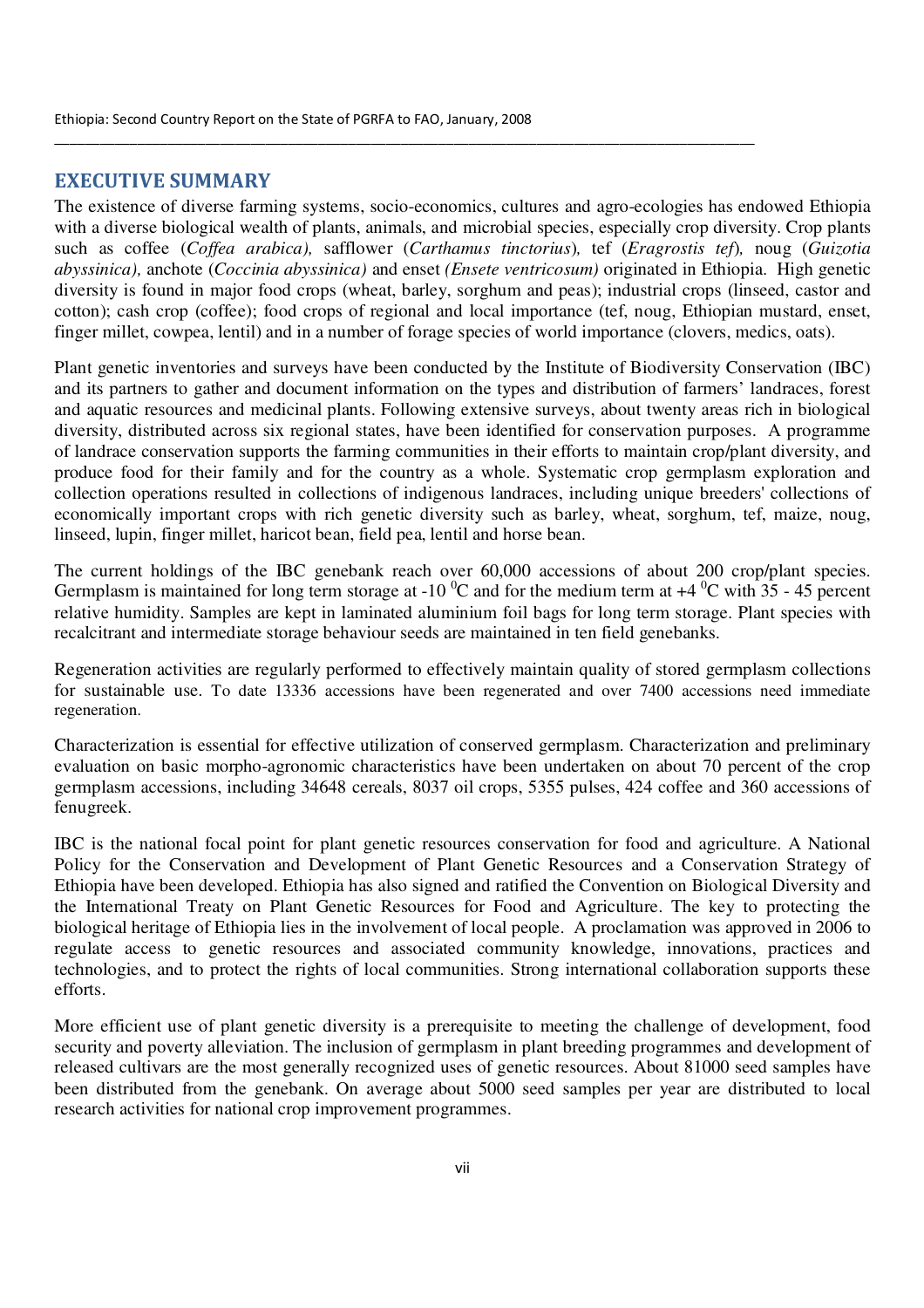Despite these efforts, much remains to be done to fully conserve the diverse crop genetic resources in Ethiopia. Future needs for additional activities, training and funding gaps have been identified. With collaboration and support, Ethiopia will meet its commitments to conserve and use its plant genetic resources for food and agriculture for present and future use.

\_\_\_\_\_\_\_\_\_\_\_\_\_\_\_\_\_\_\_\_\_\_\_\_\_\_\_\_\_\_\_\_\_\_\_\_\_\_\_\_\_\_\_\_\_\_\_\_\_\_\_\_\_\_\_\_\_\_\_\_\_\_\_\_\_\_\_\_\_\_\_\_\_\_\_\_\_\_\_\_\_\_\_\_\_\_\_\_\_\_\_\_\_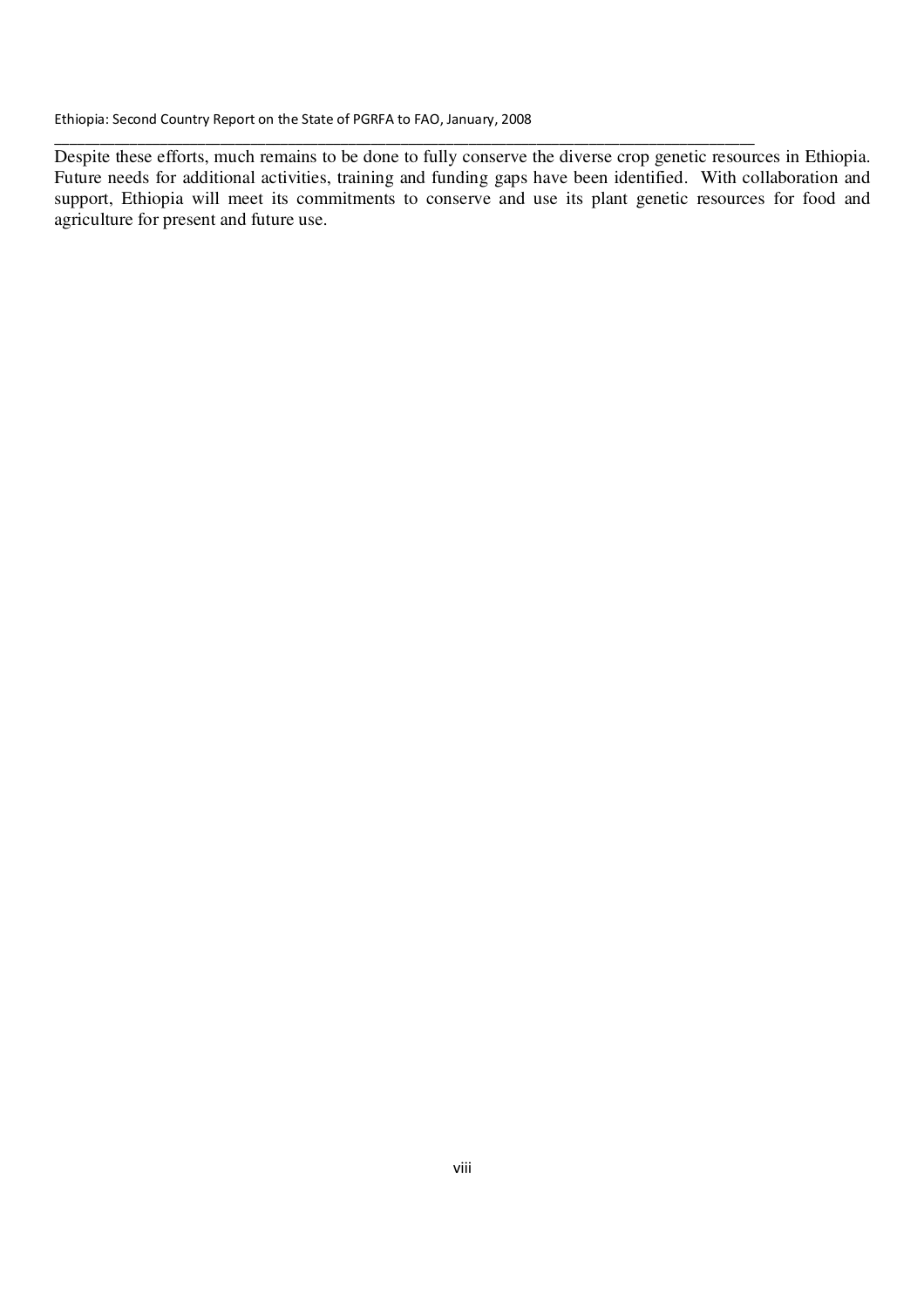## INTRODUCTION **PHYSIOGEOGRAPHIC AND CLIMATIC FEATURES**

Ethiopia is located in the tropics in the horn of Africa between 3º and 15º N, 33º and 48º E, bordering Somalia, Sudan, Diibouti, Kenya and Eritrea.. It has diverse physiogeographic features with high and rugged mountains, flat topped plateaux, deep gorges, incised river valleys and rolling plains. The altitudinal variation ranges from 116m below sea level in the Dalol depression in the Afar region, to 4,620 masl at Ras Dashen. The Great Rift Valley runs from northeast to southwest of the country and separates the western and southeastern highlands. The highlands on each side of the rift valley give way to extensive semi-arid lowlands to the east, south and west of the country.

\_\_\_\_\_\_\_\_\_\_\_\_\_\_\_\_\_\_\_\_\_\_\_\_\_\_\_\_\_\_\_\_\_\_\_\_\_\_\_\_\_\_\_\_\_\_\_\_\_\_\_\_\_\_\_\_\_\_\_\_\_\_\_\_\_\_\_\_\_\_\_\_\_\_\_\_\_\_\_\_\_\_\_\_\_\_\_\_\_\_\_\_\_

The highlands cover the central lava highlands and massifs consisting of the Gondar, Wello and Gojam highlands; and the southwestern plateau of Gamo Gofa, Illubabor and Wellega. In the Southeastern parts are found highlands of Arsi, Bale, Hararge and Sidamo. These highlands have high mountains on their western rim with continuous slopes running from the highest peak of Mt. Batu towards the southeastern lowlands (Figure 1).



Figure 1. Map of Ethiopia showing physical features (Source: Encarta 2006)

Although Ethiopia is a tropical country with typically hot and dry lowland areas, it has varied macro and micro-climatic conditions. The influence of high altitudes modifies mean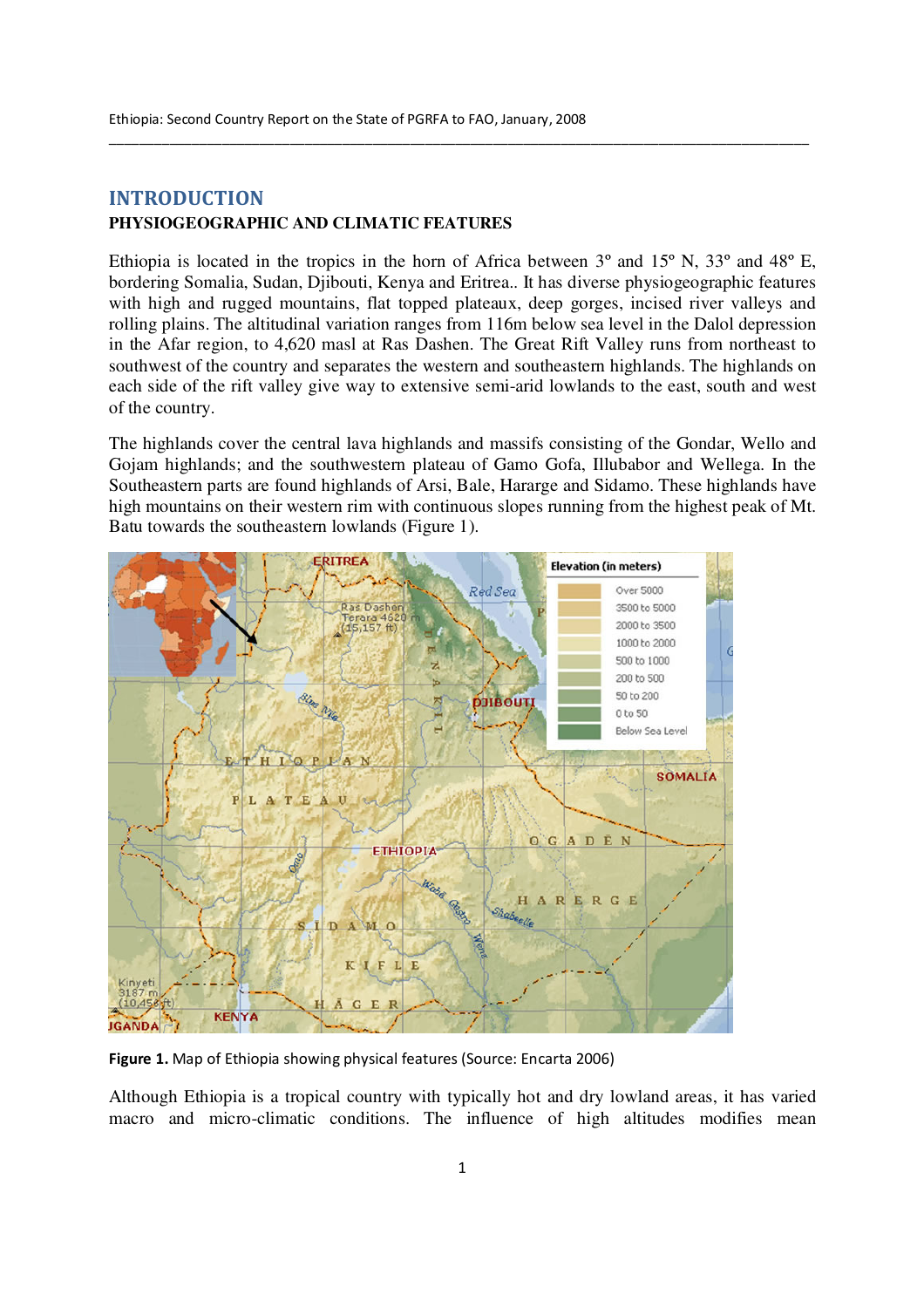temperatures and leads to a more moderate Mediterranean type climate in the highlands. These varied climatic conditions have contributed to the formation of diverse ecosystems inhabited with a great diversity of life forms of both animals and plants. The rainfall distribution is seasonal and is mainly governed by the inter-annual oscillation of the surface position of the Inter-Tropical Convergence Zone (ITCZ) that passes over Ethiopia twice a year. This causes variations in the wind flow patterns and the onset and withdrawal of winds from north and south.

\_\_\_\_\_\_\_\_\_\_\_\_\_\_\_\_\_\_\_\_\_\_\_\_\_\_\_\_\_\_\_\_\_\_\_\_\_\_\_\_\_\_\_\_\_\_\_\_\_\_\_\_\_\_\_\_\_\_\_\_\_\_\_\_\_\_\_\_\_\_\_\_\_\_\_\_\_\_\_\_\_\_\_\_\_\_\_\_\_\_\_\_\_

The mean annual rainfall patterns range from below 350 mm to 2,800 mm. The South western region receives the heaviest annual rainfall which goes up to 2,800 mm in some areas. The central and northern central regions receive moderate rainfall that declines towards northeast and eastern Ethiopia, and the southeastern and northern regions receive an annual rainfall of about 700 mm and 500 mm. respectively. The relative humidity regimes that closely follow the rainfall pattern, the rainfall pattern itself and the high variation in temperature ( $> 30$  °C and  $< 10$  °C) influence types and diversity of the vegetation and their distribution over the country.

#### **POPULATION**

Ethiopia has an estimated population of approximately 75 million, and about 86 percent of the total population is considered as rural dwellers. The estimated population growth is about 2.8 percent per annum. The settlement pattern of the population is influenced by environmental factors such as altitude, climate, soil fertility and by commercial economic activities which have skewed the population distribution towards the highlands. The Ethiopian highlands (>1,800 masl), which cover 37 percent of the total area is inhabited by about 77 percent of the population. Hence, the highlands of the country are densely populated, resulting in over-grazing and severe degradation of the vegetation, while the lowlands, being affected by insufficient rainfall and high temperature are sparsely populated. This uneven human population distribution throughout the country is one of the important factors that have impacts on the productivity of agricultural lands and the conservation and management of biological resources.

#### **MAJOR FARMING SYSTEMS**

The Ethiopian region is characterized by a wide range of agro-climatic conditions with diverse cultural and farming practices that can be grouped into three major agricultural systems: the highland mixed farming system, the low plateaux and valley mixed agriculture and the pastoral livestock production of the arid and semi-arid zones. Agriculture in Ethiopia is a basis for the entire socioeconomic structure of the country and has a major influence on all other economic sectors and development processes of the country. It provides about 85 percent of the total employment and generates about 40 percent of the country's earnings from export, contributing about 57 percent of the country GDP and 90 percent of the export earnings (CSA, 2005; FAO, 2005). Of the total area, which is 122 million hectares, 84 million hectares (69 percent) is classified as agricultural land suitable for crop and livestock production. Of this, about 32 million hectares is cultivated with about 12 million hectares under major crop production annually.

#### **a. The highland mixed farming system**

This farming system is typically found in areas of higher elevation which are usually above 1800 masl. In these areas of high population density, farm sizes are small and decreasing in size, therefore land is more intensively used. Crop production under this farming system is diverse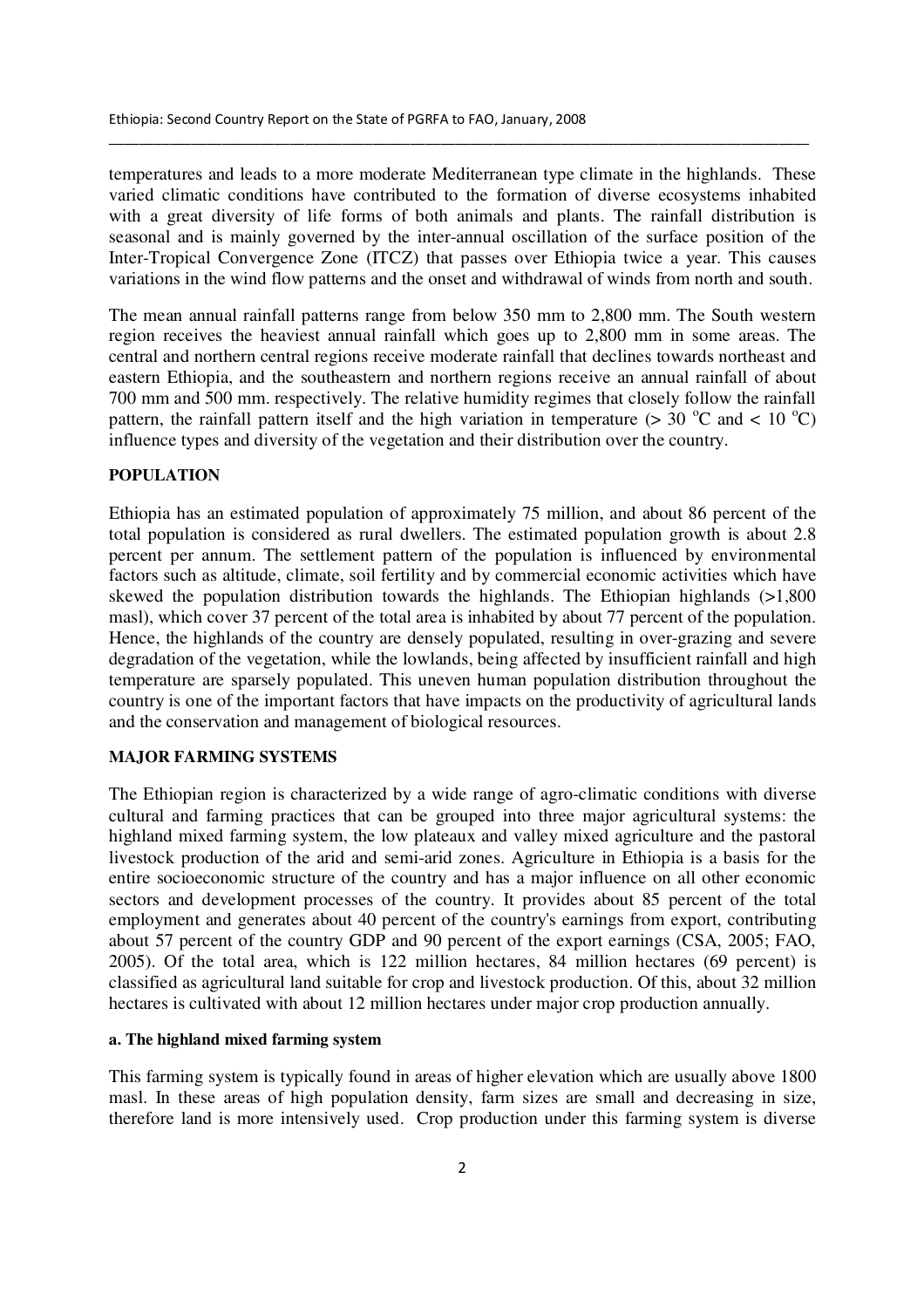and multiple cropping with limited inter-cropping is intensively employed. Traditionally, continuous cropping was exercised through crop rotation, where cereal production alternated with the production of legume crops as a means of maintaining soil fertility. The types of crops/plants grown for food and as a source of cash income or other purposes varies, being influenced by diversified agro-climates, and by the diverse social and cultural nature of the people. Diversity in the crops is very high and many landraces are still used in the system. Traditional and cultural indigenous crops are commonly grown, especially in back yards and home gardens. The highland mixed farming system includes the mixed crop livestock complex. The livestock component within this system is essential where animals are used for ploughing, threshing and transport, and their products serve as a major source of fuel, food and manure for soil fertility. Livestock is kept throughout the year, mostly grazing on natural pasture and stubble.

\_\_\_\_\_\_\_\_\_\_\_\_\_\_\_\_\_\_\_\_\_\_\_\_\_\_\_\_\_\_\_\_\_\_\_\_\_\_\_\_\_\_\_\_\_\_\_\_\_\_\_\_\_\_\_\_\_\_\_\_\_\_\_\_\_\_\_\_\_\_\_\_\_\_\_\_\_\_\_\_\_\_\_\_\_\_\_\_\_\_\_\_\_

#### **b. Low plateaux and valley mixed agriculture**

This is a sedentary agriculture system of the intermediate or low highlands, mountain foothills and upper valleys, often practiced at an altitude ranging from 1,500 to 2,000 masl. Under this system, both crop and livestock productions are economically important. However, the diversity of crops grown and the degree of integration of crop and livestock production is less pronounced. Sorghum and maize dominate the crop production with some oil crops, wheat and tef. Pulses such as chickpea and root and tuber crops may be included in the system and in recent years there has been more emphasis on cash crops for export, including chat and banana. Within this farming system, livestock are usually shifted off the cropping zone during the crop growing season and brought back after the harvest of the crops when animals are partly fed with crop residues.

#### **c. Pastoral livestock production of the arid and semi-arid zone**

Pastoral agriculture is practiced mainly at an elevation below 1,500 masl and with an annual rainfall of below 450 mm. Pastoral areas cover about 60 percent of the land area and support about 10 percent of the population. In the arid zone, nomadic and semi-nomadic pastoral livestock production dominates with camels and goats as important components. In the semiarid, semi-nomadic or semi-sedentary zone, livestock production is practiced. The major components of the livestock production here are cattle and sheep, although camels and goats are also found. Range development and improved access to water are important to improve livestock production. In recent years, there has been a move away from the nomadic system to cropping in areas with sufficient water. The main crop in this area is maize. Low moisture is the major production constraint particularly in the arid zone. In this zone, there is a high potential for irrigated agriculture, especially for production of fiber crops, sugar cane, oil seeds, horticultural and forage crops for export.

## **CURRENT STATUS OF THE AGRICULTURAL SECTOR**

The highlands of Ethiopia comprise a vast area of the country and receive reasonably good rainfall for crop production. In Ethiopia, small scale farming systems are traditional and managed with simple production technology. Ploughing is usually oxen driven and weeding and harvesting uses simple farm tools. Most crops show high levels of diversity and local landraces are used extensively. Traditionally, farmers select seeds for various traits and purposes, and also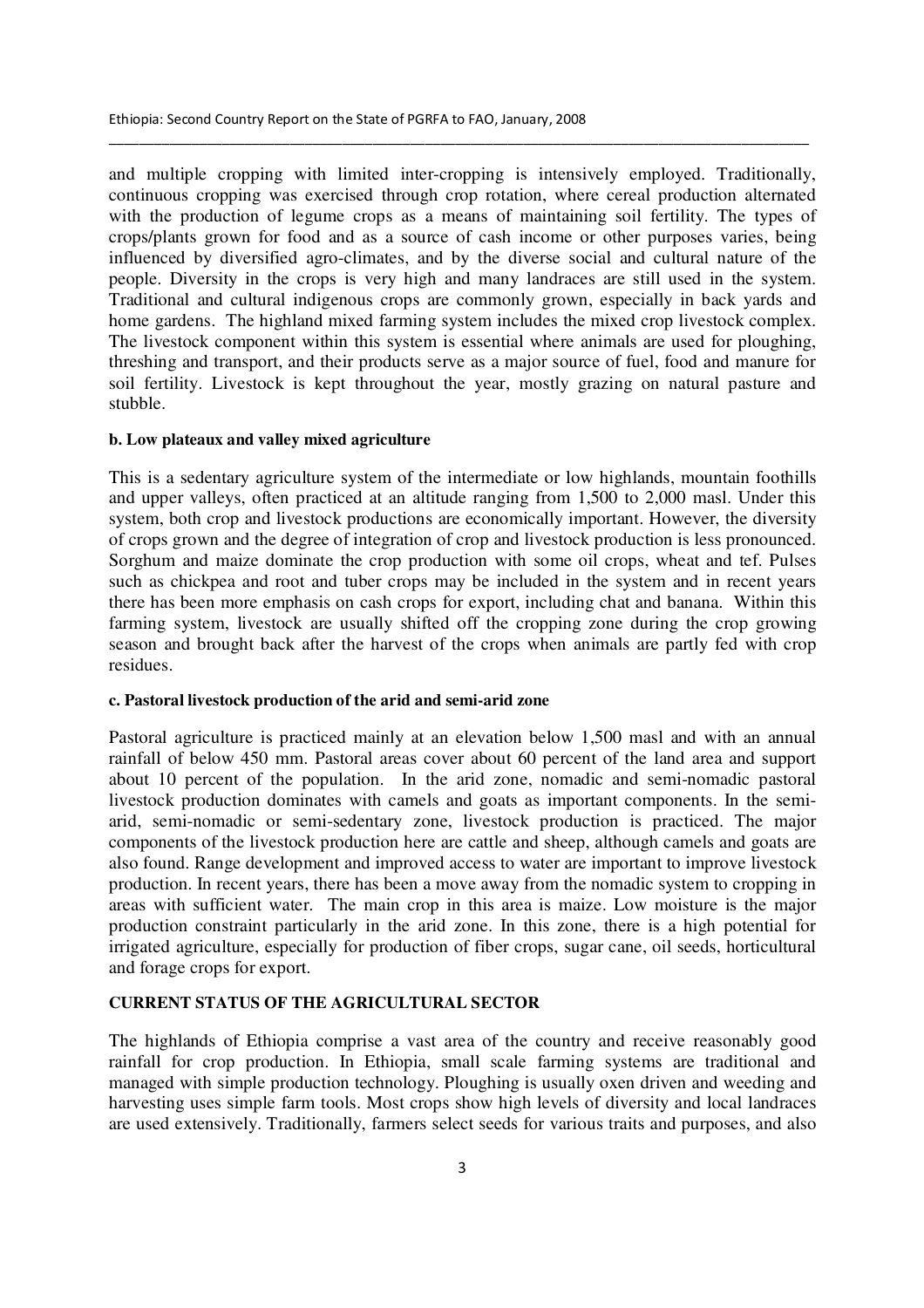exchange seeds through traditionally established networking. Large scale farming was managed previously by state farms for production of seeds of improved varieties.

\_\_\_\_\_\_\_\_\_\_\_\_\_\_\_\_\_\_\_\_\_\_\_\_\_\_\_\_\_\_\_\_\_\_\_\_\_\_\_\_\_\_\_\_\_\_\_\_\_\_\_\_\_\_\_\_\_\_\_\_\_\_\_\_\_\_\_\_\_\_\_\_\_\_\_\_\_\_\_\_\_\_\_\_\_\_\_\_\_\_\_\_\_

Crop production in Ethiopia has not kept up with the rapid population growth. Among the major factors that cause this low crop productivity is the topography, which is dissected and mountainous. This together with over-exploitation due to the high population density in the highlands makes the land vulnerable to degradation, and restricts the availability of suitable land for farming. The situation has been exacerbated by the cultivation of very steep slopes and over grazing. Low soil fertility remains a problem in many areas; especially as traditional land management practices have given way to more intensive cropping. Manure is also used as fuel in the highlands and may not be put back on the land and subsistence farmers are unable to cover the high costs of inorganic fertilizer. Crop production is also constrained by climate and low rainfall in the pastoral areas.

Crop production under the diverse agro-ecological conditions of the country requires seeds of a number of modern varieties that could fit these ecologies, in addition to the traditionally adapted landrace seeds. The existing national breeding and seed multiplication capacity is not sufficient to address the critical seed shortages for new varieties at the national level. Less than two percent of the cultivated area is sown to improved varieties mostly due to the high price of improved seeds and the preference of farmers to grow traditional landraces.

The national average yield of the major crops has also been very low due to; inter alia, changes in environmental conditions and indiscriminate diffusion of seeds of varieties with poor adaptation to the local conditions. Over the years, most of the efforts on seed production and distribution have remained centralized and uncoordinated. Only few regions of the country could be covered with seed distribution and with little or no penetration into the off the road sites. Recently, there has been considerable interest in market-oriented agriculture to meet both the growing local demand and take advantage of the export market. Prices of agricultural products are rising sharply, encouraging farmers to enter markets and invest in seeds of better varieties and fertilizer. This is leading to increased interest in new more productive varieties of traditional crops, such as the kabuli chickpea, and new crops, such as chat and flowers for export.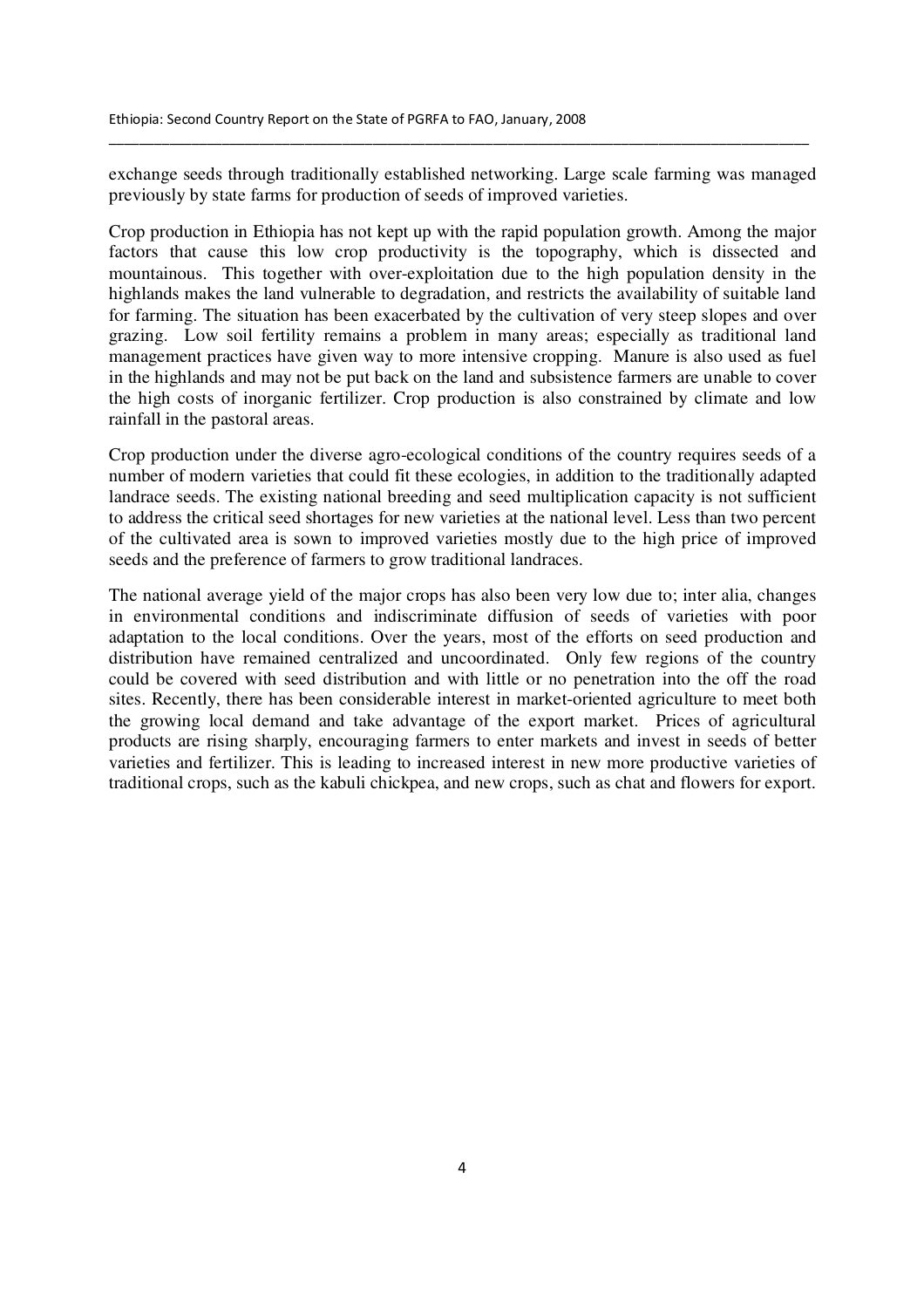## CHAPTER 1

## 1. THE STATE OF DIVERSITY

 The flora of Ethiopia is estimated to be between 6,500 and 7,000 species, of which 10 - 12 percent is considered to be endemic. Endemism is reportedly high on the plateaus, mountains, in the Ogaden region and in the western and south western woodlands. The centre of endemism on the highlands of Ethiopia can be identified as follows:

\_\_\_\_\_\_\_\_\_\_\_\_\_\_\_\_\_\_\_\_\_\_\_\_\_\_\_\_\_\_\_\_\_\_\_\_\_\_\_\_\_\_\_\_\_\_\_\_\_\_\_\_\_\_\_\_\_\_\_\_\_\_\_\_\_\_\_\_\_\_\_\_\_\_\_\_\_\_\_\_\_\_\_\_\_\_\_\_\_\_\_\_\_

- the southwestern centre, which is characterized by endemism of montane rainforest and evergreen bushland;
- the central plateau centre, which contains endemic deciduous woodland and montane grassland;
- the eastern escarpment and southeast slop centre, which has species such as *Spiniluma oxycantha* in dry evergreen forests and bushlands;
- the high montane centre, which contains endemic ericaceous bushland and Afroalpine grasslands such as *Rosularia semiensis*.

About 23 vegetation types are recognized in Ethiopia, which could be grouped into the following eight major categories:

- Desert and semi-desert scrubland
- *Acacia - Commiphora* woodland
- Moist evergreen montane forest
- Lowland (Semi-) evergreen forest
- *Combretum-Terminalia* Woodland
- Dry evergreen montane forest and montane grassland
- Afroalpine and Subafroalpine
- Riparian and swamp vegetation

## 1.1 DIVERSITY IN MAJOR CROPS

Ethiopia is one of the richest genetic resource centres in the world in terms of crop diversity. This is principally attributed to the diverse farming systems, socio-economics, cultures and agroecologies. Crop plants such as coffee (*Coffea arabica),* safflower (*Carthamus tinctorius*)*,* tef (*Eragrostis tef*)*,* noug (*Guizotia abyssinica),* anchote (*Coccinia abyssinica),* enset *(Ensete ventricosum*), are known to have originated in Ethiopia. Very high genetic diversity is found in Ethiopia in four of the world's widely grown food crops (wheat, barley, sorghum and peas); in three of the world's most important industrial crops (linseed, castor and cotton); in the world's most important cash crop (coffee); in a number of food crops of regional and local importance (tef, noug, Ethiopian mustard, enset, finger millet, cowpea, lentil) and in a number of forage species of world importance (clovers, medics, oats).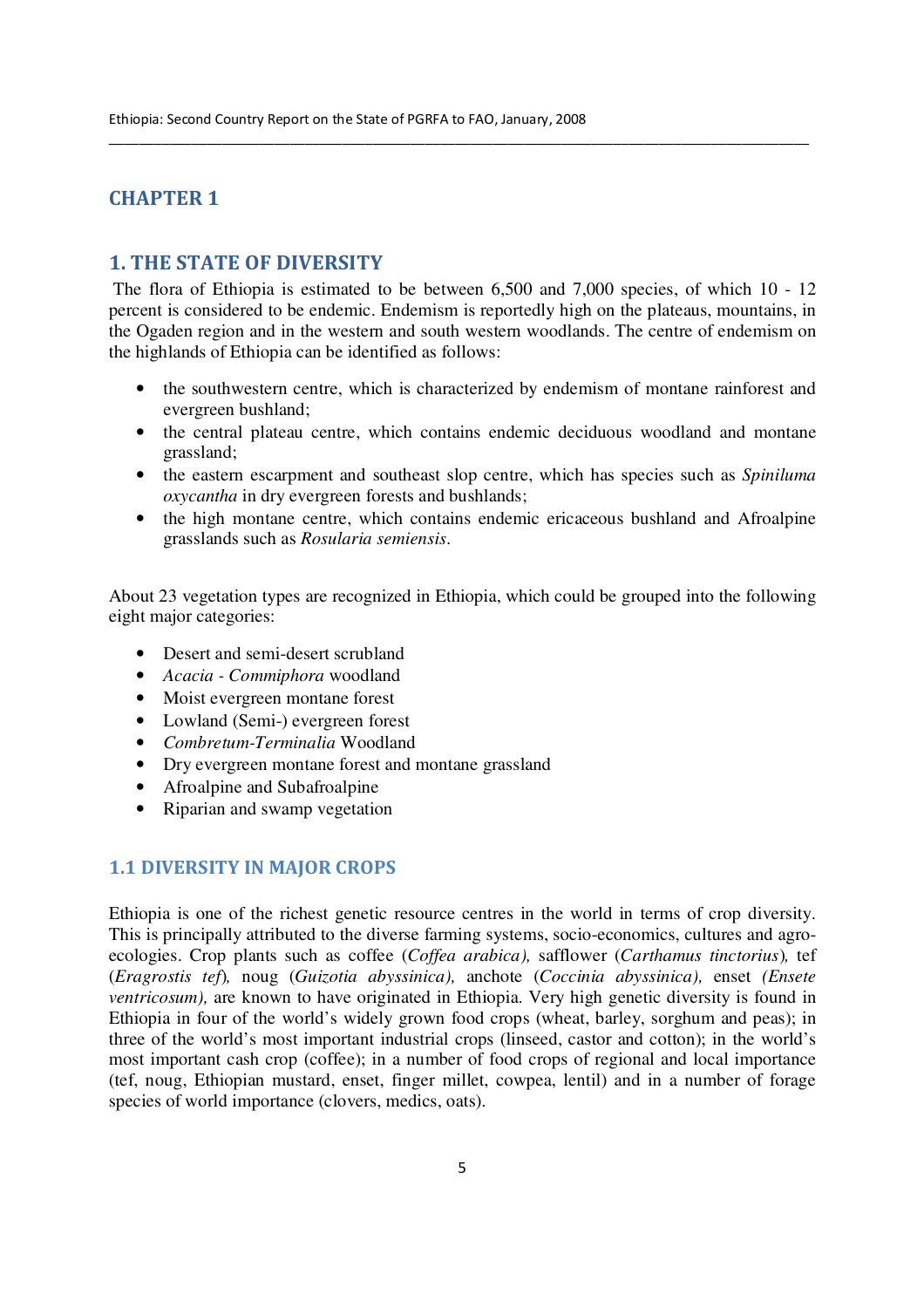The major crops of Ethiopia include the following:

#### 1.1.1 Cereals

Tef (*Eragrostis tef*) is the most important staple food crop covering over two million ha and accounting for over 20 percent of the land allotted for cereal production in the country. It is grown at a range of altitudes, rainfall and on a variety of soil types. It shows immense phenotypic diversity in plant height, size and compactness of panicle, and seed colour.

\_\_\_\_\_\_\_\_\_\_\_\_\_\_\_\_\_\_\_\_\_\_\_\_\_\_\_\_\_\_\_\_\_\_\_\_\_\_\_\_\_\_\_\_\_\_\_\_\_\_\_\_\_\_\_\_\_\_\_\_\_\_\_\_\_\_\_\_\_\_\_\_\_\_\_\_\_\_\_\_\_\_\_\_\_\_\_\_\_\_\_\_\_

Sorghum is a traditional food crop widely grown in the country, in 13 of the 18 major agroecological zones, covering over 1.3 million hectares. It is predominantly used for food, 80 percent of it for injera (flat pancake like traditional bread) making. The crop is second only to tef for injera making. Ethiopia has a diverse wealth of sorghum germplasm adapted to a range of altitudes and rainfall conditions. The crop is mainly grown in the lowland arid and semiarid areas. Of the five morphological races of sorghum (bicolor, guinea, caudatum, durra, and kafir) all except kafir are grown in Ethiopia. Important traits reported from Ethiopian sorghum include cold tolerance, drought resistance, resistance to sorghum shoot fly, disease and pest resistance, grain quality and resistance to grain mould, high sugar content in the stalks, and high lysine and protein content.

Barley is one of the first domesticated cereals in Ethiopia. Many authors have identified the country as a centre of diversity for barley. The cultivated area devoted to barley is over one million hectares. The barley landraces existing in the country are of varied morphology (two and six rows, irregular types) and colour (black, white and pink). In addition to phenotypic diversity, the Ethiopian barley is important source of genes for barley yellow dwarf virus resistance, high lysine, drought resistance, resistance to diseases such as powdery mildew, leaf rust, spot blotch, septoria, loose smut and barley stripe mosaic virus.

According to Vavilov, the diversity in Ethiopian wheats comprises six wheat species: *Triticum durum* subsp. Abyssinicum; *T. turgidum* subsp. abyssinicum; *T. dicoccum*; *T. aestivum*; *T. polonicum* and *T. compactum*. Currently, the five tetraploid species listed above are classified under *Triticum turgidum*. All these species of wheat observed by Vavilov in the mid-1920s are still grown by farmers as landraces. Although Vavilov regarded the Ethiopian region as a centre of origin and diversity for tetraploid wheats, the absence of wild relatives and lack of archaeological evidences suggest that Ethiopia could be a secondary centre of origin. The diploid einkorn and the hexaploid wheat do not seem to be native to the Ethiopian gene centre. Durum wheat is a major industrial and food crop and it is grown on over 500000 ha of land. Until 2001, about 49 improved varieties of durum wheat of Ethiopian origin were developed and released.

#### 1.1.2 Pulses

Ethiopia is probably one of the primary centres of diversity for faba bean. Although the smallseeded type of the Ethiopian faba bean is not well studied, there are some reports of tremendous diversity in protein content, chocolate spot and leaf rust resistance.

Field pea is the second most important legume crop in Ethiopia after faba bean in terms of both area and total amount of production. According to CSA, field pea covers over 254000 ha with a total production of 230000 tonnes which accounts for 17 percent of the total grain legume production. The origin of field pea is controversial. Ethiopia is undoubtedly the centre of diversity for this crop, and wild and primitive forms are known to exist in the high elevations of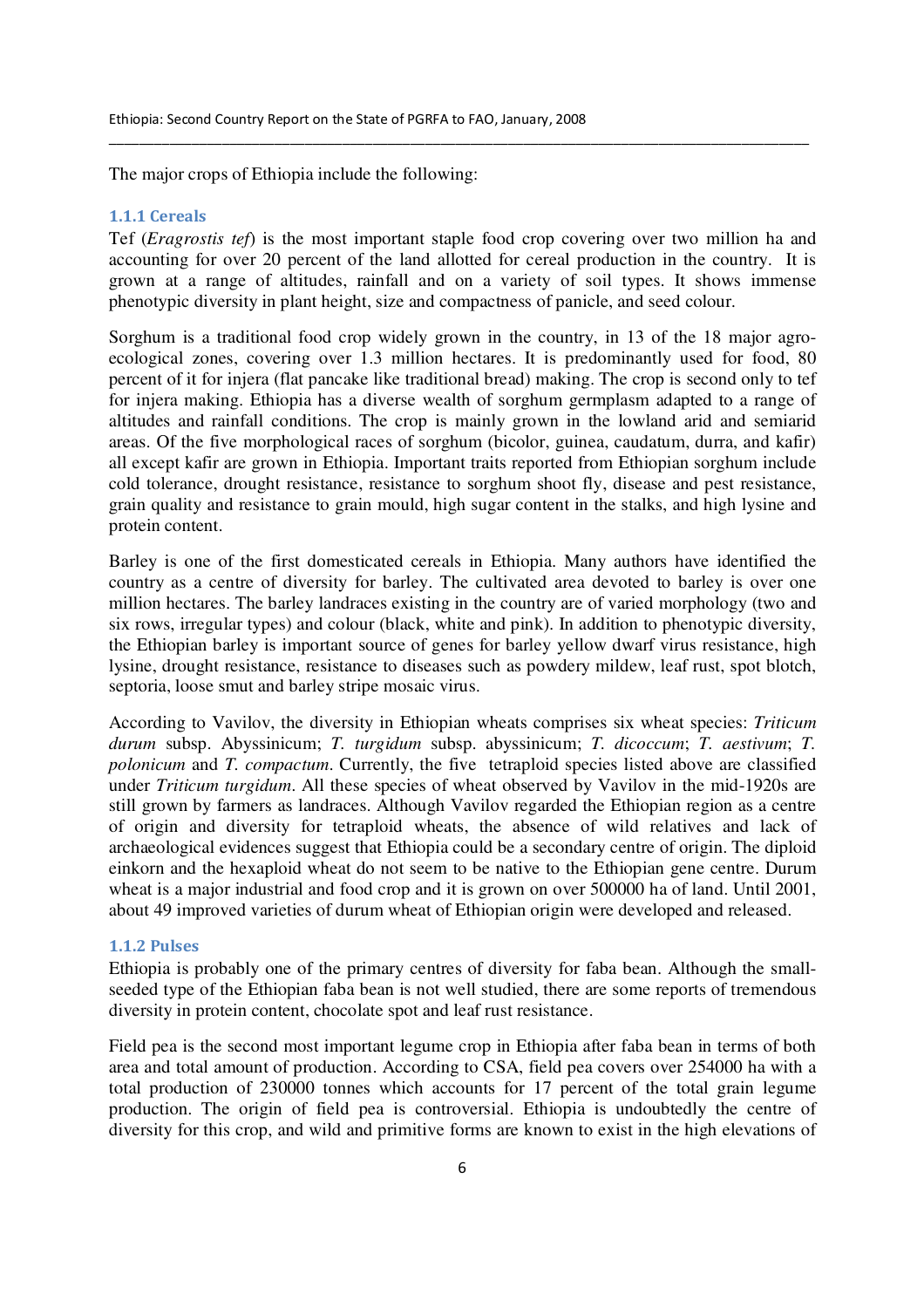the country. Field pea, one of the oldest crops in the country, has a unique subspecies developed in Ethiopia - *Pisum sativum* subsp. *abyssinicum*. The existing germplasm in the country shows tolerance/resistance to disease.

\_\_\_\_\_\_\_\_\_\_\_\_\_\_\_\_\_\_\_\_\_\_\_\_\_\_\_\_\_\_\_\_\_\_\_\_\_\_\_\_\_\_\_\_\_\_\_\_\_\_\_\_\_\_\_\_\_\_\_\_\_\_\_\_\_\_\_\_\_\_\_\_\_\_\_\_\_\_\_\_\_\_\_\_\_\_\_\_\_\_\_\_\_

Chickpea (*Cicer arietinum*) is one of the ancient crops in Ethiopia. Archaeological evidence from Lalibela caves dated seed samples as over 2500 years of age. Ethiopia is also considered by some authors as a centre of origin and diversity for this crop. Chickpea covers over 160000 ha with a total production of 160000 tonnes which accounts for 12 percent of the total grain legume production. The crop is widely used in different forms. There are two types of chickpeas; dessi and kabuli. The phenotypic diversity observed in farmers' fields is considerable, particularly in flower colour, seed colour, anthocyanin in the leaves, disease and drought resistance. The related wild species of chickpea (*C. cuneatum*) has been found in northern Ethiopia.

Lentil is among the principal food legumes widely grown in diverse agro-ecological zones, ranging from hot sub-moist low lands to cool humid mid highlands. Lentil covers over 76000 ha with a total production of over 54000 tonnes. The crop is cultivated mostly for domestic consumption. There are conflicting reports as to the origin of lentil. Some authors regard Ethiopia as a centre of origin/diversity whereas some have reported lentil to be an early introduction to Ethiopia. The Ethiopian germplasm is diverse in earliness, seed yield, harvest index, number of seeds per pod and cold tolerance. The wild species *Lens ervoides* grows in montane grassland in the north and central regions of the country.

Grass pea is drought resistant and can tolerate low soil fertility and is an important pulse, especially in drought years. The crop covers over 110000 ha with a total production of over 125000 tonnes. Ethiopia is considered as one of the primary centres of diversity for grass pea. Germplasm collected from Ethiopia exhibited high diversity for seed coat colour, primary branches/plant and anti-nutritional factor called ODAP in the seed. Land race cultivars with high ODAP content are grown by the great majority of Ethiopian farmers.

## 1.1.3 Oil crops

Ethiopia is one of the major centres of origin and diversity for several oil crops. Gomenzer (*Brassica carinata*), noug (*Guizotia abyssinica*), sesame (S*esamum indicum*) and linseed (*Lens culinaris*) are the major, indigenous oil crops having considerable diversity in the country. These crops are primarily used as sources of oil for local consumption and also contribute to the national economy through import substitution by helping save scarce foreign currency spent for importing cooking oil. The total allotted area for the production of oil seeds is nearly 0.8 million ha, accounting for about 8 percent of the total cultivated area.

Gomenzer (Ethiopian mustard), which is grown extensively in the highlands, has a considerable diversity for several vegetative traits. Gomenzer covers over 40000 ha with a total production of over 35000 tonnes. There are weedy forms of *Brassica* growing through out the high lands of Ethiopia that are gathered and eaten as leafy vegetables. Since no wild relative of gomenzer is known, the hypothesis is that gomenzer is a tetraploid hybrid between *Brassica nigra* and *Brassica oleracea*.

Noug is an important oilseed crop in Ethiopia. It is one of the widely cultivated indigenous oil seed crops particularly in the highlands of Ethiopia. Noug stands first in both total area and production among the Ethiopian oil seeds. It covers 358828 ha with a total production of over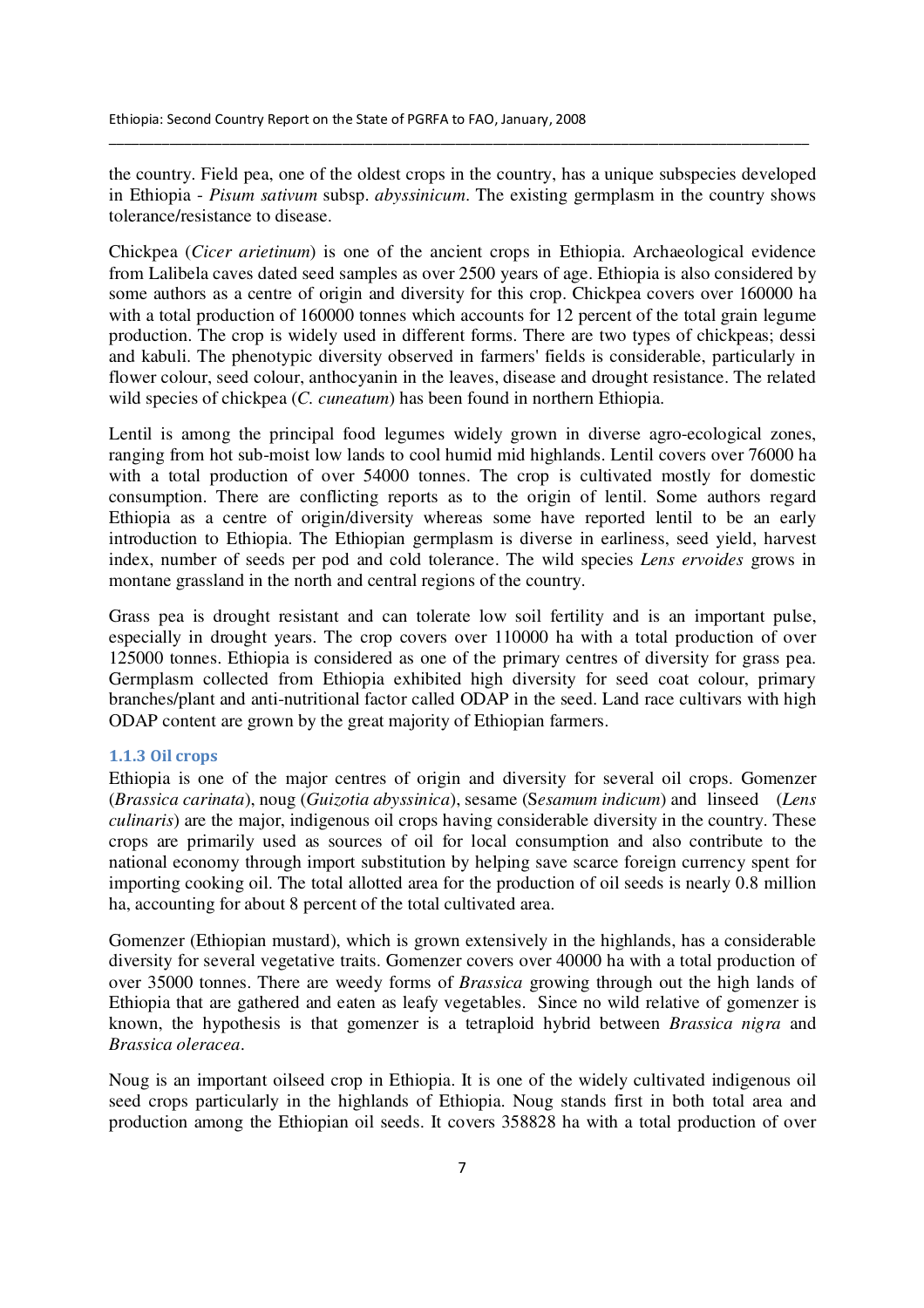187000 tonnes. Legend has it that the crop originated as a selection from its wild relative (*Guzotia scabra*), which is also considered native to Ethiopia. The phenotypic diversity in noug is more obvious for characters related to flowering, maturity, head size and other morphological characters.

\_\_\_\_\_\_\_\_\_\_\_\_\_\_\_\_\_\_\_\_\_\_\_\_\_\_\_\_\_\_\_\_\_\_\_\_\_\_\_\_\_\_\_\_\_\_\_\_\_\_\_\_\_\_\_\_\_\_\_\_\_\_\_\_\_\_\_\_\_\_\_\_\_\_\_\_\_\_\_\_\_\_\_\_\_\_\_\_\_\_\_\_\_

Linseed is the second major oil seed crop of the highlands of Ethiopia. Linseed is known for its high quality oil and its use as a raw material for agro-industries. It covers 250700 ha with a total production of over 150000 tonnes. Ethiopia is considered as a centre of diversity for linseed. Linseed, grown for oil production, has a relatively high variability in flower colour, plant height, flowering and maturity duration, and capsule size and wilt resistance.

Sesame is the third most important oil seed crop in Ethiopia, showing substantial genetic diversity. The crop is largely produced for export. Sesame is grown in 136220 ha with an annual production of over 115000 tonnes. It occurs both as a cultivated crop and in the wild exhibiting a high phenotypic diversity for number of days to maturity, plant height, pod shape and size, and for seed size and colour.

#### 1.1.4 Root and Tuber Crops

There are several indigenous cultivated or semi-cultivated root and tuber crops in Ethiopia. These crops have an important place in the diet of the population.

Enset is endemic to Ethiopia and occurs throughout the country both cultivated and wild. It is an important staple to a large number of people in the south and southwest of the country. Although the plant is propagated vegetatively, there is tremendous variation in several characters, including colour of pseudostem and leaf midribs, earliness, disease resistance and product quality.

Potato plays a significant role for food security, though it has very limited genetic variability in the country. Similarly, sweet potato is one of the major root crops in the country with a limited variability.

#### 1.1.5 Stimulant Crops

There are several important stimulant crops of Ethiopian origin. Among the ones with high commercial value are coffee (*Coffea arabica*) and chat (*Catha edulis*). These two stimulant crops are primarily produced for local consumption and the export market. Although exact statistics are hard to come by, coffee and chat are extensively produced on a vast expense of land in many parts of the country.

Coffee is one of the major global stimulants. This is a genetic resource that Ethiopia has given to the world community. It is a moist montane forest shrub, or a cultivated crop and garden plant, growing together with fruit trees and herbs in backyards. Coffee grows in many parts of the country; however, the bulk of the produce comes from western and southern part of the country, and a limited area in the east. The phenotypic diversity of arabica coffee in Ethiopia is overwhelming in both quantitative and qualitative characters. There is an extremely high variability in disease and pest resistance, liquoring quality and other traits.

Chat is one of the early domesticates in Ethiopia. It is consumed in Ethiopia as a stimulant plant and exported to neighboring countries such as Yemen and Djibouti. Although there is no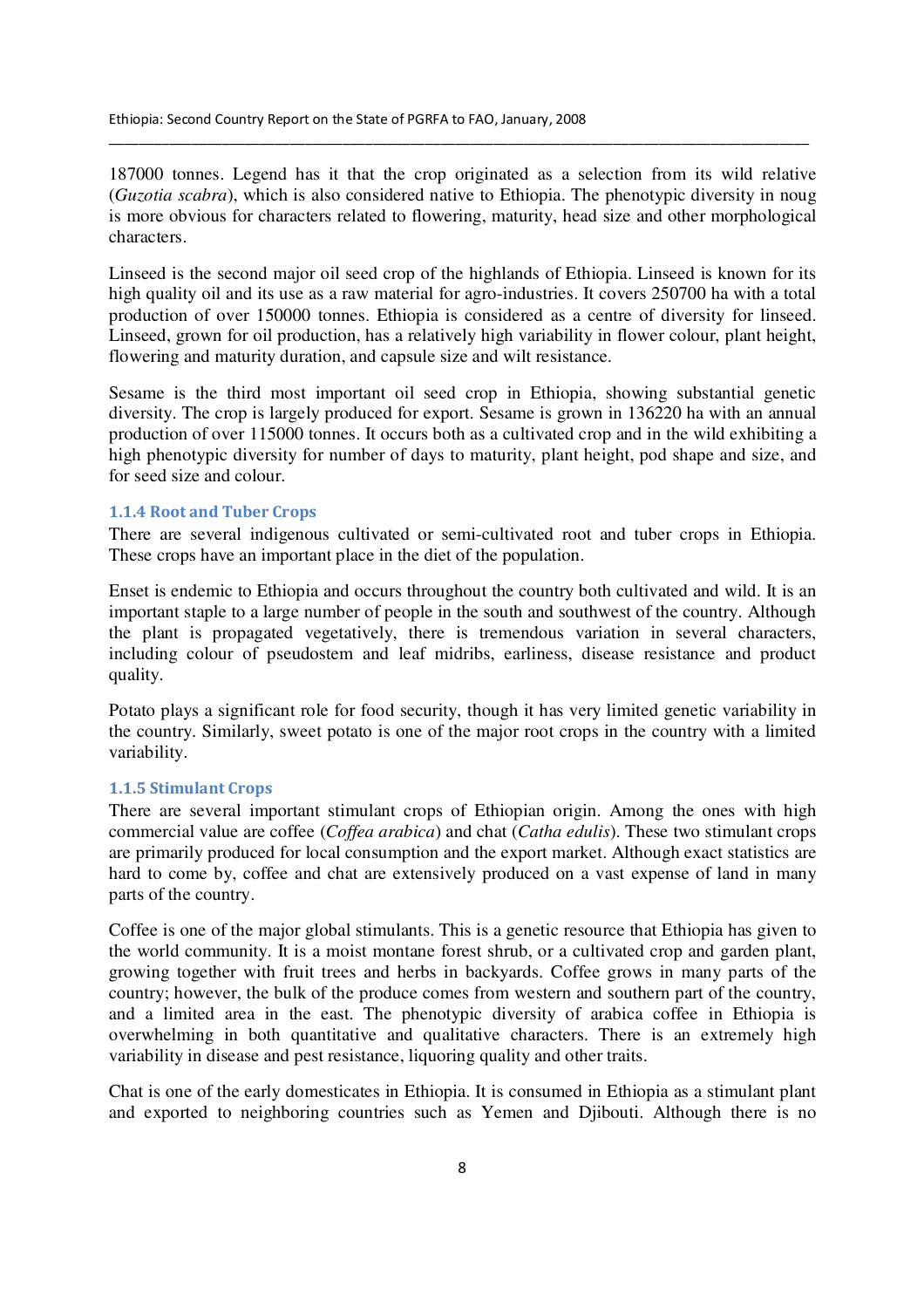systematic study, a striking variation can be observed in morphology and leaf colour in the major growing areas.

\_\_\_\_\_\_\_\_\_\_\_\_\_\_\_\_\_\_\_\_\_\_\_\_\_\_\_\_\_\_\_\_\_\_\_\_\_\_\_\_\_\_\_\_\_\_\_\_\_\_\_\_\_\_\_\_\_\_\_\_\_\_\_\_\_\_\_\_\_\_\_\_\_\_\_\_\_\_\_\_\_\_\_\_\_\_\_\_\_\_\_\_\_

#### 1.1.6 Industrial Crops

There are indigenous diploid cultivated and wild species of cotton in Ethiopia. It is believed that *Gossypium herbacium* var. acerifolium might have been domesticated in Ethiopia. The indigenous cultivated species include *G. arboreum* and *G. herbaceum*. The distribution of the wild species of the B genome (*G. anomalum* subsp. se-marense) and those of the E genome (*G. somalense*, *G. bricchettii* and *G. benadirense*) are recorded.

## 1.2 DIVERSITY IN MINOR CROPS

#### 1.2.1 Cereals

Finger millet (*Eleusine Africana)* is very likely of Ethiopian origin. At present, it is mainly grown in the northwestern parts of the country and shows considerable diversity. The wild species, the possible progenitor of the cultivated species, occurs as a weed in finger millet fields. Pearl millet (*Pennisetum glaucum*), though less important in production, is believed to have originated in Ethiopia. Emmer wheat is also grown to a limited extent, though its diversity is believed to be narrow.

#### 1.2.2 Pulses

Cowpea is mainly cultivated in Konso and Gambella in the west and south-western parts of the country. The two cultivated subspecies - *Vigna unguiculata* subsp. *unguiculata* and *V. unguiculata* subsp. *cylindrica* are found as landraces in the eastern part of the country. The two wild species *V. aconitifolia* and *V. vexillata* are found in the northern, south-western and southern part of the country. Although there is not sufficient information on the magnitude of the diversity in this crop, it is believed that the African species might have been domesticated in Ethiopia. The species is divided into three cultivated and two wild sub-species.

Fenugreek is locally used as a pulse, spice and medicinal plant, and has a long history in Ethiopia. Even though the hectarage is limited, the species has a considerable genetic diversity in seed colour, maturity and other morpho-agronomic characters.

Diversity information on grass pea is limited. The crop is commonly grown in the highlands and has an important trait of drought resistance. The wild species *Lathyrus pratensis* and *L. sphaericus* are found in upland grassland.

Hyacinth bean (*Lablab purpureus*) is grown in Konso (southern Ethiopia) and around Gondar and Gojam in central and Northern areas. Although this is under dispute, some authors have regarded Ethiopia to be the centre of origin/diversity for this species. Considerable agromorphological diversity is seen in this species for plant height, leaf size, flower and seed colour, number of seeds per pod, seed size and shape and seed yield.

Pigeon pea (*Cajanus cajan*) is a common pulse traditionally cultivated on terraces in the Konso area and now spreading to the drier northern areas. There is no common agreement on the centre of origin of pigeon pea. Nevertheless, Vavilov and other authors have indicated Ethiopia as a probable centre of origin. The larger woody types are more commonly cultivated, although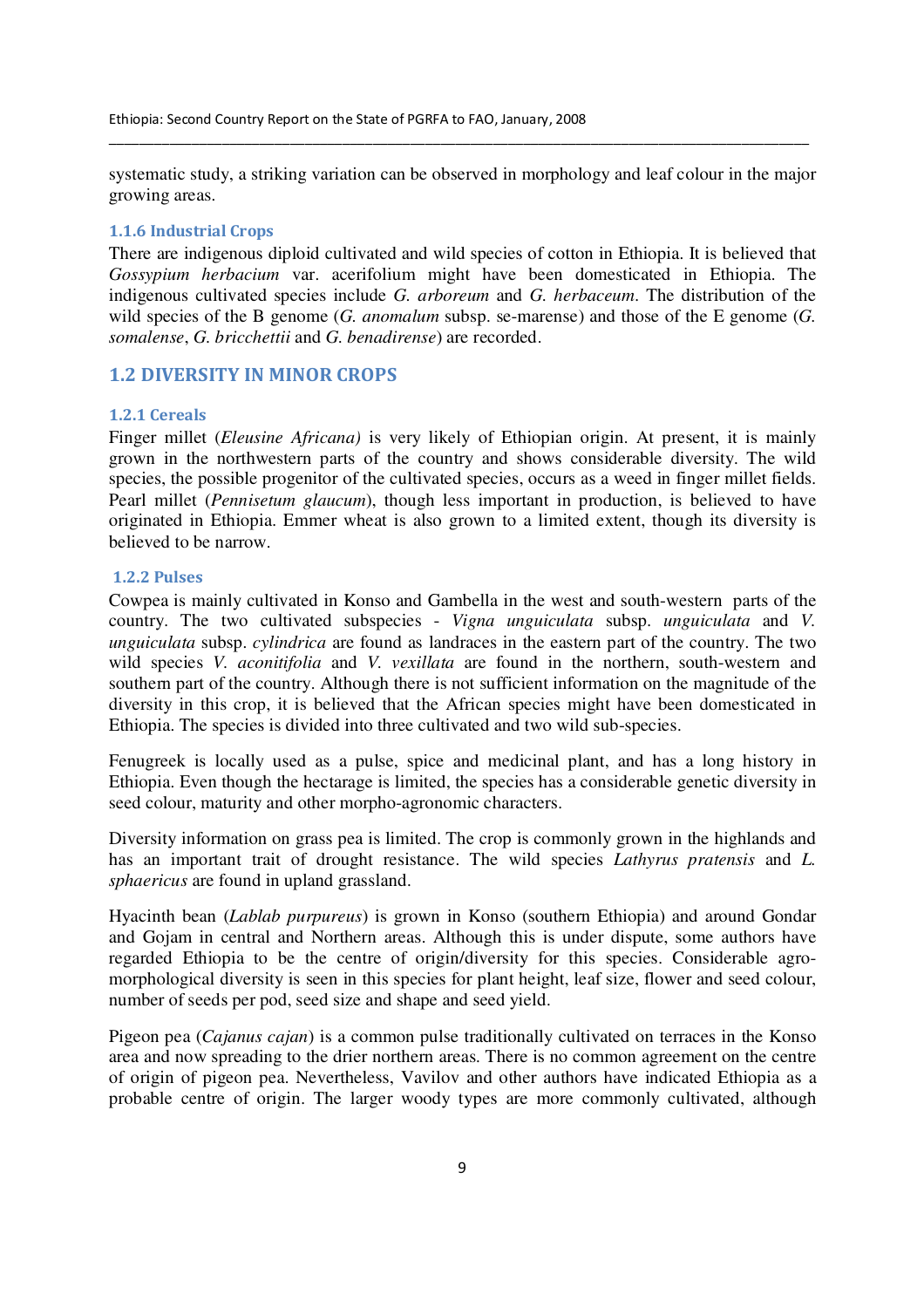diversity in plant height, woodiness and flower, pod and seed colour are found in the local material.

\_\_\_\_\_\_\_\_\_\_\_\_\_\_\_\_\_\_\_\_\_\_\_\_\_\_\_\_\_\_\_\_\_\_\_\_\_\_\_\_\_\_\_\_\_\_\_\_\_\_\_\_\_\_\_\_\_\_\_\_\_\_\_\_\_\_\_\_\_\_\_\_\_\_\_\_\_\_\_\_\_\_\_\_\_\_\_\_\_\_\_\_\_

### 1.2.3 Oil Crops

Some authors consider Ethiopia to be the probable centre of domestication of safflower (*Carthamus* spp.). At present the crop is grown on a small scale. Insufficient information is available on its diversity, although ecotypes found in Ethiopia are tall red flowered spiny types.

Both cultivated fields and wild population of crambe (*Crambe abyssinica*) are found in the highlands of Ethiopia. However, the distribution is shrinking and crambe fields are rare at present, indicating that there are conditions that threaten the existing diversity.

#### 1.2.4 Root and Tuber Crops

Oromo dinich (*Coleus edulis*) occurs both in the wild and cultivated. The genus *Coleus* has about 30 wild species in Ethiopia. The cultivated species is grown in the wetter south and southwestern regions of Ethiopia whereas the wild species are found throughout the country.

Anchote (*Coccinia abyssinica*) is an endemic species found both cultivated and in the wild in Ethiopia. Although the genus in Ethiopia is not well studied, there are more than eight taxa recorded, distributed throughout the country.

Yam (*Dioscorea spp.)* might have its origin in Ethiopia. Even though yam is not a staple crop in Ethiopia, there are ten species recorded, distributed throughout the country. Some of the species have both cultivated and wild forms. It is reported that aerial tubers are more common than root tubers in western Ethiopia. Some of the species are highly drought resistant.

#### 1.2.5 Vegetables

Ethiopian mustard (kale), pumpkin, and chilli are important vegetable crops having a narrow range of diversity.

Cabbage tree (*Moringa stenopetala*) is an important vegetable tree in the konso area of southwestern Ethiopia. Five species of this genus are recorded in Ethiopia. One of this five species is horse-radish tree (*Moringa oleifera*) which is used as a source of oil and for the purpose of purifying water.

Several authors have indicated that okra (*Abelmoschus* spp.) might have been domesticated in Ethiopia. It has high diversity in Ethiopia and it is an important vegetable in some parts of the country particularly in the south-western lowlands (550 to 650 masl) region. In addition to the cultivated species, the distribution of two other species *A. manihot* and *A. moschatus* are reported recently.

#### 1.2.6 Stimulant crops

Gesho (*Rhamnus prinoides*) is an important garden plant used extensively in home brewing of local beverages such as 'Tella' and 'Tej'. It is a crop grown in a wide range of ecologies across the country.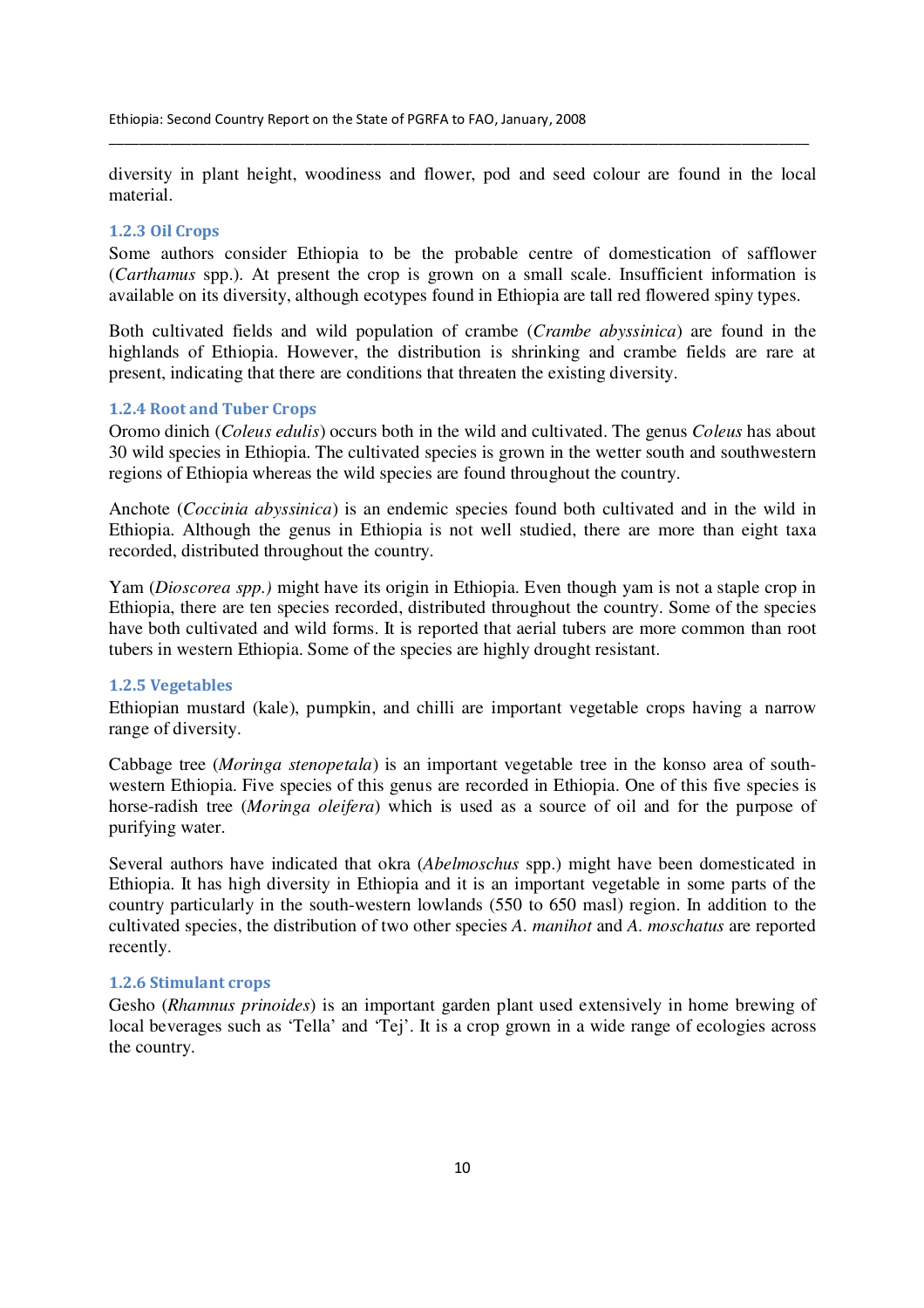#### 1.2.7 Industrial crops

Both cultivated and weedy/wild types of castor bean are widely distributed under a range of ecological conditions in Ethiopia. Because of the immense diversity in plant, fruit and seed characters, some authors consider Ethiopia as the origin of cultivated castor bean.

\_\_\_\_\_\_\_\_\_\_\_\_\_\_\_\_\_\_\_\_\_\_\_\_\_\_\_\_\_\_\_\_\_\_\_\_\_\_\_\_\_\_\_\_\_\_\_\_\_\_\_\_\_\_\_\_\_\_\_\_\_\_\_\_\_\_\_\_\_\_\_\_\_\_\_\_\_\_\_\_\_\_\_\_\_\_\_\_\_\_\_\_\_

Kenaf is reported by many authors being Ethiopia origin. *Hibiscus cannabinus* occurs wild in a range of habitats. The cultivated species is *H. sabdariffa*. In addition to these, six wild *Hibiscus*  spp. have been observed in Ethiopia.

Thirty different species of *Vernonia galamensis* have been identified in Ethiopia. It is a semi-arid plant. The oil characteristics make it suitable for industrial use in the plastic formation and coating industry.

#### 1.2.8 Spices

There are several important spices which are of Ethiopia origin. The most important species include *Aframomum corrorima*, *Trachyspermum ammi*, *Coriandrum sativum*, *Nigella sativa*, *Capsicum spp*., *Cuminum cyminum*, *Diplolophium abyssinicum*, *Anethum graveolens*, *Ocimum basilicum*, *Allium cepa*, *Foeniclum vulgare*, *Ruta chalapensis* and *Piper longum*.

### 1.2.9 Forage species

Ethiopian agriculture is heavily dependent on livestock. The forage and browse for these comes largely from grazing natural vegetation and crop residues. The Ethiopian flora is rich in grass and legume forage species. Although the magnitude of the diversity in the indigenous forage crops is not well studied, recent observations indicate that Ethiopia is a centre of diversity for *Trifolium,* and of its twenty six indigenous species, ten are found to be endemic. The major forage species include: *Stylosanthes fruticosa*, *Neonotonia wightii*, *Alysicarpus* spp., *Indigofera* spp., *Tephrosia* spp., *Acacia* spp., *Erythrina* spp., *Pennisetum* spp., *Rhynchosia* spp., *Trifolium* spp., *Medicago* spp, *Brachiaria* spp., and *Crotalaria* spp.

## 1.2.10 Aromatic and medicinal plants

There are a number of indigenous and introduced aromatic and medicinal plants in Ethiopia. Some of these are *Commiphora* spp., *Boswellia* spp., *Cymbopogon citrates, Myrtus communis, Artemisia* spp., *Cinnamomum cassia, Hagenia abyssinica, Rumex spp., Dodonaea angustifolia, Glinus lotoides, Embellia schimperi*, *Juniperus procera*, *Echinops* spp., *Olea europaea* subsp. *cupsidata*, *Otostegia* spp., *Ocimum* spp., and *Cyperus bulbosus*.

### 1.3 WILD SPECIES AND WILD RELATIVES OF CROP PLANTS

 In Ethiopia there are many wild plants which are used for food, especially during period of food shortages. The majority of such plants are those used as leafy vegetables, edible fruits, tubers and roots. *Corchorus* for example has nine species which are found in Ethiopia and collected at a young stage and eaten as a cooked vegetable, although, none of them are cultivated. There are also grasses, such as *Snowdenia polystachya*, whose seeds are used for similar purposes to tef in some parts of the country. Examples of semi-domesticated plant species also occur in Ethiopia such as *Avena abyssinica*.

 Some of the domesticated plants still occur with their wild relatives in some parts of the country. Examples are *Thymus* spp. in the Afro-alpine regions of the country; *Enset ventricosum* which occurs both in wild and cultivated state in the medium to higher altitudes; *Gossypium* spp. in the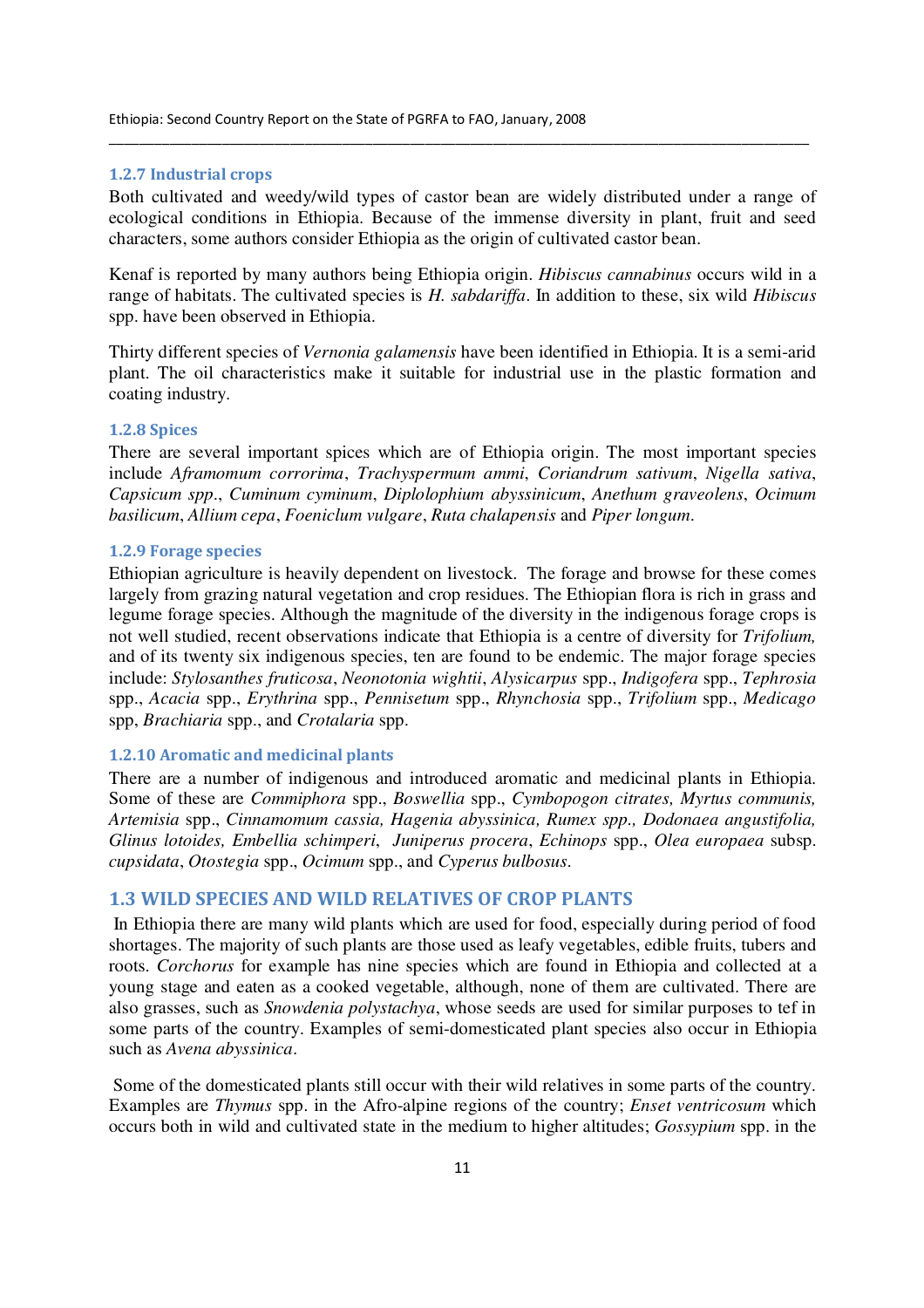lowlands, as wild and cultivated; and *Sesamum* spp. which is found both cultivated and wild at an elevation below 1800 masl. There are other wild plants currently attracting attention as potential crops, primarily for their use value. *Vernonia* spp. with thirty species identified in Ethiopia is a potential source of industrial oil; *Cordeauxia edulis* which is used in the arid areas as both feed and food source; *Amaranthus* spp. found as common weed in some parts of the country of which young plants are cooked as vegetable and seeds used for porridge and local beer, are among few of them.

\_\_\_\_\_\_\_\_\_\_\_\_\_\_\_\_\_\_\_\_\_\_\_\_\_\_\_\_\_\_\_\_\_\_\_\_\_\_\_\_\_\_\_\_\_\_\_\_\_\_\_\_\_\_\_\_\_\_\_\_\_\_\_\_\_\_\_\_\_\_\_\_\_\_\_\_\_\_\_\_\_\_\_\_\_\_\_\_\_\_\_\_\_

There is a considerable wealth of plants of various importance used by Ethiopians, though it is not fully possible to tell their current status of use. Those plants that are used in traditional medicine are species of important social and economic value. Although it is estimated that the traditional medicinal plants cater for the health care needs of over 80 percent of the population, the major medicinal plants of Ethiopia are not cultivated except few herbs that are grown in the backyards. Among the major known Ethiopian plants of medicinal value are *Hagenia abyssinica*, *Glinus lotoides*, *Rumex* spp which are used as a source of taeniacide; and *Taverniera abyssinica* for treating stomach ache, headache and fever. *Senecio* spp., *Adhatoda schimperiana*, *Chenopodium* spp., *Dioscorea* spp., *Solanum* spp., *Datura stramonium*, *Aloe* spp., *Ricinus communis*, *Plantago lanceolata* and many other wild species are used as a source of traditional medicine.

The Ethiopian region is also rich in resins and gums which mainly come from the three genera - *Acacia*, *Boswellia* and *Commiphora*. *Acacia senegal* is a source for the true gum arabica and is widely distributed in the lowlands of Ethiopia. Fifty two species of *Commiphora* were recorded in Ethiopia, and thirty five of these are found in south and south-eastern Ethiopia.

### 1.4 CROP VARIETIES

Variety development for major crops began in 1966 with establishment of the Institute of Agricultural Research (IAR) now EIAR, a semi-autonomous public organization. It is a principal plant breeding institution, responsible for cereals, legumes, oil seeds, fibres, horticultural and forage crops. Apart from EIAR, the regional research institutes and the universities are also involved in agricultural research and variety development. The Ethiopian Pioneer Hi-bred International (EPHI) introduces and tests maize hybrids from its parent company for adaptation and release in Ethiopia. The variety development, evaluation, release and registration procedures have several stages: observation nursery, preliminary yield trial, prenational yield trial, national yield trial. Promising lines are evaluated on farmers' fields where new varieties are intended for release. The variety release and registration system has evolved over a number of years. Since 1984 variety release and registration has become the responsibility of the National Variety Release Committee (NVRC). Many varieties of cereals, legumes, oilseeds, fibre crops and vegetable crops have been developed and were recommended or released for use by farmers in Ethiopia. The major requirements for release of varieties are distinctness, uniformity and stability as well as quality parameters.

In Ethiopia, public and private companies are involved in the production and supply of seed. Farmers are also encouraged to participate in local level seed production and marketing within their communities. Formal seed production is dominated by the public sector. Ethiopian Seed Enterprise (ESE) is an autonomous parastatal organization governed by a Board of Directors and is responsible for production, processing, marketing and quality control of seed. The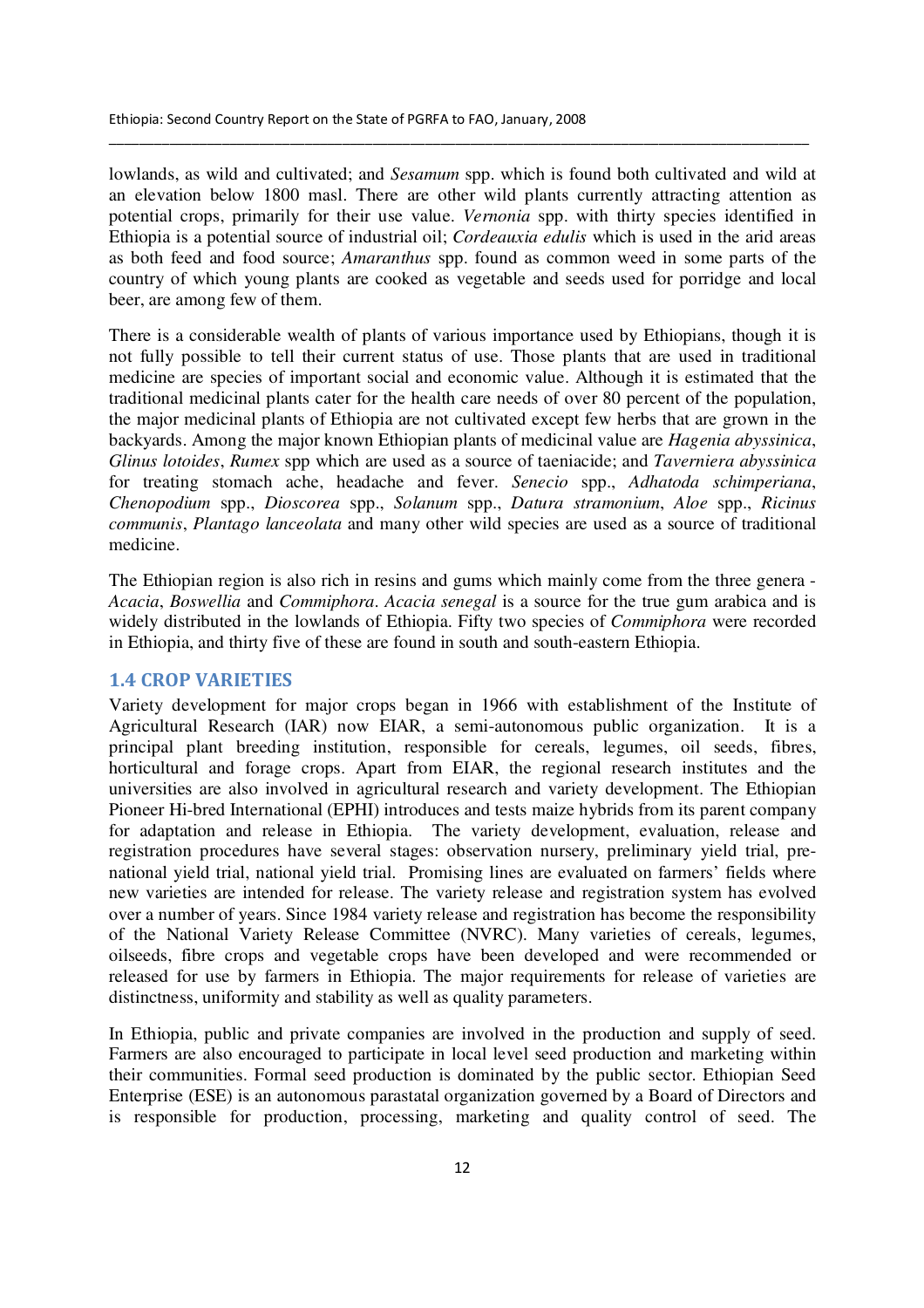government, however, encourages the participation of the private sector both in variety development, seed production and supply. The government provides both technical advisory services and training support for private seed enterprises. Since 1991, the EPHI and some private investors are involved largely in hybrid maize seed production and supply. The seed production follows a generation system: breeder, pre-basic, basic and certified seed.

\_\_\_\_\_\_\_\_\_\_\_\_\_\_\_\_\_\_\_\_\_\_\_\_\_\_\_\_\_\_\_\_\_\_\_\_\_\_\_\_\_\_\_\_\_\_\_\_\_\_\_\_\_\_\_\_\_\_\_\_\_\_\_\_\_\_\_\_\_\_\_\_\_\_\_\_\_\_\_\_\_\_\_\_\_\_\_\_\_\_\_\_\_

The maintenance of released varieties and the production of breeder and pre-basic seed continue to be the duty and responsibility of the agricultural research institutions and universities that have developed the varieties. Modern varieties in production might loose their genetic purity through time. It is thus important to conserve seed samples of new cultivars in seedbanks. With respect to this, the IBC has started a programme to conserve old and new varieties developed by the National Agricultural Research System (NARES) over the years.

The major constraints to further development of the seed system in the country includes limited capacity of NARES to supply adequate quantities of breeder and pre-basic seed, the weak formal seed sector, the fact that the farming community is resource poor and unable to purchase seed, inadequate credit facilities, inadequate capacity to forecast demand/supply requirements, inadequate distribution and marketing systems, mainly due to poor infrastructure. Use of improved varieties of major crops is only 15 percent of the cultivated land in the country due to these constraints. The remaining 85 percent is cultivated using farmers' own varieties. Nevertheless, some of the crops are enjoying an increasingly expanding market acceptance. For instance, coffee, haricot bean and sesame are widely grown for export. Tef, wheat, malt barley, lentil, chickpea, pepper, tomato and onion are more important in the local market. Similarly, there is a fast growing floriculture industry and tremendous market potential for spices, fruits and industrial crops, even though it is not yet fully exploited. Agricultural research and development institutions are collaborating on scaling up and scaling out activities to help the country better exploit recent export market opportunities.

## 1.5 FACTORS AFFECTING THE STATE OF DIVERSITY

Until the 1970's, the diversity in the landraces was unaffected significantly. However, due to repeated drought in some areas of high crop diversification in the country, and diffusion of exotic seed varieties that have been displacing the landraces, the pace of genetic erosion tremendously increased after 1970's. Displacement of indigenous landraces by genetically uniform varieties, changes in crop pattern and land use have largely affected the magnitude of the genetic diversity of the indigenous crops. For instance, the highlands of Arsi and Bale have been farmed with modern agricultural practices for over three decades. In these and other regions, the native barley is suffering serious genetic erosion due to gradual displacement of the crop by other crops, especially by introduced varieties to the region. Durum wheat is giving way to tef and new bread wheat varieties, particularly in areas where extensive wheat breeding activities have occurred since the sixties. A recent study conducted in north-eastern Ethiopia revealed that drought and replacement of landraces with improved varieties were among the major factors contributing to genetic erosion of sorghum. Commercialisation and planting of uniform varieties over large expanses of land have resulted in previously unknown diseases and pest problems, leading to genetic vulnerability. In the central highlands, including the northern Shewa and Gojam regions, introduced varieties of oats have replaced a wide range of crops grown in these areas.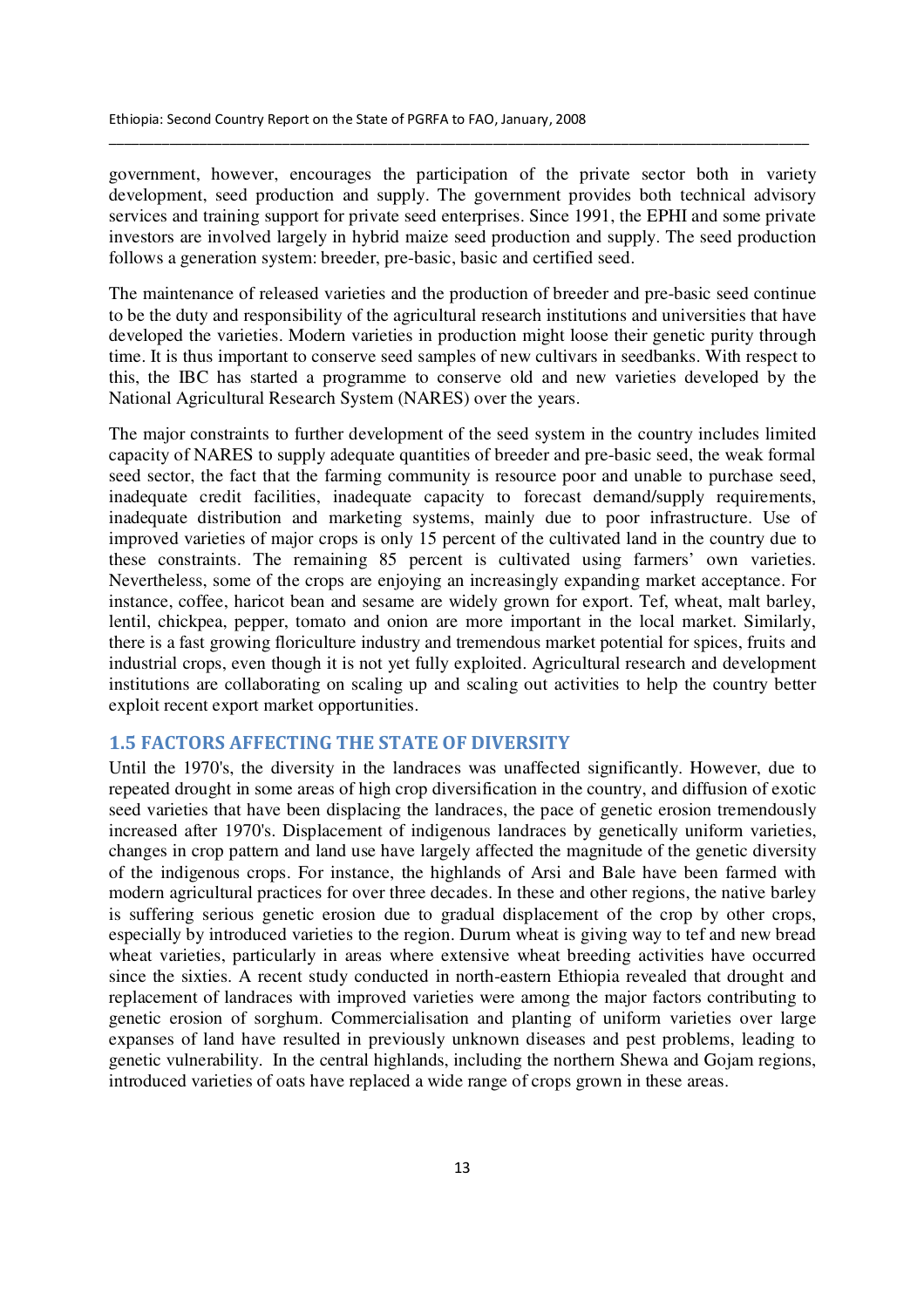Although much of the diversity is still in the hands of farmers, much has already been lost and the threat has also been extended to the traditional management systems of the varieties of crops developed and used by the local people through generations. The situation therefore, has created awareness that long term food security depends on the ability to systematically maintain and use the existing genetic diversity of the indigenous crops. As one of the strategies to meet the challenge, the Institute of Biodiversity Conservation (IBC) has developed *in situ* landrace conservation and enhancement programmes that involve breeders, farmers and others, in several stages of maintenance, restoration and improvement processes of traditional crop varieties. Based on a number of previous empirical data surveys conducted under a project entitled: A Dynamic Farmers'-Based Approach to the Conservation of Ethiopia's Plant Genetic Resources, which ran from 1997 - 2002 funded by Global Environmental Facility (GEF), IBC identified twelve major areas of crop genetic diversity which have been used as Community Genebanks (CGB). The CGBs have involved 22 crop species consisting of 400 farmer varieties in six agroecological zones of the country. A similar initiative has been proposed by IBC for conservation of crop wild relatives and wild plants relevant to food production.

\_\_\_\_\_\_\_\_\_\_\_\_\_\_\_\_\_\_\_\_\_\_\_\_\_\_\_\_\_\_\_\_\_\_\_\_\_\_\_\_\_\_\_\_\_\_\_\_\_\_\_\_\_\_\_\_\_\_\_\_\_\_\_\_\_\_\_\_\_\_\_\_\_\_\_\_\_\_\_\_\_\_\_\_\_\_\_\_\_\_\_\_\_

The establishment of the CGBs on crops has served a useful purpose in terms of conserving crop diversity. The conservation of wild plant species could play an additional role for food security. However, lack of adequate financial support and skilled human resources have constrained the efforts being made to expand conservation programmes aimed at ensuring food security.

Collection, conservation and utilization of plant genetic resources are continuing processes. The IBC currently holds over 60000 accessions constituting more than 200 plant species. The vast majority of these materials are landraces. To further strengthen and enhance not only the collection but also the conservation and sustainable utilization of this vast resource for food security, short, medium and long term strategies are in place. At the regional level, through the East Africa Plant Genetic Resources Network (EAPGREN), efforts are under way to build the necessary capacity (laboratory equipment, training) and to support the genebanks to undertake further collections and multiplication and rejuvenation of plant genetic resources for sustainable use.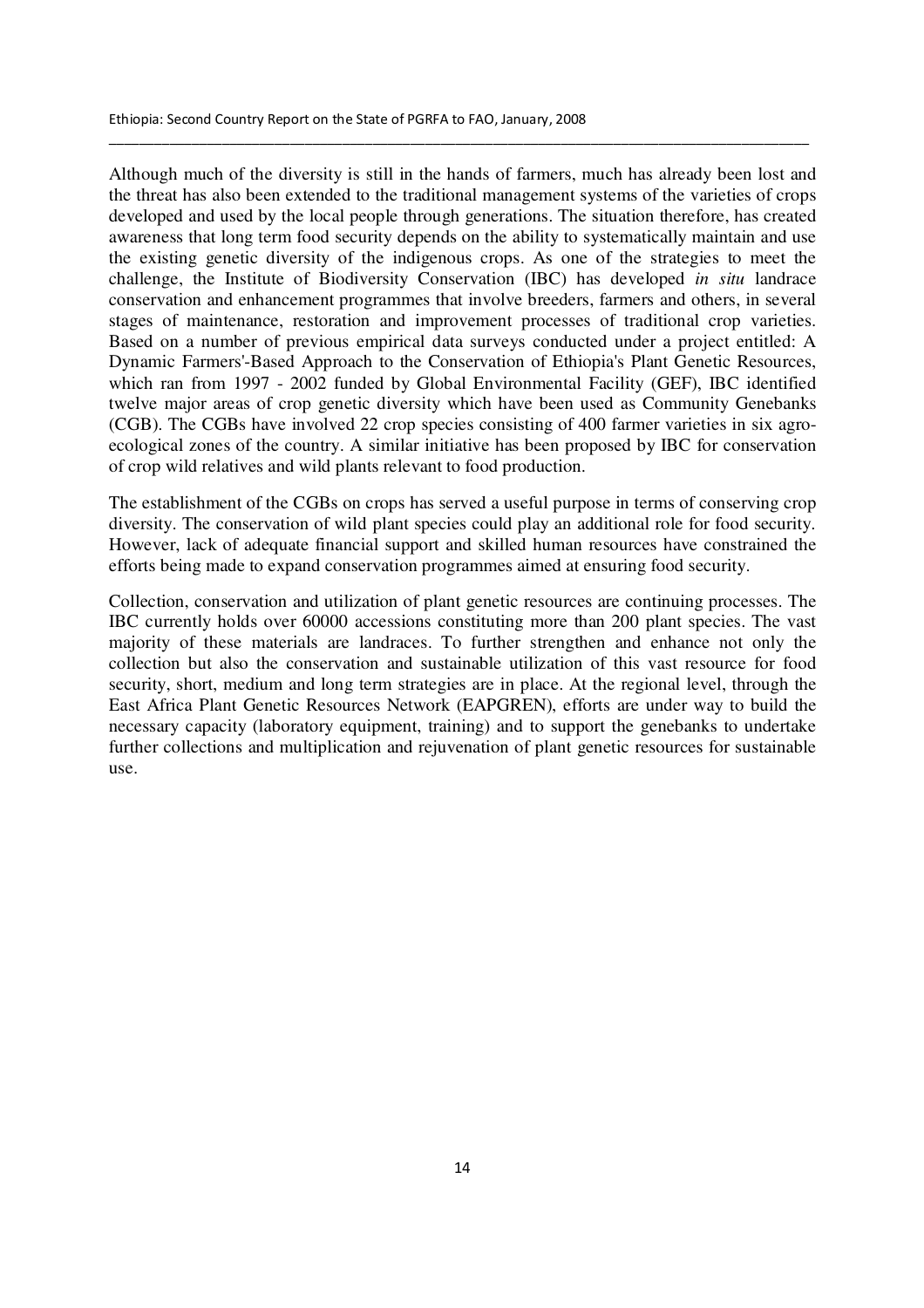## CHAPTER 2

## 2. THE STATE OF IN SITU MANAGEMENT

In the broad sense, *in situ* conservation is defined, according to the Convention on Biological Diversity (CBD), as the conservation of the ecosystems and the natural habitats and the maintenance of recovery of viable populations of the species in their natural surroundings and, in the case of the cultivated species, in the surroundings where they have developed their distinctive properties. *In situ* conservation can be done on farmers' fields, on pasture lands and in national parks or other types of natural reserves. For cultivated species, *in situ* conservation concerns the maintenance of the local intra and inter population diversity available in ecological and geographical sites. The populations are those cultivated and maintained by farmers from generation to generation. This approach to conservation concerns whole agro-ecosystems and implies that communities of farmers are direct actors in management of diversity through their production strategies.

\_\_\_\_\_\_\_\_\_\_\_\_\_\_\_\_\_\_\_\_\_\_\_\_\_\_\_\_\_\_\_\_\_\_\_\_\_\_\_\_\_\_\_\_\_\_\_\_\_\_\_\_\_\_\_\_\_\_\_\_\_\_\_\_\_\_\_\_\_\_\_\_\_\_\_\_\_\_\_\_\_\_\_\_\_\_\_\_\_\_\_\_\_

The primary objective of on-farm *in situ* conservation is to conserve the biodiversity of traditional crop varieties in the area where it was adapted/evolved. On-farm *in situ* conservation is one of the most important *in situ* conservation methods where farmers' knowledge and traditional practices are exercised. On-farm conservation of agro-biodiversity is conservation in a dynamic agro-ecosystem, ideally one which is self-supporting and favouring evolutionary processes. Thus, it allows ongoing host-parasite co-evolution, which is likely to provide material resistance to pests and diseases. This contrasts the efforts to conserve crop diversity in static offfarm (ex situ) genebanks. However, *in situ* maintained diversity is more difficult to access for breeders who like to use specific materials for their breeding programmes.

CBD recognizes *in situ* conservation as a primary approach to conserve biodiversity. In Ethiopia this conservation method is considered important and implemented primarily by IBC. Other institutions involved in *in situ* conservation include the NARES, the Federal Ministry of Agriculture and Rural Development (MoARD) and the Regional Bureaus of Agriculture and Rural Development.

## 2.1 PLANT GENETIC RESOURCE INVENTORIES AND SURVEYS

Plant genetic inventories and surveys have been conducted by the IBC in collaboration with partner organizations, such as the MoARD, in order to gather and document information on the types and distribution of farmers' landraces, forest and aquatic resources, medicinal plants etc. Following extensive surveys, about twenty areas rich in biological diversity, distributed across six regional states, have been identified for conservation purposes. Subsequently, a number of habitat rehabilitation initiatives have been launched, contributing to food security and rangeland recovery.

The implementation of surveying and inventorying of Plant Genetic Resources for Food and Agriculture (PGRFA) has been constrained mainly because of a lack of financial resources and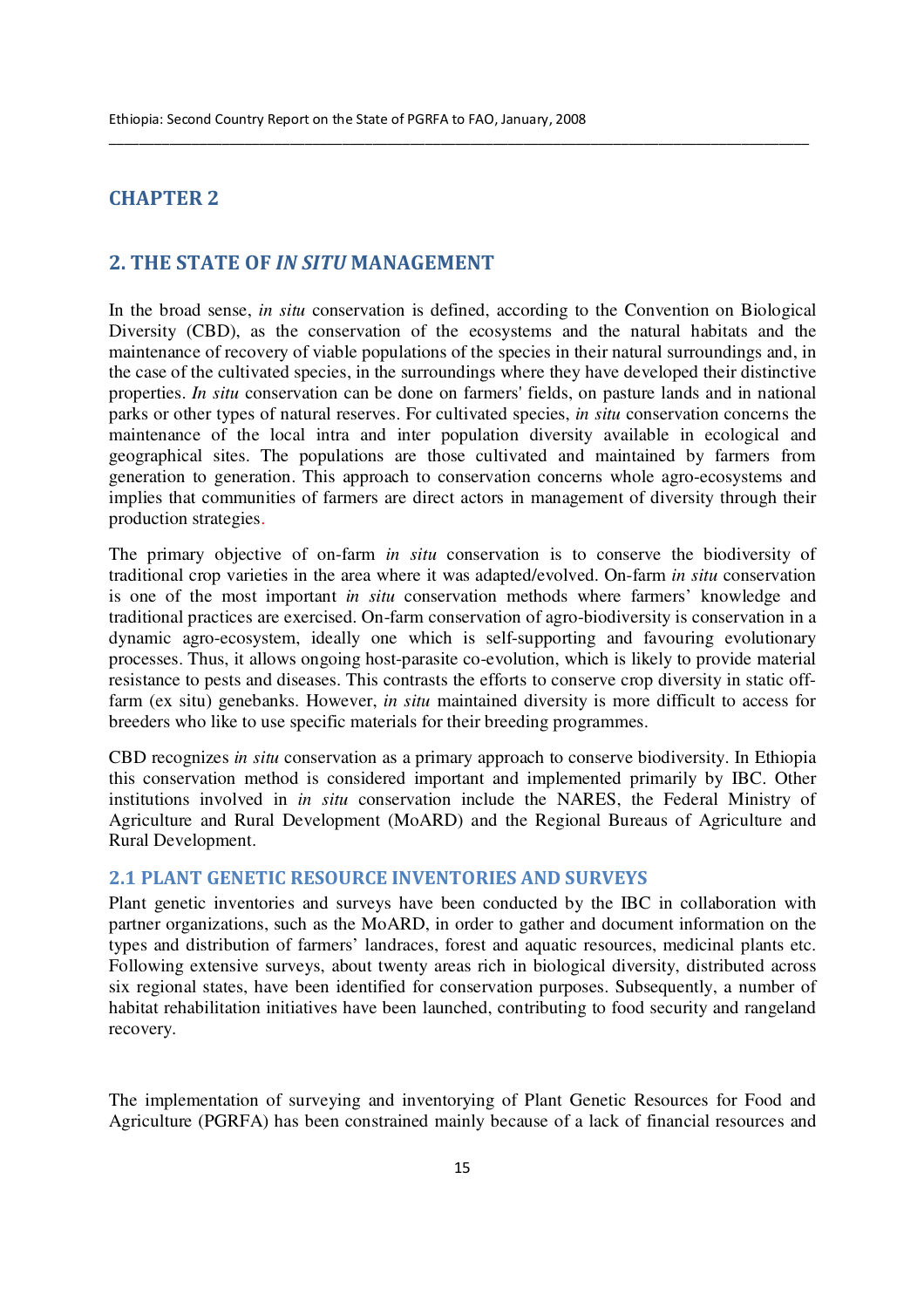skilled manpower, and poor institutional capacities. There is also a lack of skilled manpower in using modern technologies such as Geographic Information Systems (GIS). The information and documentation systems being used for registering the PGRFA of the country are poorly organized and they are not amenable for upgrading and networking, requiring substantial improvement in the future.

\_\_\_\_\_\_\_\_\_\_\_\_\_\_\_\_\_\_\_\_\_\_\_\_\_\_\_\_\_\_\_\_\_\_\_\_\_\_\_\_\_\_\_\_\_\_\_\_\_\_\_\_\_\_\_\_\_\_\_\_\_\_\_\_\_\_\_\_\_\_\_\_\_\_\_\_\_\_\_\_\_\_\_\_\_\_\_\_\_\_\_\_\_

## 2.2 CONSERVATION OF WILD PLANT GENETIC RESOURCES FOR FOOD AND AGRICULTURE IN PROTECTED AREAS

The conservation of PGRFA is one of the most challenging tasks for human kind today. Many of the species from which the crop plants were selected still exist in the wild. This 'pool' of wild species comprises the 'wild relatives' of crops. Many wild relatives have evolved to survive droughts and floods, extreme heat and cold, and they have become adapted to cope with natural hazards. They have often developed resistance to the pests and diseases that have caused so much damage to the related crops. This is why they are still so valuable to agriculture today. In Ethiopia there are numerous wild grass species, legume and oil seeds, fruits, vegetables, root and tubers, medicinal plants, spices etc. that are extensively used for food, feed, medicine and other traditional uses.

To date, a wide range of wild plants that can be used as gene sources for future improvement work on some of the economically important crops vis. coffee, sorghum and tef, have been identified. Many wild plants are known and widely used by the rural communities as alternative food sources, especially in dry years, for curing illnesses and making household items. Although it is still at a limited scale, IBC has made an effort to document indigenous knowledge and wild plants use in some parts of the country.

## 2.3 ECOSYSTEM MANAGEMENT FOR CONSERVATION OF PLANT GENETIC RESOURCES FOR FOOD AND AGRICULTURE

Ethiopia's boundaries encompass the major part of the eastern African highland massif. On the northern and western boundaries lie the foothills of the main massif. The Great Rift Valley cuts diagonally across the country from the Red Sea to Kenya, creating a vast depression. The dry areas have isolated the highlands. There is great variation in altitude from 116 m below sea level to 4620 m.a.s.l. Rainfall also varies widely in amount and distribution. These factors strongly influence Ethiopia's extraordinary range of terrestrial and aquatic ecosystems and contribute to the high rate of endemism and biological diversity.

Over the years, this diversity has been exposed to various biotic and abiotic stress factors that have diminished its diversity. Attention given to diversity conservation and sustainable use has been inadequate. Some of the major contributory factors to the accelerated decline of biodiversity are the size and pattern of the distribution of human and animal population, the level of resource consumption, market factors and policies. Under-valuation of environmental resources due to a low awareness level of the role of ecosystems and the rate at which it is being deteriorated or lost, and low consideration of conservation problems have also contributed to an under-investment in biological resource management.

Records on ecosystem conservation efforts in Ethiopia date back to the days of Emperor Zera-Yakob (1434-1468 E.C.). The Emperor brought juniper seedlings from Wof Washa of North Shewa and planted in Managesha - Suba area, located in the south-western fringes of Addis.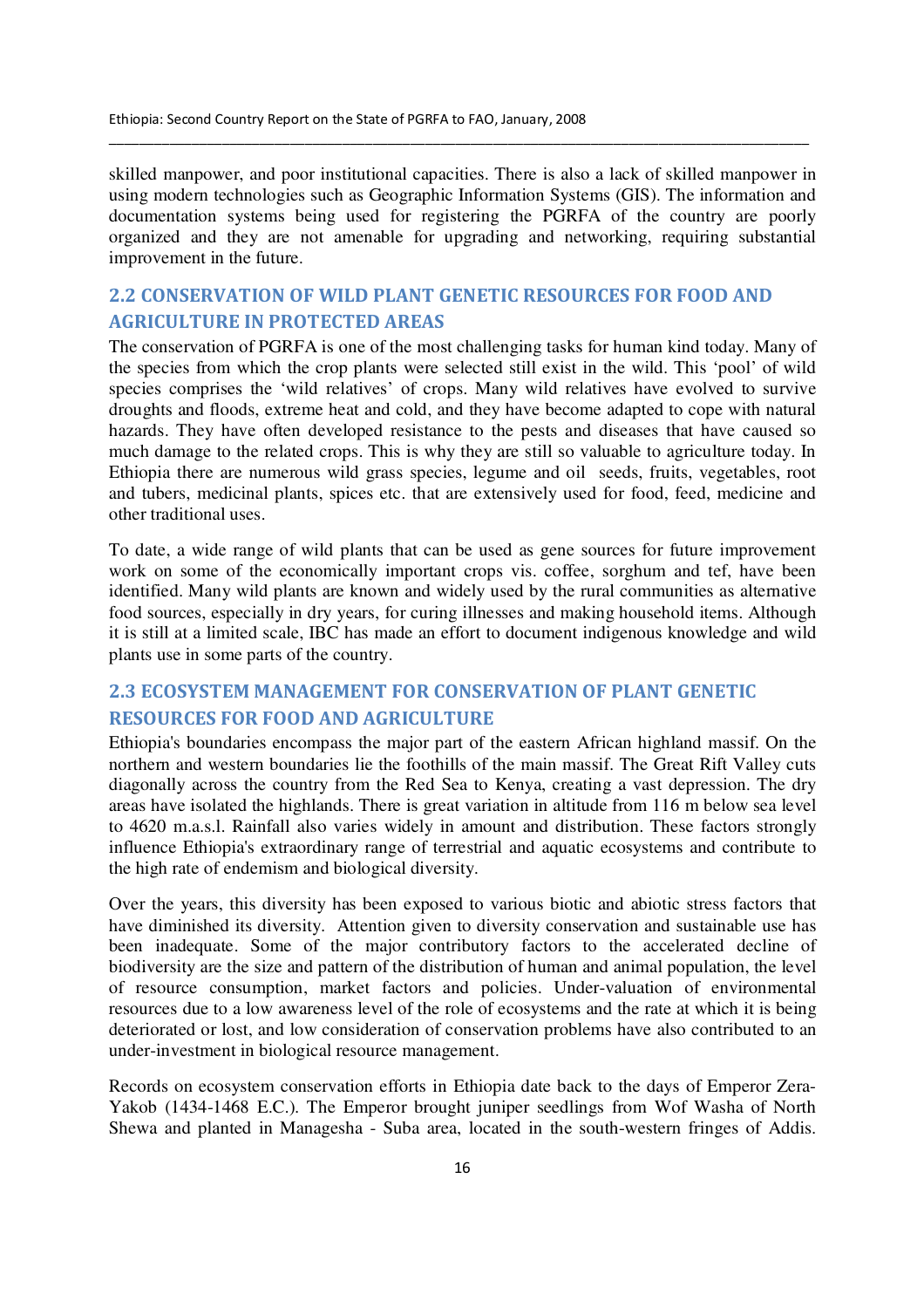Modern conservation began by Emperor Menilik in 1908 E.C. This conservation initiative eventually evolved to the creation of protected areas in the 1960s and led to the establishment of the Ethiopian Wildlife Conservation Organization (EWCO).

\_\_\_\_\_\_\_\_\_\_\_\_\_\_\_\_\_\_\_\_\_\_\_\_\_\_\_\_\_\_\_\_\_\_\_\_\_\_\_\_\_\_\_\_\_\_\_\_\_\_\_\_\_\_\_\_\_\_\_\_\_\_\_\_\_\_\_\_\_\_\_\_\_\_\_\_\_\_\_\_\_\_\_\_\_\_\_\_\_\_\_\_\_

Although there are some conservation efforts taking place in the country, the attention given to ecosystem conservation and management has been very low. There has also been a very low awareness level of the role of ecosystem conservation in securing biological diversity. By recognizing the existing gaps and with the present worldwide concept of ecosystem approach to biodiversity conservation, IBC is currently undertaking some activities. Although achievements are limited, conservation of natural forests is developing through the establishment of protected areas and national parks. In Ethiopia 57 National Forest Priority Areas have been identified and studies on the general floristic composition of the natural forest and other protected areas are under way.

There are currently 10 national parks, 13 wildlife and bird sanctuaries, and 14 controlled hunting areas in Ethiopia. There are also protected forest areas and areas proposed for conservation. The Menagesha - Suba natural forest, which has been heavily exploited for many decades, has now been declared a protected forest area. The Megada natural forest in the southern part of the country is a protected forest where no forest exploitation is allowed, due to low regeneration and poor under-growth establishment. The Wof Washa natural forest, because of the ruggedness of the terrain and poor regeneration, is also considered a protected forest where no exploitation is allowed.

## 2.4 ON-FARM MANAGEMENT AND IMPROVEMENT OF PLANT GENETIC RESOURCES FOR FOOD AND AGRICULTURE

Practical measures were taken in the area of on-farm *in situ* conservation with a programme of landrace conservation that was initiated in 1989. The major objective of this Ethiopian *in situ* onfarm conservation for landraces is to support the farming communities in their efforts to maintain crop/plant diversity, and produce food. The *in situ* on-farm maintained landraces is a source of material with a wide range of adaptation. These traditional varieties are important to mitigate famine and provide the basic material from which farmers select special lines to meet their changing needs.

Ethiopian *in situ* on-farm conservation aims at conserving diversity in crop species, multi-crop association and cultural practices. Traditional crop variety improvement components are integrated in the conservation and multiplication activities in order to fill production gaps. Both formal and informal efforts in crop selection serve the need to utilize high-input varieties and sustainable production through the use of better adapted materials.

The integration of the formal and informal crop improvement programmes and the promotion of community based seed networking are other components used to fill the gaps. Through community seed systems, farmers are supported in the selection of crop types and cultivars, and provided with reliable access to locally adapted planting materials. The community seed system also includes seed production and multiplication, marketing and distribution and community seed banks. The community seed banks intend to increase the access to diverse crop types, and to decrease seed shortage and genetic erosion.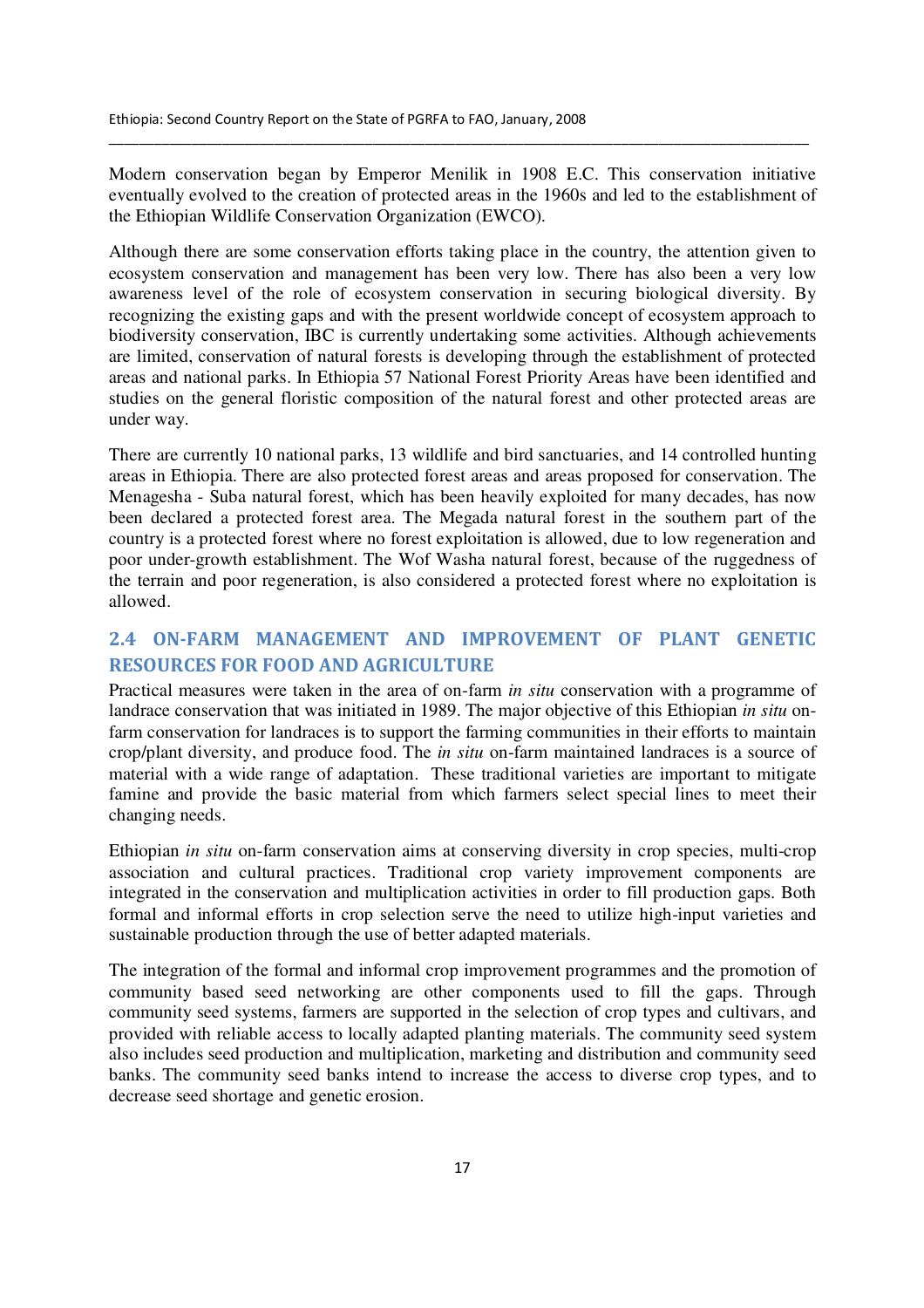Ethiopian *in situ* conservation is decentralized with the participation of farmers and other relevant stakeholders like local agricultural and rural development offices. It is also complemented by *ex situ* conservation systems, which at the same time serves as a source of genetic diversity for restoration and introduction. Farmers participating in the programme perceive the benefits from the *in situ* conservation and enhancement activities as being long term. In order to make the system sustainable it is important that the farmers themselves perceive an advantage in continuing to grow traditional crops and varieties. This condition however, requires at a certain stage, a minimum level of centralised technical support to the farmers or the farming communities.

\_\_\_\_\_\_\_\_\_\_\_\_\_\_\_\_\_\_\_\_\_\_\_\_\_\_\_\_\_\_\_\_\_\_\_\_\_\_\_\_\_\_\_\_\_\_\_\_\_\_\_\_\_\_\_\_\_\_\_\_\_\_\_\_\_\_\_\_\_\_\_\_\_\_\_\_\_\_\_\_\_\_\_\_\_\_\_\_\_\_\_\_\_

The IBC has developed *in situ* landrace conservation and enhancement programmes that involve farmers, agricultural research institutions, local agricultural and rural development offices, and NGOs. A project entitled 'A Dynamic Farmer Based Approach to the Conservation of Ethiopia's Plant Genetic Resources' funded by the Global Environment Facility (GEF) was initiated in 1994 addressing the neglected aspects of plant diversity of indigenous crop varieties. This community-based *in situ* conservation project is designated to link farming communities and their varieties with the existing formal genetic resources conservation efforts of IBC. This has been done by establishing 12 CGBs in 6 zones (2 CGBs in each zone). Conservation at the farm facilitates farmer selection, and gene exchange with the wild species so that the evolution of landraces may continue.

The CGBs contain currently 22 crop species consisting of 400 farmer varieties in six agroecological zones of the country. Farmers' conservation associations have been formed for each *in situ* conservation site. Agro-morphological, nutritional, biochemical and ethno-botanical studies were conducted for some of the crop species. In some cases germplasm originally collected from the *in situ* sites and maintained at the genebank, was restored at their respective sites of origin. Indigenous knowledge such as methods of selection, cultivation and crop use, women's role and knowledge, seed exchange and movement, were surveyed and documented.

*In situ* conservation areas for coffee have been identified in six administrative regions. The implementation of this approach can be of a great help not only for the conservation of wild coffee, but also for other forest and plant species. Medicinal plants, on which 80 percent of the Ethiopian population depends, are mainly derived from forest species, and *in situ* conservation schemes would help conserving the nation's pharmacopoeia from being lost.

Ethiopia's indigenous and diverse PGRFA needs to be enhanced on-farm through research, conservation and sustainable utilization activities. Ethiopia needs to raise funds and promote PGRFA for the wellbeing of the world community. Inputs from the regional and international community are here essential. There is a need for awareness raising among policy makers, stakeholders and the public on on-farm management of PGRFA. The recognition of farmers' contribution to PGRFA management could enhance the sustainable use and management of PGRFA in the country.

## 2.5 ASSESSEMENT OF MAJOR NEEDS FOR IN SITU MANAGEMENT OF PLANT GENETIC RESOURCES FOR FOOD AND AGRICULTURE

The country has experienced disasters at different times. So far, there has been very little effort to systematically assess the magnitude of such disasters on loss of genetic materials and to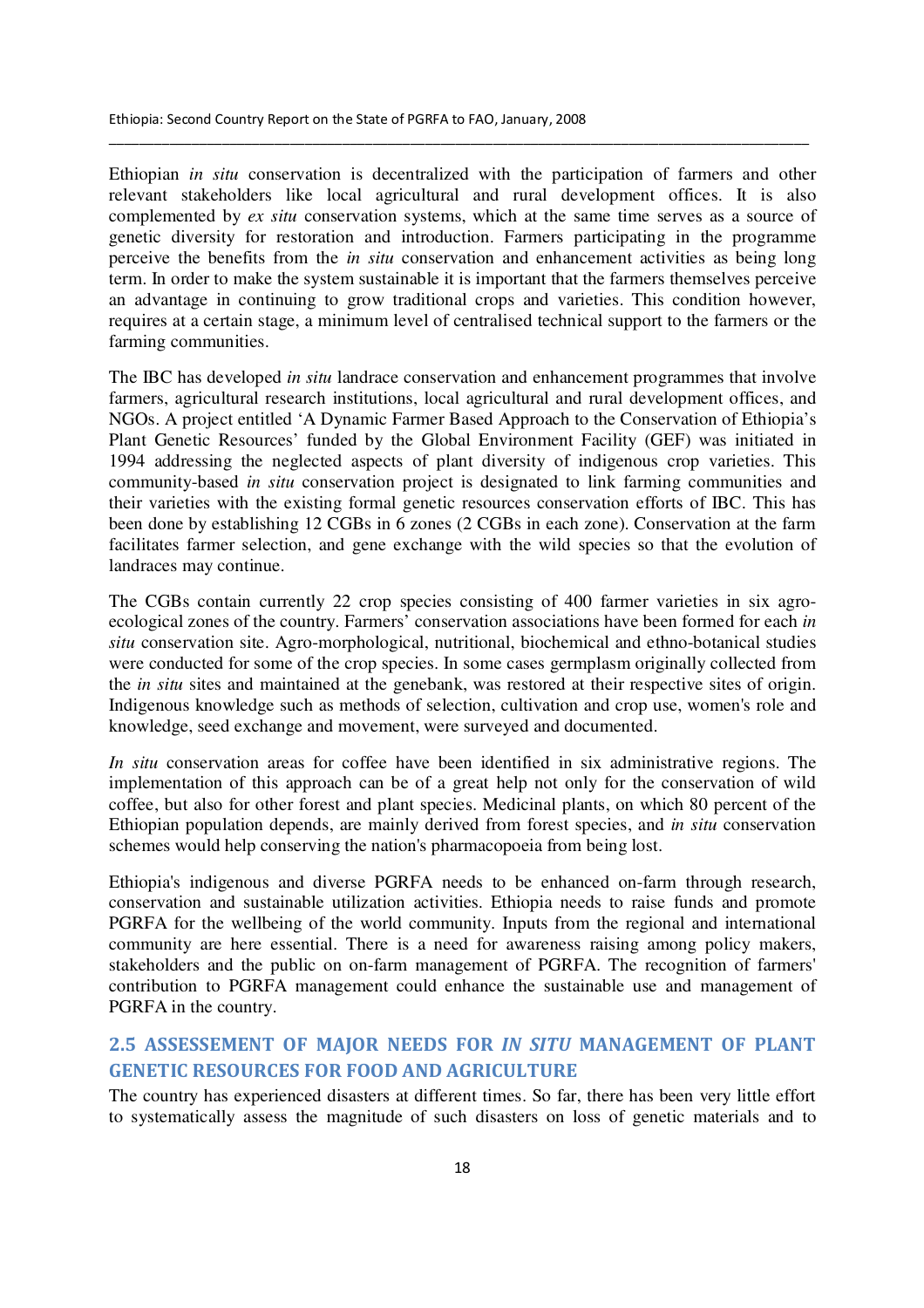reintroduce locally adapted germplasm. Based on the information gained from a number of empirical data and surveys, IBC has made an effort to restore local varieties of field crops in 12 districts of the country. There have also been efforts by the Food and Agriculture Organization (FAO) of the United Nations on organizing seed fairs. They have also supplied traditional sorghum varieties in eastern Ethiopia. However, the support from the international community to restore locally adapted varieties has been low.

\_\_\_\_\_\_\_\_\_\_\_\_\_\_\_\_\_\_\_\_\_\_\_\_\_\_\_\_\_\_\_\_\_\_\_\_\_\_\_\_\_\_\_\_\_\_\_\_\_\_\_\_\_\_\_\_\_\_\_\_\_\_\_\_\_\_\_\_\_\_\_\_\_\_\_\_\_\_\_\_\_\_\_\_\_\_\_\_\_\_\_\_\_

The expansion of modern farming practices, which relies on improved, uniform crop cultivars, is a threat to local plant genetic resources. Furthermore, the resettlement programme currently launched in different regions of the country has forced farmers to leave their valuable plant genetic resources behind. There is therefore to establish a national programme for the restoration of locally adapted germplasm. This should be financially supported by the international community. The reintroduction of locally adapted germplasm is necessary and requires technical and financial assistance from regional and international organizations.

 Thus, there is an urgent need to assess the strengths and weaknesses of the existing on farm *in situ* conservation schemes and to develop appropriate strategies for improving the effectiveness of these. The existing CGBs are positively impacting the conservation and sustainable utilization of farmers' varieties. Support should be ensured both in terms of finance and technique. Furthermore, similar CGBs should be established in the remaining agro-ecological zones of the country. Loss of valuable plant species assessments should be carried out to identify gaps in the coverage of Ethiopia's ecosystems. For the future there is a need to be proactive and rally concerned stakeholders for an extensive environmental impact assessment of current practices and to launch a concerted effort to put in place an organized nation wide on farm *in situ* management programme.

More importantly, farmer-based research to address challenges, gaps and opportunities in order to make on-farm management sustainable, is required. The genetic diversity of the traditional crops and their wild relatives enables the research community to develop improved varieties. It is not only important to conserve material that has direct economic value today, but also material that may turn out to be economically valuable in the future. There are diverse wild edible plant species that could be domesticated to alleviate food insecurity situation in the future. There is a plan already in place to conserve crop wild relatives and wild food plants *in situ*. Ethiopia needs to prioritize crop wild relatives and wild edible plants to be conserved *in situ* for the purpose of enhancing crop genetic diversity and food security. This could be achieved through the mitigation of habitat destruction, the implementation of a good land use policy, the promotion of on-farm conservation activities and awareness raising. The regional and international community could help in information exchange, training, collaborative research and financial support. NGOs could also play a significant role in this regards.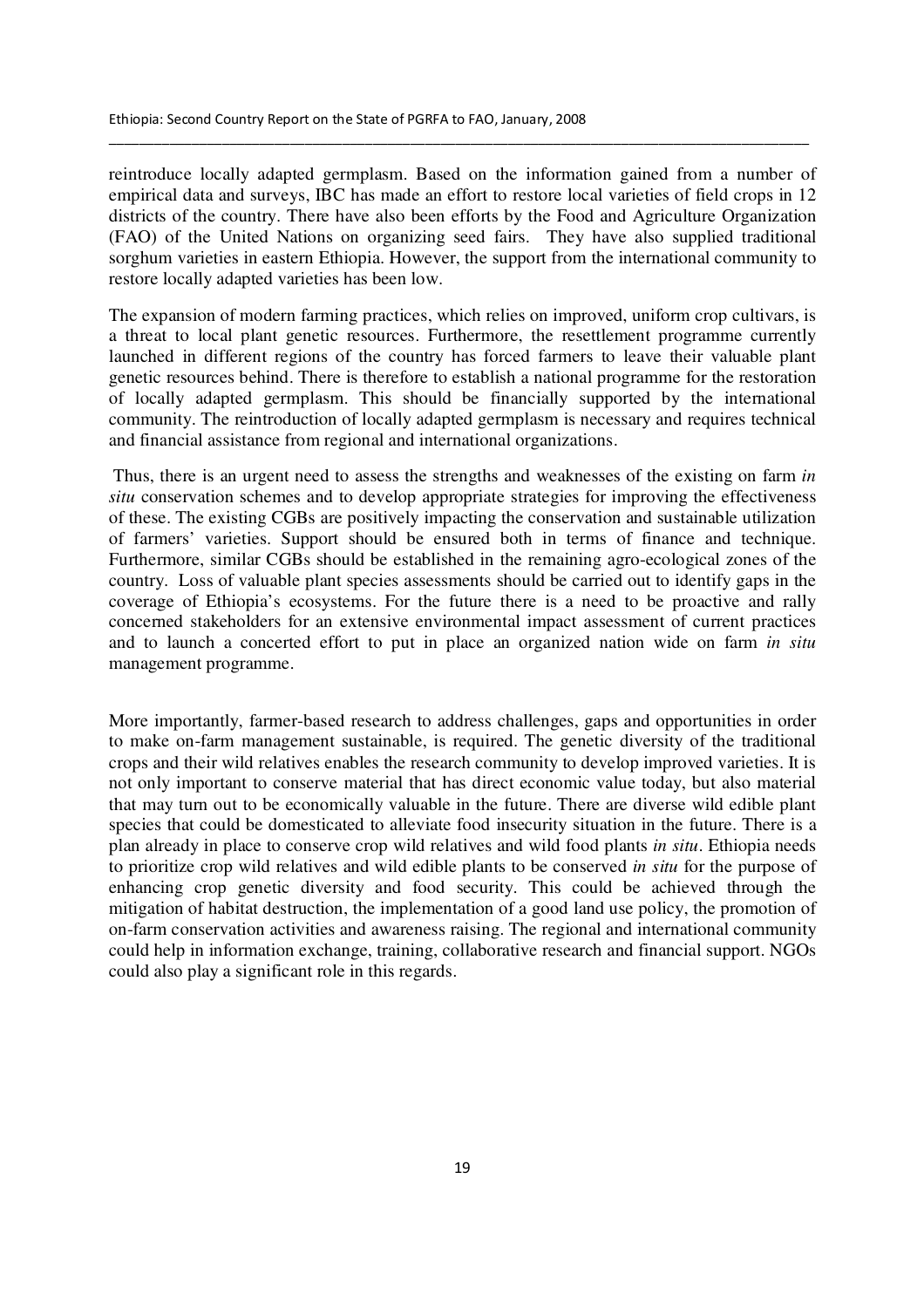## CHAPTER 3

## 3. THE STATE OF EX SITU MANAGEMENT

The Convention on Biological Diversity specifically recommends that *ex situ* measures should be adopted in situations where *in situ* conservation programmes do not prove to be adequate. These measures have most extensively been applied to conserve agro-biodiversity, employing techniques such as seed banks, field genebanks, in- vitro storage, and adaptive breeding measures. *Ex situ* conservation is complementary to the rehabilitation and restoration of degraded ecosystems, and the recovery of threatened species. In Ethiopia, IBC which was established in 1976 to lead *ex situ* conservation in the country has the basic facilities necessary for collection, conservation, distribution and documentation of PGRFA. Other institutions involved in *ex situ* conservation of biodiversity include EIAR and ILRI.

\_\_\_\_\_\_\_\_\_\_\_\_\_\_\_\_\_\_\_\_\_\_\_\_\_\_\_\_\_\_\_\_\_\_\_\_\_\_\_\_\_\_\_\_\_\_\_\_\_\_\_\_\_\_\_\_\_\_\_\_\_\_\_\_\_\_\_\_\_\_\_\_\_\_\_\_\_\_\_\_\_\_\_\_\_\_\_\_\_\_\_\_\_

Since the establishment of the IBC, systematic crop germplasm exploration and collection operations have been undertaken in the different administrative regions of the country, covering a wide range of agro-ecological zones. Collection priorities were set based on factors like economic importance, degree of genetic erosion and diversity, researchers' needs, the rate of diffusion of improved varieties, clearing of natural vegetation, market and agricultural policies, natural disasters and resettlement programmes. In most of the cases, the collecting strategy was based on broad or non-crop specific rather than targeted collecting.

## 3.1 THE STATE OF COLLECTIONS

The collections held at IBC are mostly of indigenous landraces, including unique breeders' collections. There are also some accessions that were repatriated from countries that hold large quantities of genetic material from Ethiopia, some of which are not seen today in the fields of farmers. Over the years, a number of collection missions have been organized to collect economically important crops and/or with rich genetic diversity. These include crops like barley, wheat, sorghum and tef. The collection missions were conducted in Gojam, Gonder, Wello and north Shewa for a range of crops, including wheat, barley, maize, tef, sorghum, noug, linseed, lupin, finger millet, haricot bean, field pea, lentil and horse bean. At the time these were threatened by severe drought. About 446 samples were collected during this mission. The current holdings of the IBC genebank reach over 60,000 accessions (increased by 6000 the past ten years) of more than 200 crop/plant species (more than 90 species). About 7000 collections are in the short term storage mainly due to insufficient seed sample; these are pending for long term storage.

About 90 percent of the total germplasm holdings in the genebank consist of field crops. The total collection is composed cereal seeds, pulses, oil crops, spices and species of medicinal and industrial value. Aside from the crop collections, the genebank also holds 650 collections of micro-organisms. Over 9000 accessions of horticultural crops, medicinal plants and herbs are kept in field genebanks. The type and nature of collection missions, and number and lists of plant species and landraces collected, have been documented in number of manuals and reports.

Regular monitoring activities are performed for seed viability (at 5 to 10 year intervals depending on specific crop species) and stock inventories. The germplasm collection activities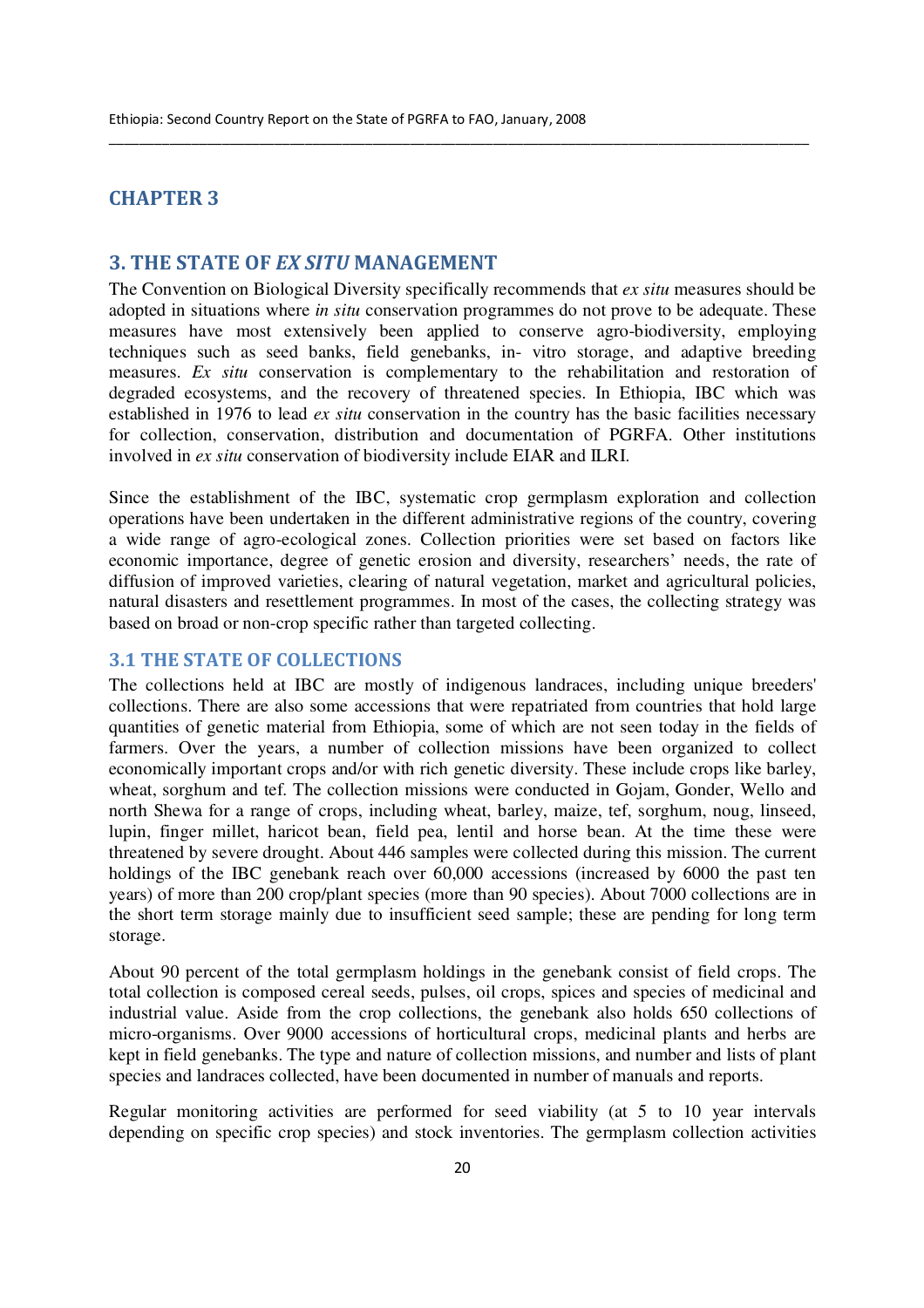are primarily supported by the Ethiopian Government and to a limited extent by regional and global networks, including the EAPGREN.

\_\_\_\_\_\_\_\_\_\_\_\_\_\_\_\_\_\_\_\_\_\_\_\_\_\_\_\_\_\_\_\_\_\_\_\_\_\_\_\_\_\_\_\_\_\_\_\_\_\_\_\_\_\_\_\_\_\_\_\_\_\_\_\_\_\_\_\_\_\_\_\_\_\_\_\_\_\_\_\_\_\_\_\_\_\_\_\_\_\_\_\_\_

## 3.2 SEED PURITY, DRYING, VIABILITY TEST AND STORAGE FACILITIES

Before storage, physical purity and quantity analysis are carried out in the laboratory, including the determination of purity percentage and proportion of impure seeds as well as the Thousand Seed Weight (TSW) of a given sample. The latter is essential to decide whether the seed sample is sufficient for long term storage. Samples with insufficient number of seeds are refused or multiplication recommended. The laboratory has the capacity to process more than 3000 accessions annually. Seed accessions that qualify for long term storage in terms of quantity and purity are dried at the temperature of 15  $^{\circ}C - 20^{\circ}C$ , with a relative humidity ranging from 15 -18 percent. The required storage seed moisture content is 5 - 7 percent for cereals, 4 - 6 percent for oil cops and 6 - 8 percent for legumes. The minimum number of seeds required for long term storage of heterogeneous sample is 8000, and 3200 for genetically homogeneous materials with TSW less than 200 grams. For pragmatic and economic reasons, the sample size for species with TSW greater than 200 g is reduced to a reasonable level to maintain the initial genetic integrity of a sample. Seed samples fulfilling the required physical purity and quantity for long term storage will then be dried. IBC has two seed drying rooms with an annual capacity of drying about 4500 accessions.

It is also essential that the curator is able to assess accurately the initial viability of accessions prior to storage and then to monitor the viability of the samples during storage. Initial viability (before storage) and monitoring viability of stored seeds is undertaken in the seed viability testing laboratory. If the initial germination percentage is less than 85 percent, immediate rejuvenation is recommended to ensure longevity during storage. The laboratory has a capacity of testing about 3600 seed samples of field crops annually. In the future seed samples from species requiring dormancy breaking and those samples taking a long period of time to germinate (e.g. forest seeds) are expected to rise. Thus the laboratory is working to increase capacity both in terms of skilled personnel and laboratory facilities.

Four cold rooms running at -10  $\degree$ C with capacity of nearly 350 m<sup>3</sup> and one other cold room kept at  $+4$  <sup>0</sup>C with a capacity of 50 m<sup>3</sup> are currently used for long term and temporary storages, respectively, at IBC. In 2007/2008, the Institute is planning to install a new cold room with a capacity of approximately 100  $m<sup>3</sup>$  which will noticeably boost the long term storage capacity of the genebank. The storage temperature for long term storage is  $-10\degree$ C and for the short term 4  ${}^{0}C$ , with 35 - 45 percent relative humidity. Samples are kept in laminated aluminium foil bags for long term, and in paper bags for medium term storage. The storage system is computerised with an easy access for monitoring the decline in sample size. A monitoring of the decline in viability is carried out every 5 - 10 years during storage and any necessary rejuvenation will be made if the standard germination result is less than 85 percent.

Although the genebank of the IBC has made a remarkable effort in conserving germplasm of major food crops, there are still a lot that needs to be conserved *ex situ* in the genebank. A number of species (suspected of having seeds exhibiting orthodox storage behavior) are in the medium term storage pending long term storage. A large majority of these are from horticulture, forages, medicinal and trees species. Major constrains for not being able to build up the genebank's long term holdings are: lack of adequate information on germination related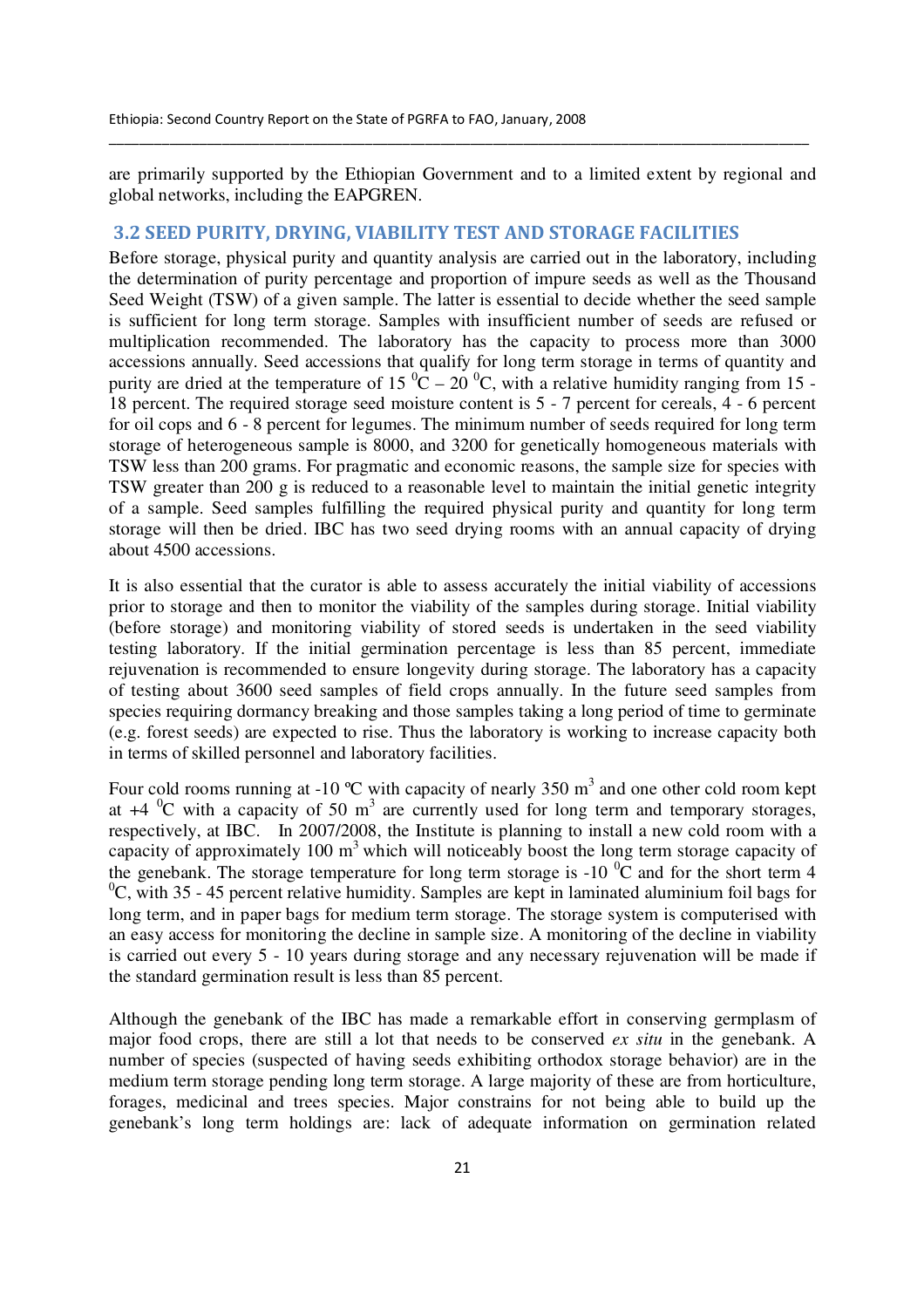problems (e.g. dormancy breaking mechanisms, storage behaviour) and lack of alternative storage facilities for the existing conventional cold rooms (e.g. in-vitro and cryo-preservation methods).

\_\_\_\_\_\_\_\_\_\_\_\_\_\_\_\_\_\_\_\_\_\_\_\_\_\_\_\_\_\_\_\_\_\_\_\_\_\_\_\_\_\_\_\_\_\_\_\_\_\_\_\_\_\_\_\_\_\_\_\_\_\_\_\_\_\_\_\_\_\_\_\_\_\_\_\_\_\_\_\_\_\_\_\_\_\_\_\_\_\_\_\_\_

For plant species with recalcitrant and intermediate storage behavior, there are ten field genebanks under IBC control, and small sized fields in the various research stations of the Ethiopian Institute of Agricultural Research (EIAR) and at universities. The plan for the immediate future is to increase the number of field genebanks in different agro-ecological zones. Community gardens, back yards, and holy places are being considered for inclusion in the future plan. Spices, root and tuber crops and medicinal plants require such management on a large scale, and with the full involvement of the local communities.

## 3.3 SECURITY OF STORED MATERIALS

For security reasons, the collected and stored germplasm need to be conserved in duplicate genebanks. However, except from the limited samples of Ethiopian germplasm held by the Consultative Group on International Agricultural Research (CGIAR), United States Agency for International Development (USAID) and the Nordic genebank, the majority of collections are still kept in single copy at the national genebank. Greater efforts need to be made to store duplicate collections to avoid future genetic erosion. The new Svalbard global seed vault could provide this. Ethiopia, as signatory of the world wide bio-diversity conventions, is entitled to get support in terms of access to duplicate germplasm collections in case of natural disasters.

Regeneration activities are regularly performed to effectively maintain the quality of the stored germplasm collections. Complimentary activities such as timely viability testing during storage, selection of suitable regeneration environments, use of appropriate sampling strategies, use of adequate isolation distances, and proper handling of regenerated materials are followed according to internationally accepted standard procedures for each specific crop type. A reliable power supply is also critical. The Ethiopian genebank has therefore an independent power supply in the form of a stand by generator in case of shorter power cuts or in case of a more severe national energy crisis.

To date 13,336 accessions have been regenerated and over 7,400 accessions need immediate regeneration (Table 1). Limited capacity is hindering this. However, a plan is now in place to complete the regeneration within 5 years. Urgently required activities include viability tests and collaboration with partners to secure access to land in a range of agro-ecologies to carry out the multiplication and rejuvenation. The regional governments could provide sites in different agro ecological zones of the country. The research activities being carried out and new academic institutions being established could be an opportunity to address the problem of regeneration of threatened *ex situ* accessions. There is an opportunity for regional collaboration and cooperation as well as support from the international community in the regeneration and conservation of germplasm held ex situ.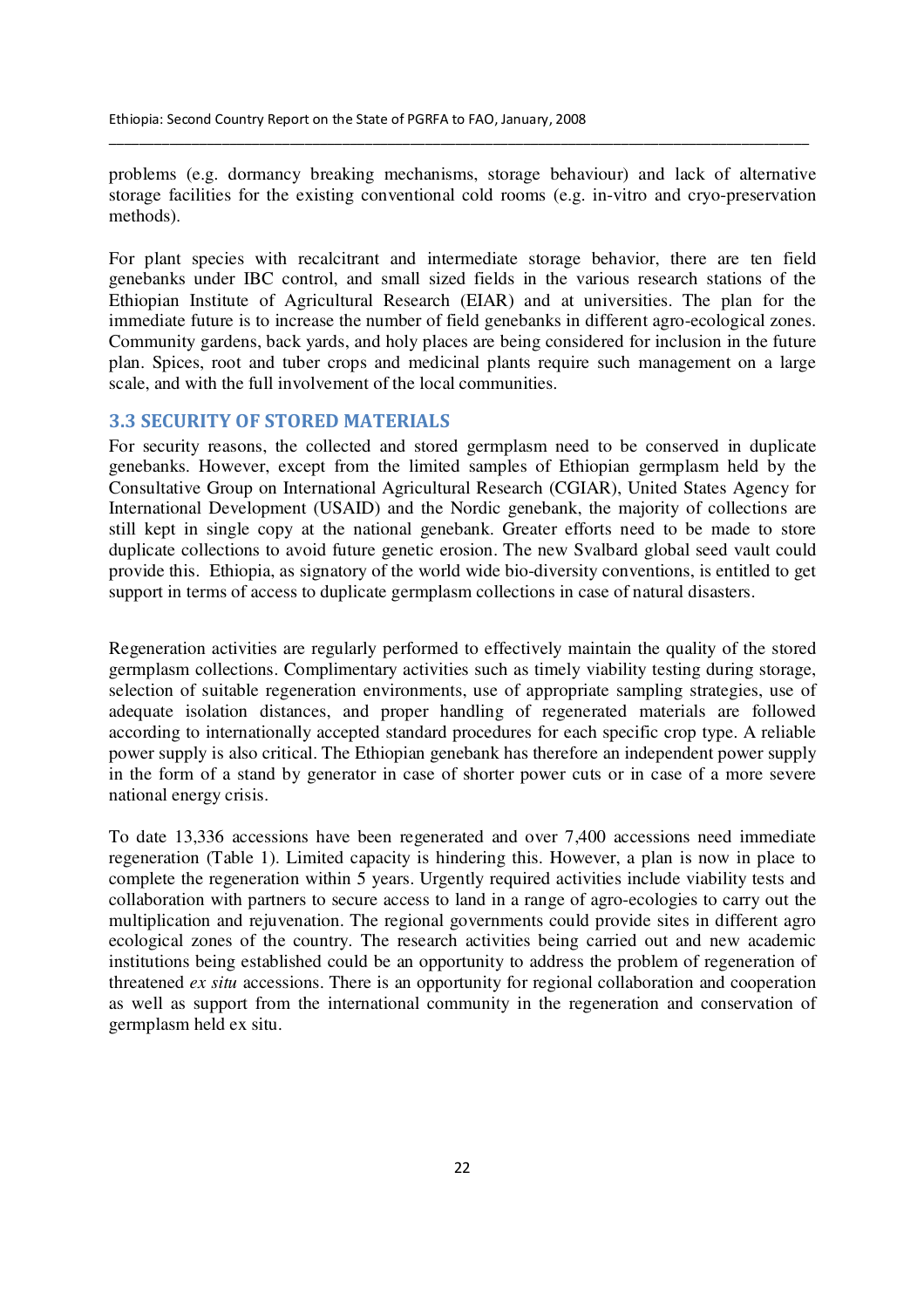\_\_\_\_\_\_\_\_\_\_\_\_\_\_\_\_\_\_\_\_\_\_\_\_\_\_\_\_\_\_\_\_\_\_\_\_\_\_\_\_\_\_\_\_\_\_\_\_\_\_\_\_\_\_\_\_\_\_\_\_\_\_\_\_\_\_\_\_\_\_\_\_\_\_\_\_\_\_\_\_\_\_\_\_\_\_\_\_\_\_\_\_\_

| Crop             | <b>Accessions regenerated</b> | Accessions in need of regeneration<br>currently (< 85 percent viability) |
|------------------|-------------------------------|--------------------------------------------------------------------------|
| Wheat            | $\frac{1}{2464}$              | 577                                                                      |
| <b>Barley</b>    | 6000                          | 506                                                                      |
| Maize            | $\overline{7}$                | 22                                                                       |
| Tef              | 409                           | $\overline{87}$                                                          |
| Sorghum          | 3738                          | $\frac{1}{5510}$                                                         |
| Noug             | 128                           | 161                                                                      |
| <b>Field Pea</b> | $\overline{31}$               | $\overline{23}$                                                          |
| Linseed          | $\overline{34}$               | $\overline{23}$                                                          |
| Finger millet    | 102                           | 61                                                                       |
| Faba/Horse bean  | $\overline{2}$                | $\overline{12}$                                                          |
| Lentil           | 11                            | $\overline{8}$                                                           |
| Cowpea           | $\mathbf{1}$                  | $\overline{5}$                                                           |
| Caster bean      | $\overline{8}$                | $\overline{35}$                                                          |
| Sunflower        | 3                             | $\overline{7}$                                                           |
| Fenugreek        | $\overline{5}$                | 20                                                                       |
| Safflower        | $\overline{17}$               | $\overline{15}$                                                          |
| Mustard          | 260                           | 207                                                                      |
| Sesame           | 74                            | $\overline{79}$                                                          |
| Chickpea         | 35                            | 21                                                                       |
| <b>Total</b>     | 13329                         | 7379                                                                     |

|  |  | Table 1. Accessions regenerated and in need of regeneration |
|--|--|-------------------------------------------------------------|
|  |  |                                                             |

## 3.4 DOCUMENTATION AND CHARACTERIZATION

Characterization is conducted by IBC, other research organizations, and graduate students. This is done to select materials for further breeding and other crop improvement programmes. The descriptors in use for characterization are those developed by local research institutes and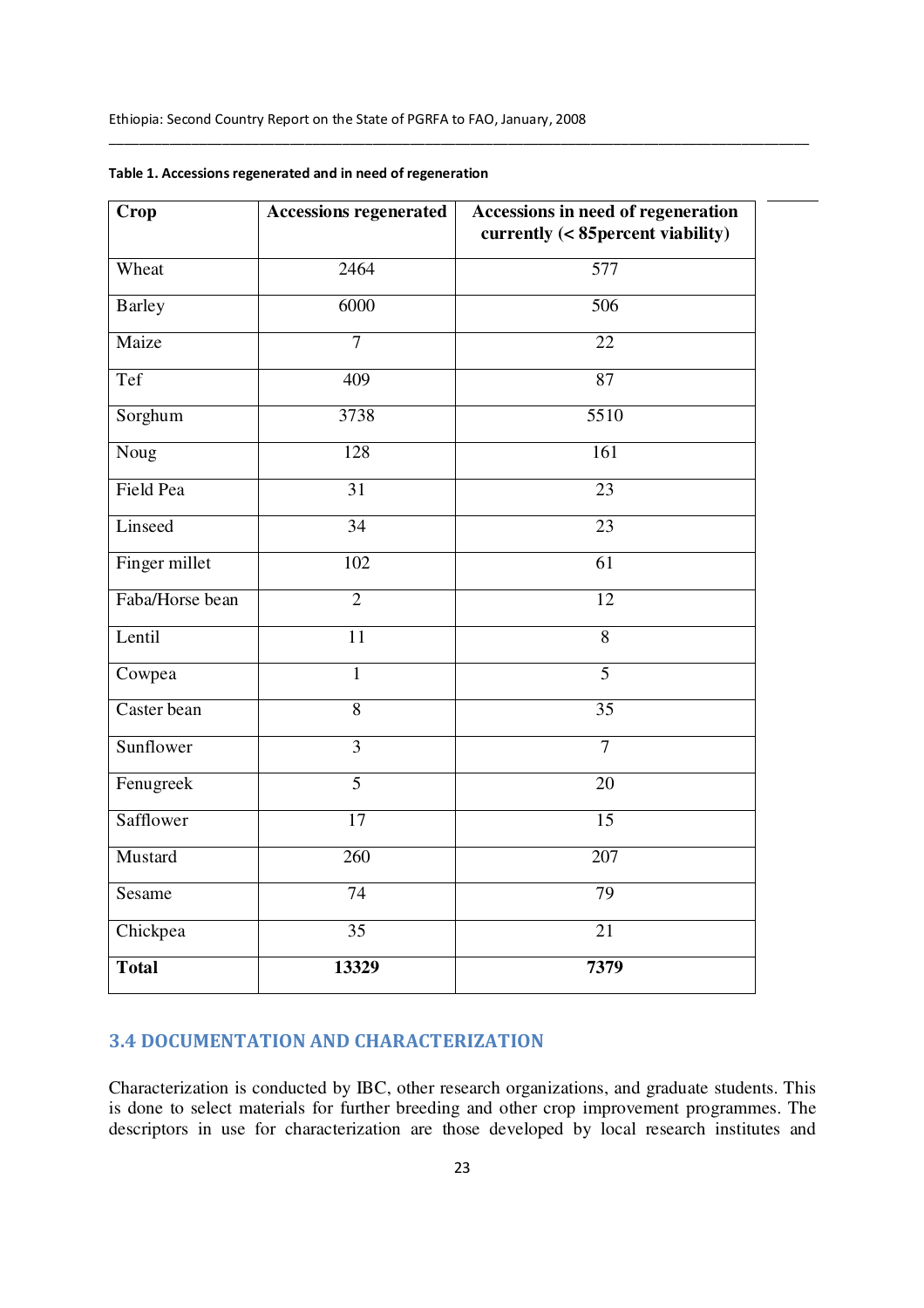Bioversity International.

Since the establishment of the IBC, characterization and preliminary evaluation of basic morphoagronomic characteristics have been undertaken for about 70 percent of the accessions. Additional evaluations of characters such as tolerance to drought, soil salinity and diseases, and nutritional value have been undertaken on some crop accessions. Cytogenetic studies have also been carried out on indigenous crop species. Furthermore, characterization and diversity studies have been conducted on various field crop species using agro-morphological, bio-chemical and molecular techniques.

\_\_\_\_\_\_\_\_\_\_\_\_\_\_\_\_\_\_\_\_\_\_\_\_\_\_\_\_\_\_\_\_\_\_\_\_\_\_\_\_\_\_\_\_\_\_\_\_\_\_\_\_\_\_\_\_\_\_\_\_\_\_\_\_\_\_\_\_\_\_\_\_\_\_\_\_\_\_\_\_\_\_\_\_\_\_\_\_\_\_\_\_\_

Compilation of information starts with passport data from the collecting field. Genebank management data such as purity percentage, seed moisture content after drying, initial germination percentage, storage and monitoring date, are all documented. Characterization and evaluation data, as well as distribution data, are also registered. In the farmers' fields and format local markets, farmers are important sources of information on the collected germplasm. The information collected at this level include sowing season, maturity length , gastronomic value, local variety names , resistance to pests and diseases and to other stress, storability, soil types and growing environment. All collected information through the entire process is documented and computerised with an easy access to users. Information is released in to the user through consultation, delivery of printouts or by letter, except in cases where the repatriated or donated materials have come with no or with poor information that do not match the standard of the genebank.

The IBC has now a well organized documentation system and is currently upgrading the existing database. In addition IBC also has information on *in situ* maintained sites, including parks and protected areas. Data from *in situ* conservation for landraces includes information on indigenous knowledge such as traditional agronomy, farming systems and ethno-botany. Information on wild relatives and plant species used for traditional medicine is also included. This activity requires additional expertise in the fields of taxonomy and ethno-botany. More resources and integrated efforts are required to strengthen this work.

## 3.5 GERMPLASM MOVEMENT

In Ethiopia, the source of germplasm for national breeding programmes is mainly indigenous germplasm. One of the key responsibilities of the genebank is to make germplasm available for breeding purposes. About 81,000 seed samples have been distributed from the genebank until 2007. Since 2001, the genebank has dispatched on average 5,000 seed samples per year for national research activities. About 80 percent of these samples are used in national crop improvement programmes.

Germplasm is also distributed to national breeding programmes of other countries upon formal request and negotiation of conditions of access such as companies of the Netherlands (Crop type: *Eragrostis tef*) and England (Crop type: *Vernonia galamensis* var. galamensis). International research centres, such as International Centre for Agricultural Research in the Dry Areas (ICARDA) and International Crop Research Institute for Semi-Arid Tropics (ICRISAT), are potential users of Ethiopian germplasm. Germplasm supplied by the institute has already helped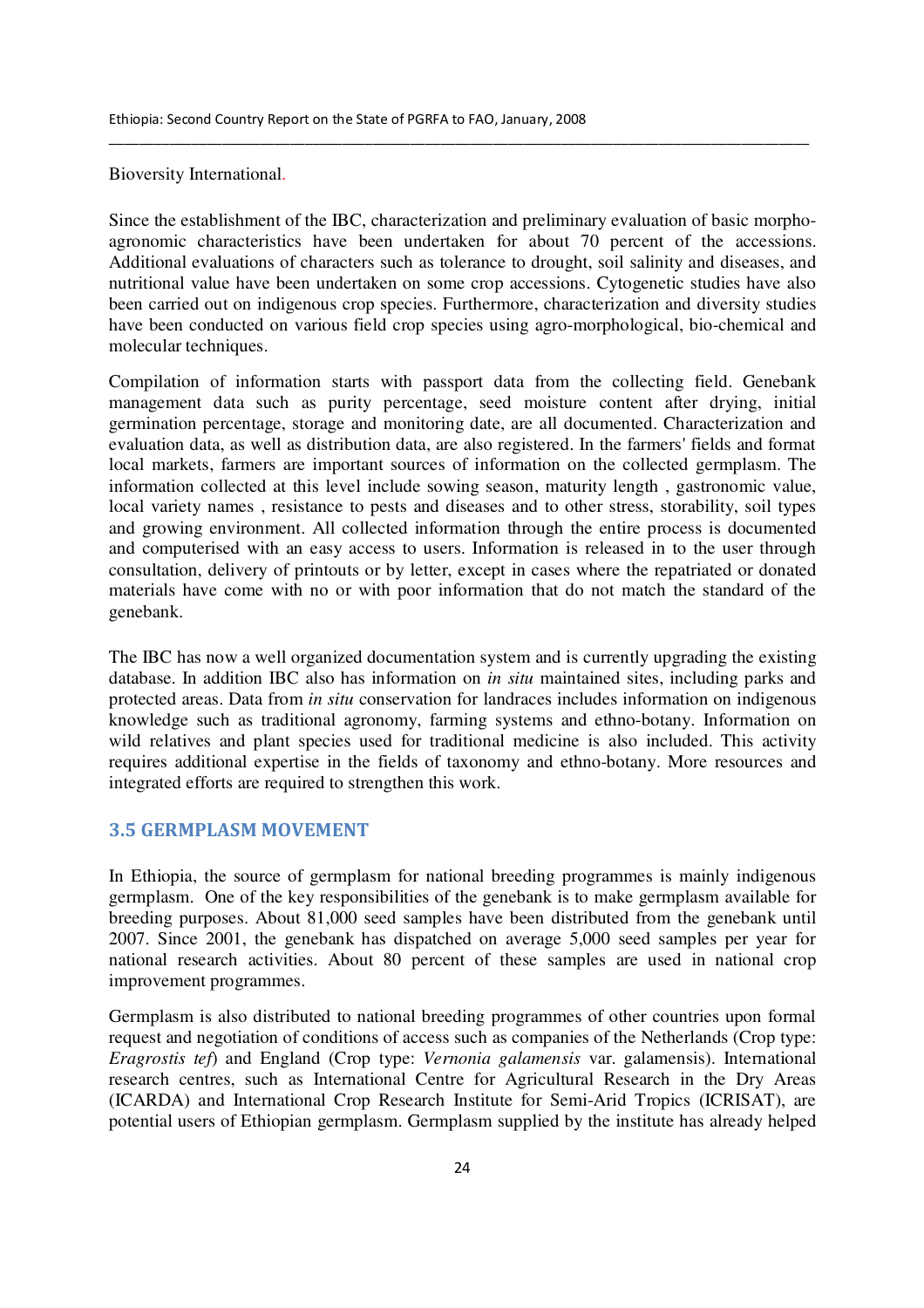generate improved crop cultivars with valuable traits such as increased yield and resistance to biological and environmental stress, for example, Yellow Dwarf Resistant Barley.

\_\_\_\_\_\_\_\_\_\_\_\_\_\_\_\_\_\_\_\_\_\_\_\_\_\_\_\_\_\_\_\_\_\_\_\_\_\_\_\_\_\_\_\_\_\_\_\_\_\_\_\_\_\_\_\_\_\_\_\_\_\_\_\_\_\_\_\_\_\_\_\_\_\_\_\_\_\_\_\_\_\_\_\_\_\_\_\_\_\_\_\_\_

## 3.6 ROLE OF BOTANICAL GARDENS

In botanical gardens plants are grown and displayed primarily for scientific and educational purposes. A botanical garden consists of living plants, grown out-of-doors or in greenhouses. It usually includes also a herbarium, lecture rooms, laboratories, libraries, museums, and experimental fields. They can be taxonomic collections of a particular family, genus or group of cultivars; native plants; plants of same geographical or ecological origin; wild relatives; medicinal, aromatic or textile plants. The initiative at national level is still in its infancy and there is currently no well established national botanical garden in Ethiopia.

### 3.7 AN ASSESSMENT OF MAJOR EX SITU NEEDS

A well organized *ex situ* conservation system is indispensable for Ethiopia because of the wealth of rare plant genetic resources and accelerated environmental and biodiversity degradation. Therefore, there is a need to expand *ex situ* conservation both in genebanks and botanical gardens. In depth characterization, evaluation and documentation, as well as the establishment of core collections for major crops, are considered as a prerequisite for setting up an improved *ex situ* management system. For crops with recalcitrant or intermediate seed, botanical gardens and field genebanks should be established.

Setting priorities for PGRFA *ex situ* conservation is essential. Priorities should consider factors such as threats to crop genetic resources, use value of genetic diversity, crop endemism and areas of high diversity. Cooperation and collaboration between the regional states of Ethiopia on the exchange of genetic materials for research and conservation would help expand *ex situ* conservation. The IBC and relevant international institutions need to cooperate to strengthen collaborative research and build capacity to apply alternative *ex situ* conservation methods. International financial institutions could also contribute.

The evaluation of existing collections for biotic and abiotic stresses and quality should be intensified in collaboration with the national crop research programme. Attention should also be given to the establishment of duplicate collections. In this regard, IBC is making an effort to establish a duplicate genebank. Collection gaps will be assessed and potential sites identified using GIS for further collections.

The conservation of germplasm is a very expensive task, especially for developing countries with considerable crop diversity. Hence, the international community should be encouraged to share the costs for the maintenance of the *ex situ* management system, which conserves plant genetic resources that are not only the property of the country but also the global community at large.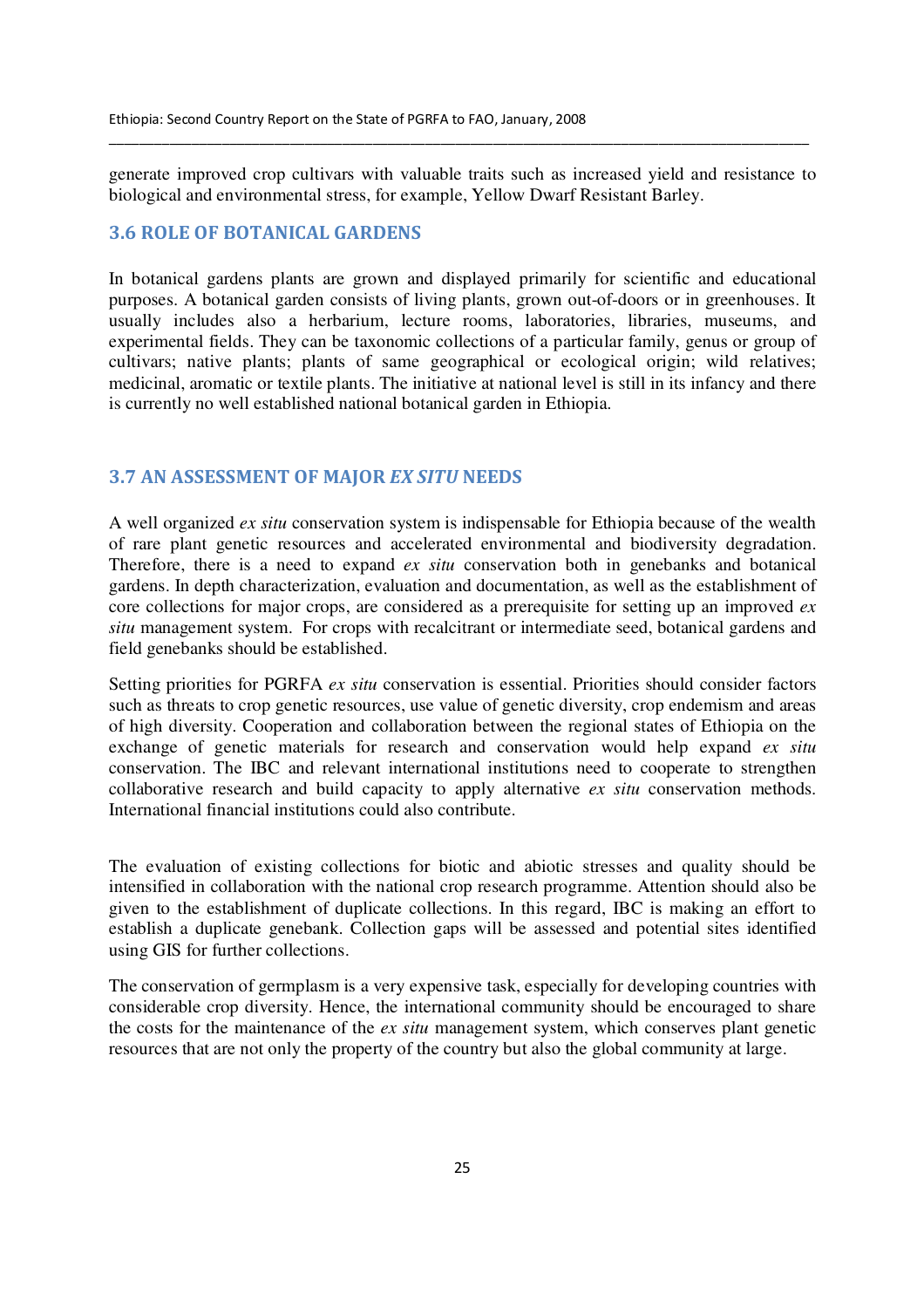## CHAPTER 4

## 4. THE STATE OF USE

Plant genetic resources used in Ethiopia include food and forage crops and their wild relatives, and semi-wild and wild species valued for traditional and cultural use. Spices and medicinal plants are widely used in the country. Indigenous plant genetic resources are also potential sources of genes/genetic material for developing varieties that are tolerant to pests and diseases , drought and salinity.

\_\_\_\_\_\_\_\_\_\_\_\_\_\_\_\_\_\_\_\_\_\_\_\_\_\_\_\_\_\_\_\_\_\_\_\_\_\_\_\_\_\_\_\_\_\_\_\_\_\_\_\_\_\_\_\_\_\_\_\_\_\_\_\_\_\_\_\_\_\_\_\_\_\_\_\_\_\_\_\_\_\_\_\_\_\_\_\_\_\_\_\_\_

## 4.1 UTILIZATION AND CONSTRAINTS TO USE

Indigenous germplasm is the basic source of genetic materials for national crop improvement programmes. The national germplasm collections at IBC genebank comprise over 60,000 accessions belonging to more than 200 plant species from which about 80,400 seed sample have been distributed to users. Some of the major crops are intensively used by the national crop improvement programmes and higher educational institutions (Table 2). All genetic resources used in the national coffee improvement programme come from the national coffee germplasm collections. About 80 percent of the demand for medicine is covered by using traditional medicinal plants. However, there is still a multitude of underutilized plant species in Ethiopia. There are now encouraging developments in the country to promote the wide scale use and commercialisation of some of these species.

| Crop            | holdings<br><b>Total</b><br>(Accessions) | Number of<br>seed samples<br>distributed |
|-----------------|------------------------------------------|------------------------------------------|
| <b>Barley</b>   | 15282                                    | 19619                                    |
| Wheat           | 12689                                    | 7926*                                    |
| Sorghum         | 9249                                     | 8667                                     |
| Tef             | 4702                                     | 5114                                     |
| Finger millet   | 1819                                     | 3306                                     |
| Maize           | 960                                      | 858                                      |
| Pearl millet    | 152                                      | 207                                      |
| Horse bean      | 2070                                     | 4485                                     |
| Field pea       | 1711                                     | 5199                                     |
| <b>Brassica</b> | 1320                                     | 3490                                     |
| Chickpea        | 1125                                     | 2210                                     |
| Lentil          | 719                                      | 2275                                     |
| Grasspea        | 576                                      | 599                                      |

| Table 2. Major Germplasm holdings of the genebank and distribution (until 2007) |  |
|---------------------------------------------------------------------------------|--|
|                                                                                 |  |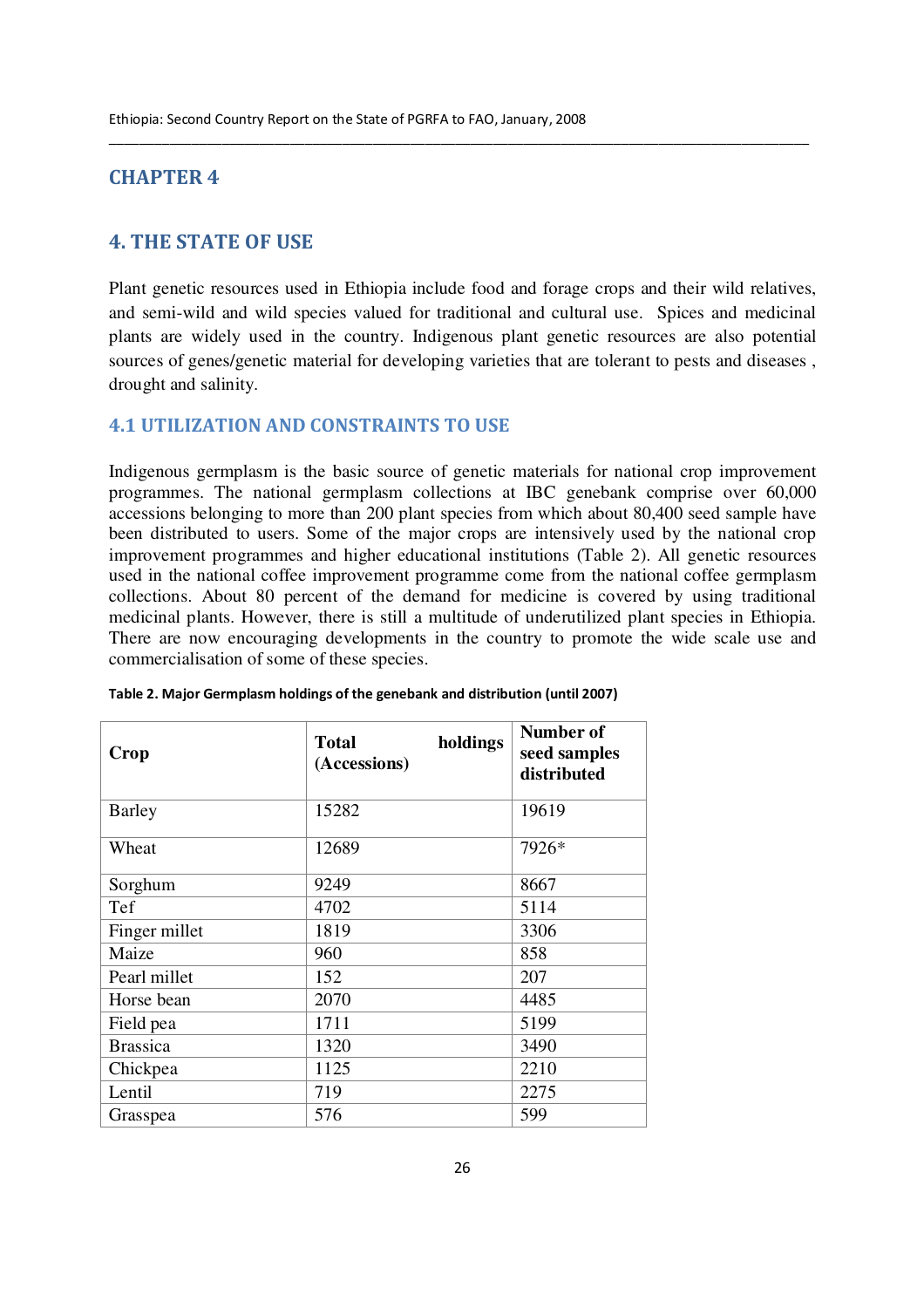\_\_\_\_\_\_\_\_\_\_\_\_\_\_\_\_\_\_\_\_\_\_\_\_\_\_\_\_\_\_\_\_\_\_\_\_\_\_\_\_\_\_\_\_\_\_\_\_\_\_\_\_\_\_\_\_\_\_\_\_\_\_\_\_\_\_\_\_\_\_\_\_\_\_\_\_\_\_\_\_\_\_\_\_\_\_\_\_\_\_\_\_\_

| Lupin              | 286  | 99   |
|--------------------|------|------|
| Cow pea            | 72   | 65   |
| Ground nut         | 30   |      |
| Linseed            | 2293 | 5676 |
| Noug               | 1126 | 4420 |
| Sesame             | 614  | 1427 |
| Caster bean        | 436  | 634  |
| Safflower          | 208  | 407  |
| Sunflower          | 70   | 109  |
| Fenugreek          | 533  | 3254 |
| Hot pepper         | 249  | 125  |
| Coriander          | 117  | 109  |
| <b>Black</b> cumin | 65   | 50   |
| African spinach    | 50   |      |
| Lepidium           | 101  | -    |
| Vernonia           | 65   | 50   |
| Forest seed        | 50   | -    |
| Medicinal          | 165  | 8    |
| Forage             | 620  | 35   |

\* Refers to *Triticum durum*, *T. diccocum*, and *T. aestivum*

Plant breeders and scientists from different countries have for a long period recognised the importance of Ethiopian crop diversity to the world's agriculture. Since the first exploration of H.V. Harlan, in 1923, many international expeditions have been made to Ethiopia to collect barley and other crops. Vavilov's collections of Ethiopian wheat made in 1927 have been extensively used by breeders in many East and West European countries, as well as in North America. A large number of samples have also been collected and extensively utilised by ICARDA, ICRISAT and ILRI. Ethiopian germplasm has therefore, actively been utilised in breeding activities worldwide.

Over 1,800 accessions of Ethiopian wheat were introduced to CIMMYT from genebanks in the USA, Germany and Italy. ICARDA holds over 2,500 systematically collected accessions of Ethiopian barley, mostly 6-rowed and deficient types, which have a high value in early heading and maturity as well as high protein content. ICARDA also holds over 900 accessions of Ethiopian chickpea and more than 375 accessions of lentil that are used in its breeding programmes. More than 300 accessions of minor millet and 4,500 sorghum accessions of Ethiopian material are held by ICRISAT, of which the sorghum line E 35-1 has been selected from a zera-zera landrace sorghum of Ethiopia. The E-35-1 line has now been introduced for direct cultivation and is used in breeding programmes in many countries. ILRI holds over 3,000 accessions of forages collected in Ethiopia in the 1980s.

Through the International Research Centres, many national programmes and foreign seed companies have full access to Ethiopia's germplasm. In general, genes from varieties selected by Ethiopian farmers have been widely used in many countries to sustain crop production, while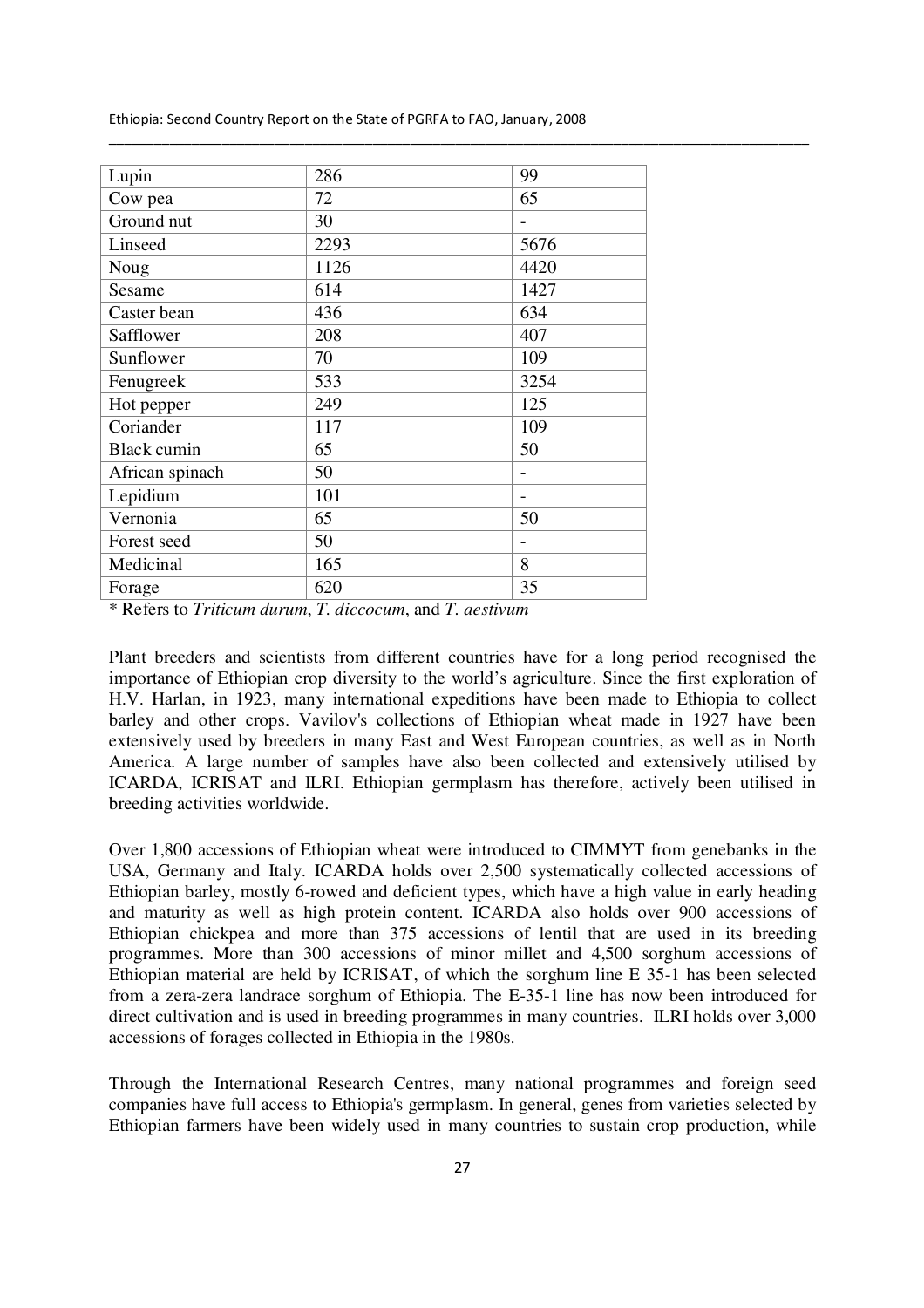insignificant or no benefits derived from the use of these germplasm materials is accrued to Ethiopian farmers. For instance, the benefits obtained from the "Yellow Dwarf Virus Resistant Barley" have never been shared by Ethiopian farmers.

\_\_\_\_\_\_\_\_\_\_\_\_\_\_\_\_\_\_\_\_\_\_\_\_\_\_\_\_\_\_\_\_\_\_\_\_\_\_\_\_\_\_\_\_\_\_\_\_\_\_\_\_\_\_\_\_\_\_\_\_\_\_\_\_\_\_\_\_\_\_\_\_\_\_\_\_\_\_\_\_\_\_\_\_\_\_\_\_\_\_\_\_\_

Characterization is essential for effective utilization of conserved germplasm. To date 34,648 accessions of cereals, 8,037 accessions of oil crops, 5,355 accessions of pulses, 424 accessions of coffee and 360 accessions of fenugreek have been characterized for morpho-agronomical traits. Large numbers of germplasm accessions have also been characterized using bio-chemical and molecular markers largely by graduate students. The data is often handled by Microsoft Excel, Microsoft Access, National Information Sharing Mechanism (NISM) and/or the IBC Database Management System.

Characterization and evaluation of conserved germplasm carried out to define core collections is important to facilitate the utilization of genetic materials in Ethiopia. Morphological and molecular data on the germplasm will support in-depth evaluation of genetic materials for utilization. Well equipped molecular laboratories and skilled manpower to carry out genomic analysis of the germplasm is urgently needed for this.

Data has to be properly documented and made available for the research community. National and regional institutions collaborate in the characterization and evaluation of Ethiopia's germplasm mainly through information exchange, training, collaborative research and genetic material exchange. International financial institutions should contribute to increase the capacity to carry out this work effectively. Data on characterization and evaluation handled by different organizations, as well as data on the use of germplasm, should be shared among the stakeholders. In this respect, the initiative by the NISM of sharing information on PGRFA at a global level should be further strengthened.

Ethiopia has a well organized plant breeding programme addressing major cereals, pulses, oil seeds, horticultural crops, coffee and fibre crops. Genetic enhancement and pre-breeding work has been done for a limited number of crops, such as tef for lodging resistance and wheat for rust resistance.

As a result of national plant breeding efforts, a large number of improved crop varieties have been released. However, their commercial production is constrained by the limited capacity of the national seed system. To overcome seed production and distribution problems, a National Seed Policy has been formulated to strengthen public seed enterprises and private seed growers. Mechanisms have been developed for the continuous multiplication of breeders and basic seeds, with well maintained genetic purity, uniformity, and stability, in order to solve problems of seed shortage. Improvement and enhancement of elite landraces by farmers is also an important national priority area.

## 4.2 ASSESSEMENT OF NEEDS TO IMPROVE UTILIZATION

The ultimate goal of conservation is to make germplasm of plant genetic resources available for utilization so as to contribute to the livelihoods of the Ethiopian people. Ethiopia has had limited success with the utilization of the conserved germplasm. Rather, other countries have better benefited from Ethiopian germplasm. In this regard, fair and equitable sharing of benefits arising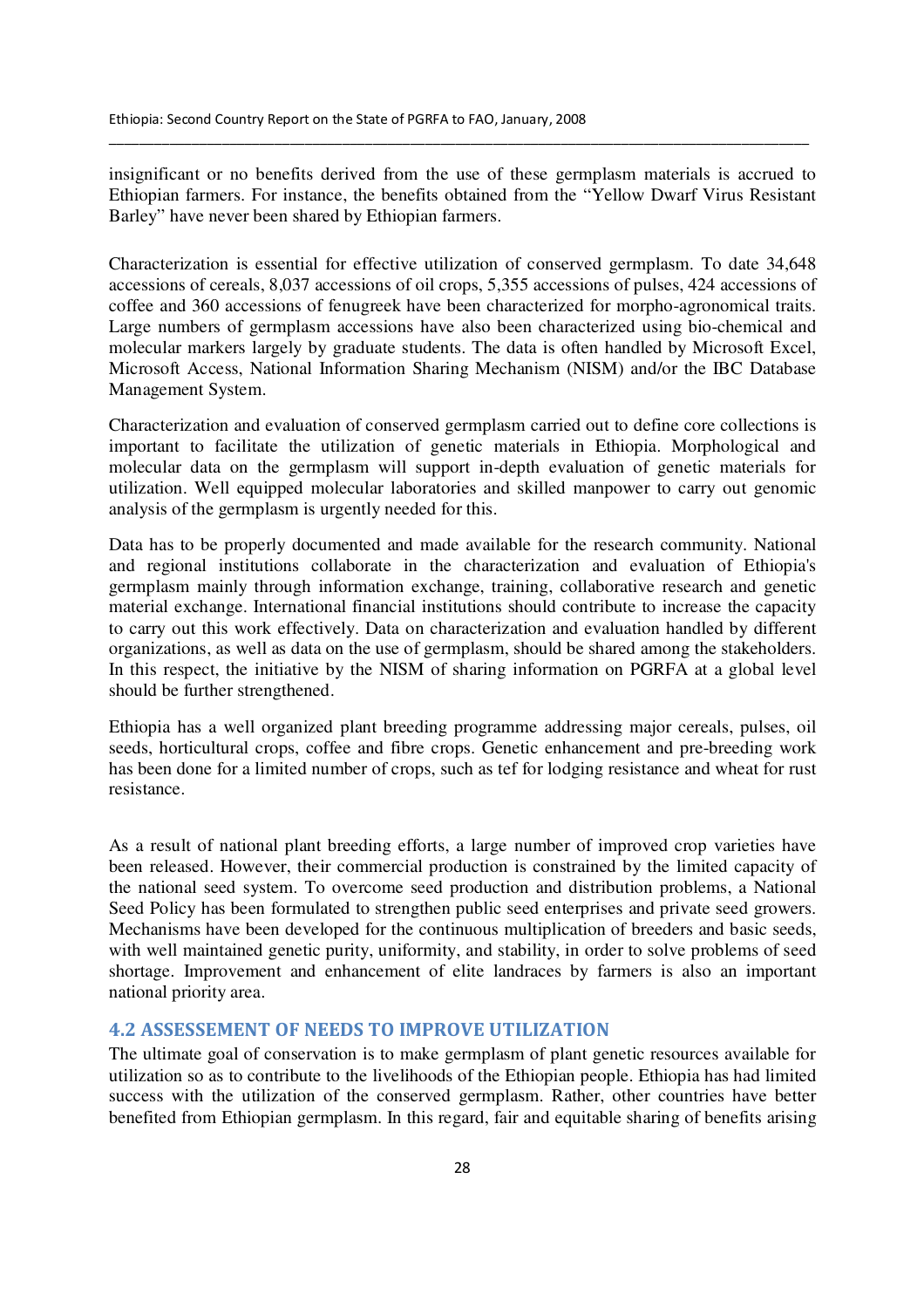from the use of Ethiopia's germplasm needs to be recognized as clearly stated in Article 15 and 19 of the Convention on Biological Diversity.

\_\_\_\_\_\_\_\_\_\_\_\_\_\_\_\_\_\_\_\_\_\_\_\_\_\_\_\_\_\_\_\_\_\_\_\_\_\_\_\_\_\_\_\_\_\_\_\_\_\_\_\_\_\_\_\_\_\_\_\_\_\_\_\_\_\_\_\_\_\_\_\_\_\_\_\_\_\_\_\_\_\_\_\_\_\_\_\_\_\_\_\_\_

In order to achieve the objectives of conservation, attention should be given to genetic enhancement and base broadening efforts for economically important crops and crop varieties. Identification and information sharing of promising varieties has to be a first priority. Research on genetic diversity and evaluation should strengthen both conservation and utilization efforts. These activities are currently constrained in Ethiopia due to: 1) lack of appropriate laboratories, 2) limited skilled personnel, 3) inadequate research sites (land) and 4) insufficient finance.

To enhance the implementation of conservation and utilization activities there is a need for national and regional collaboration among institutions. With respect to this, the NISM and awareness raising about the conserved germplasm is an opportunity to boost the utilization of the country's plant genetic resources. The international community should put this into its priority agenda in order to strengthen Ethiopia's capacity to conserve and use plant genetic resources in a sustainable way.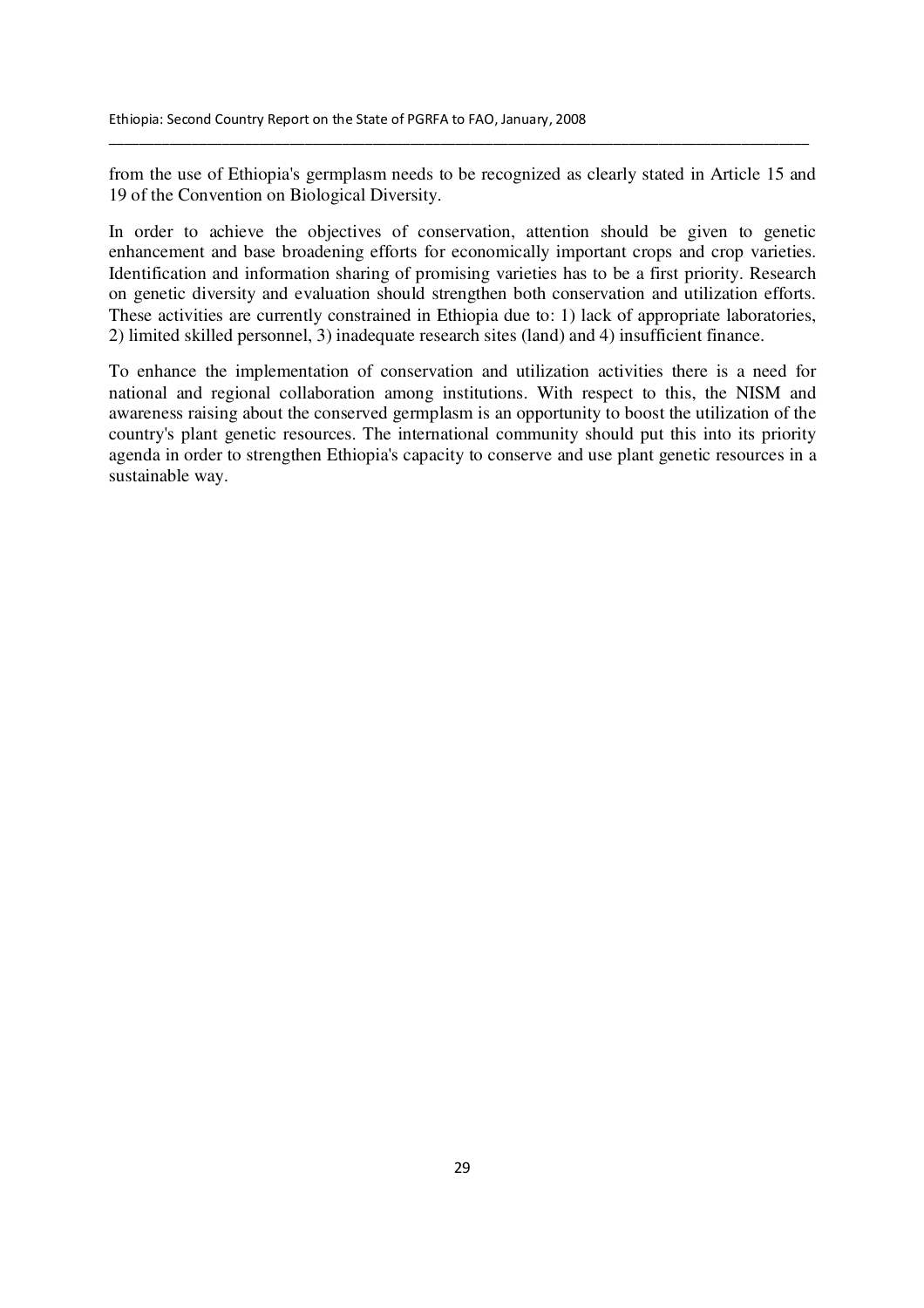## CHAPTER 5

## 5. THE STATE OF NATIONAL PROGRAMMES, TRAINING AND LEGISTLATION

## 5.1 NATIONAL PROGRAMMES

The IBC is the national focal point for PGRFA conservation. The overall objective of the institute is to undertake conservation and promote the development and sustainable utilization of the country's biological resources. Ethiopia has set clear national policy directives for the conservation of biological resources. In the past, conservation efforts focused on plant genetic resources with priority given to crops. In 1998, the institute was given a wider mandate to also cover the conservation and sustainable utilization of all forms of biological resources, including plants, animals and microbial genetic resources. Ecosystem management is also recognized as one of the areas to be given top priority. With the importance of biodiversity and dependence on biological resources in Ethiopia, biodiversity conservation efforts emphasize local and national needs and values. IBC is also responsible for maintaining and developing international relations with bilateral and multilateral institutions with the potential to provide technical assistance. On the basis of national legislation, IBC has the responsibility to implement international conventions, agreements and obligations on biodiversity.

\_\_\_\_\_\_\_\_\_\_\_\_\_\_\_\_\_\_\_\_\_\_\_\_\_\_\_\_\_\_\_\_\_\_\_\_\_\_\_\_\_\_\_\_\_\_\_\_\_\_\_\_\_\_\_\_\_\_\_\_\_\_\_\_\_\_\_\_\_\_\_\_\_\_\_\_\_\_\_\_\_\_\_\_\_\_\_\_\_\_\_\_\_

The involvement of local people and competent institutions is the key to conservation and sustainable use of biodiversity in Ethiopia. To enhance the conservation and sustainable utilization of PGRFA, the institute launched a project entitled: 'A dynamic farmers' based approach to the conservation of Ethiopian plant genetic resources'. This project was implemented in 1997 and ended in 2002, and took place in twelve districts representing six agroecological zones with the full participation of farming communities.

In the preparation of the Conservation Strategy of Ethiopia the government of Ethiopia recognised the importance of protecting biodiversity. In 1992 signed the CBD, and it was finally ratified in 1994. Other relevant agreements and treaties for which Ethiopia is a party include: The Global Plan of Action for the Conservation and Sustainable Utilization of Plant Genetic Resources for Food and Agriculture, International Treaty on Plant Genetic Resources for Food and Agriculture, National Information Sharing Mechanism on the Implementation of the Global Plan of Action for the Conservation and Sustainable Utilization of Plant Genetic Resources for Food and Agriculture.

As a member of the EAPGREN, IBC is benefiting from enhanced networking and exchange of information among national programs in the region. Activities include capacity building, training of experts, and provision of laboratory facilities and to some extent collection and conservation of under-utilized plant species.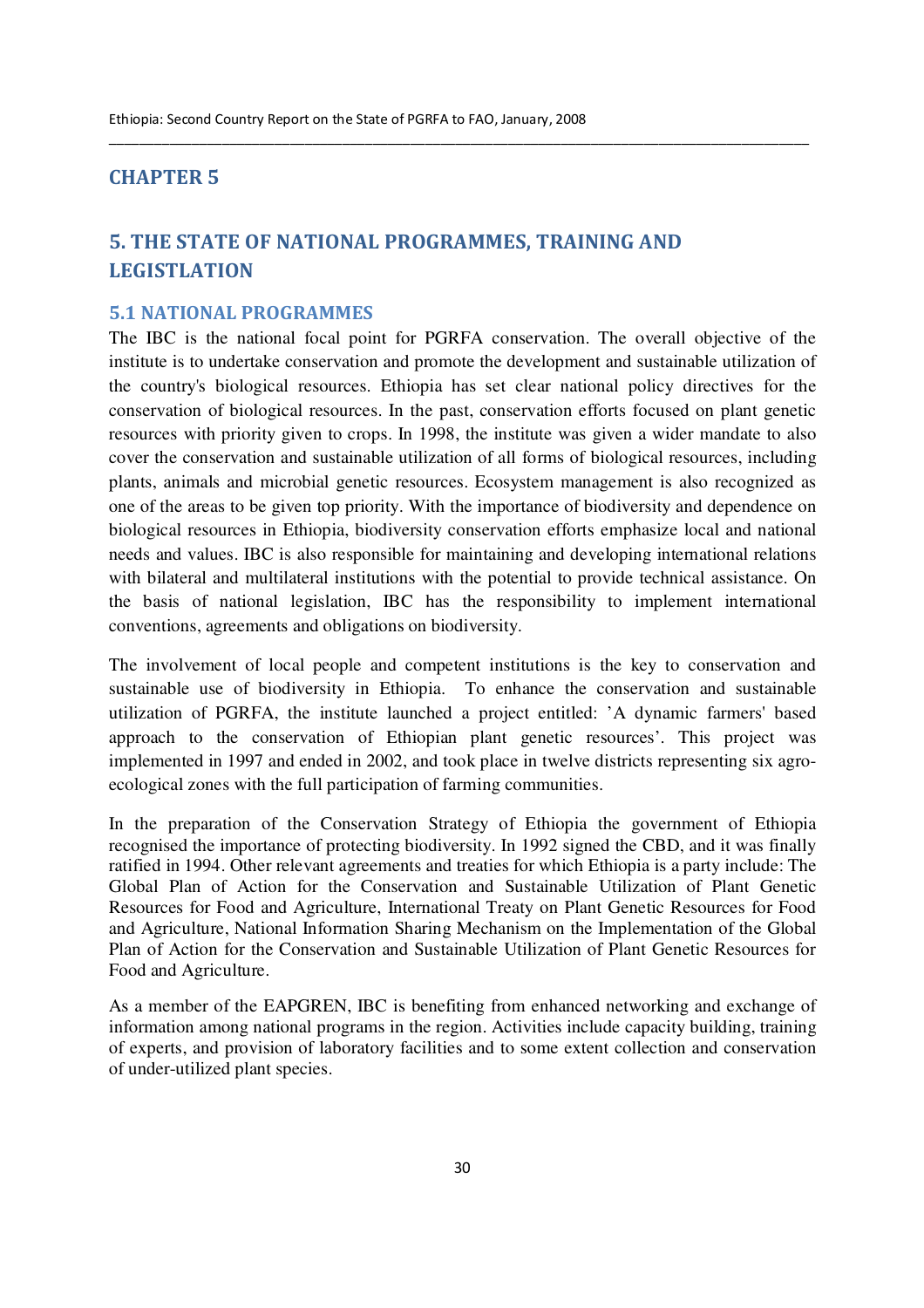#### 5.2 TRAINING

Long term and short term training sessions have been organized with the support of donors and regional networks. These training sessions were tailor-made on informal seed multiplication schemes, genebank database management systems, and the role of genebanks in combating desertification and promoting sustainable utilization of plant genetic resources. The training focused on supporting seed production and distribution, agro-ecological and eco-regional survey methods, sustaining existing *ex situ* collections, constructing comprehensive information systems for PGRFA, indigenous knowledge, supporting on-farm management and improvement of PGRFA, assisting farmers in disaster situations to restore agricultural systems, and promoting *in situ* conservation of crop wild relatives and wild plants for food production.

\_\_\_\_\_\_\_\_\_\_\_\_\_\_\_\_\_\_\_\_\_\_\_\_\_\_\_\_\_\_\_\_\_\_\_\_\_\_\_\_\_\_\_\_\_\_\_\_\_\_\_\_\_\_\_\_\_\_\_\_\_\_\_\_\_\_\_\_\_\_\_\_\_\_\_\_\_\_\_\_\_\_\_\_\_\_\_\_\_\_\_\_\_

The trainings so far conducted are indispensable for PGRFA conservation and sustainable utilization in the country. In the national education system plant breeders and researchers are trained at the higher education level and there is an opportunity to expand and diversify the field of trainings in the future. The country's capacity need assessment has revealed that special trainings are needed on the following areas abroad: Geographic Information Systems for Biodiversity assessment and planning, browser-based database design, development and management system, alternative ex-situ conservation methods (in-vitro, DNA and cryopreservation), genebank management, molecular techniques, seed physiology and seed technology, information and communication, international and national policies, regulations, laws and rights on biodiversity, surveying and inventorying PGRFA, supporting on-farm management and improvement of PGRFA, promoting *in situ* conservation of crop wild relatives and wild plants for food production, supporting planned and targeted collecting of PGRFA, expanding *ex situ* conservation activities, promoting sustainable agriculture through diversification of crop production and broader diversity in crops, promoting development and commercialization of under-utilized crops and species, supporting seed production and distribution, increasing genetic enhancement and base-broadening efforts, and developing new markets for local varieties and 'diversity-rich' products.

## 5.3 NATIONAL LEGISTLATION

The absence of clear policy guidelines on plant genetic resources has for many years contributed to the loss of valuable indigenous genetic resources and the introduction of diseases, pests, weeds and genetic material not adapted to local agro-ecological systems.

At present, it is recognised that conservation and development of genetic resources is unlikely to succeed without a national commitment through an appropriate government policy. A National Policy for Plant Genetic Resources Conservation and Development has therefore been formulated based on the rationale that the conservation of PGRFA is one of the bases for overall socio-economic development and sound environmental management. The main objectives of the National Policy for Plant Genetic Resources Conservation and Development are to: ensure that Ethiopian plant genetic resources are conserved, developed, managed, and sustainably used; assert national sovereignty over genetic resources, and develop mechanisms that will ensure the effective control of movement and management of genetic resources; build scientific capacities in order to explore, collect, assess, study, systematize, introduce, improve, manage and sustainably use biological resources; develop capacities for the improvement, generation, development and sustainable use of biotechnology and its transfer; integrate programmes for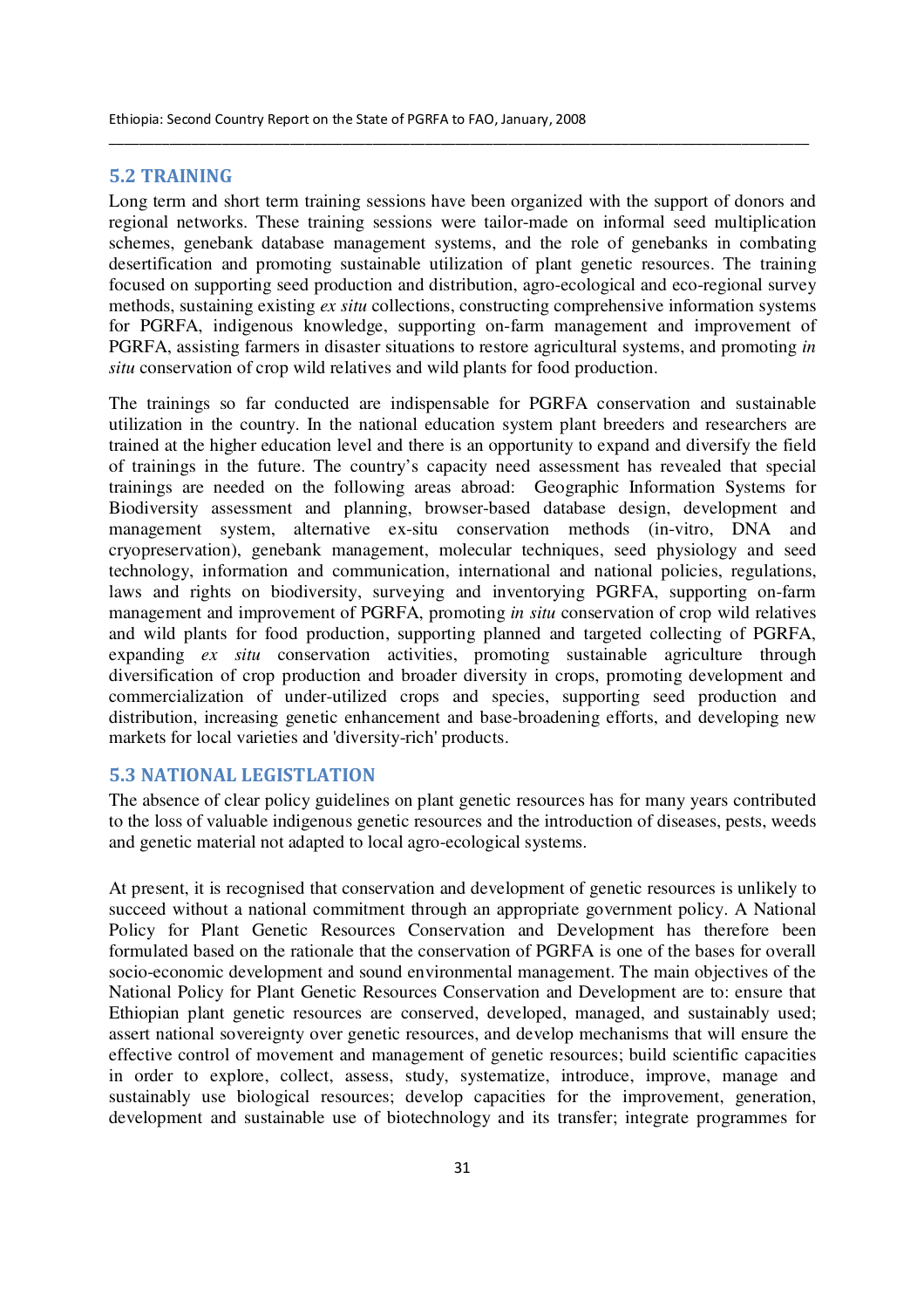PGRFA conservation and development into national and regional development strategies and plans; recognise, foster and augment the traditional methods and the knowledge of local communities relevant to the conservation, development and sustainable use of PGR; and encourage the participation and support of local communities in PGR conservation and development, and ensure that farmers/communities share the benefits accrued as a result of using indigenous germplasm; create a functional and efficient organizational structure and interinstitutional linkage to facilitate cooperative action and coordination PGR conservation and development; promote international and regional cooperation in PGR conservation and development.

\_\_\_\_\_\_\_\_\_\_\_\_\_\_\_\_\_\_\_\_\_\_\_\_\_\_\_\_\_\_\_\_\_\_\_\_\_\_\_\_\_\_\_\_\_\_\_\_\_\_\_\_\_\_\_\_\_\_\_\_\_\_\_\_\_\_\_\_\_\_\_\_\_\_\_\_\_\_\_\_\_\_\_\_\_\_\_\_\_\_\_\_\_

National Environment Protection and Seed and Quarantine Laws are already in place. The policy and strategy for PGR conservation and use are covered in these laws. Rules and regulations for the flow of genetic resources in and out of the country are pending for ratification. Within its environmental law Ethiopia has legislations for biological resources conservation which deal with the definition of commitments of the Federal Government and Regional States, with the rights and obligation of communities and citizens, with ownership and use rights, and with monitoring, development and sustainable use of plant genetic resources.

In line with national seed legislation, the crop genetic resources legislation will define legal provisions for germplasm ownership and control, accessibility, exploration, collection, conservation, distribution, introduction, regeneration, testing, exchange, utilization, and rights of Ethiopia's farming communities and plant breeders. The existing legal instruments regarding plants of traditional medicine will be adjusted to sustain the conservation, development and use of medicinal plants and to define obligations and intellectual property rights of local traditional medicine practitioners. The legislation on flora and vegetation will address ownership and control, accessibility, exploration, landscape and ecosystem conservation; and ecological restoration of degraded landscapes, ecosystems, biological communities and species. The legal environment for the sustainable management of protected areas; participation, responsibilities, rights and obligations of the communities and individuals; accessibility, introduction and exchange, monitoring, ownership and the use rights of the communities and individuals will be defined. Legal instruments dealing with the conservation, importation, translocation, development and use of microbial genetic resources and products of biotechnology and biosafety mechanisms to minimize public and environmental risks will be set.

#### 5.4 ASSESSMENT OF MAJOR NEEDS

Conservation of plant genetic resources for food and agriculture and its sustainable utilization is not an activity to be accomplished by a single institute or country. Rather, there is a need for collaboration and cooperation among institutions within and outside Ethiopia. At present Ethiopian institutional networks within the country and collaborative linkages with international institutions on conservation and sustainable utilization of PGRFA are weak. As a result, the country's enormous diversity of plant genetic resources has not been properly utilized to improve the livelihoods of its people. To better use this potential, there should be a project designed to promote national and international networking. Support from international institutions in the area of human resource development and training on information technology is very crucial to improve the country's capacity for efficient networking.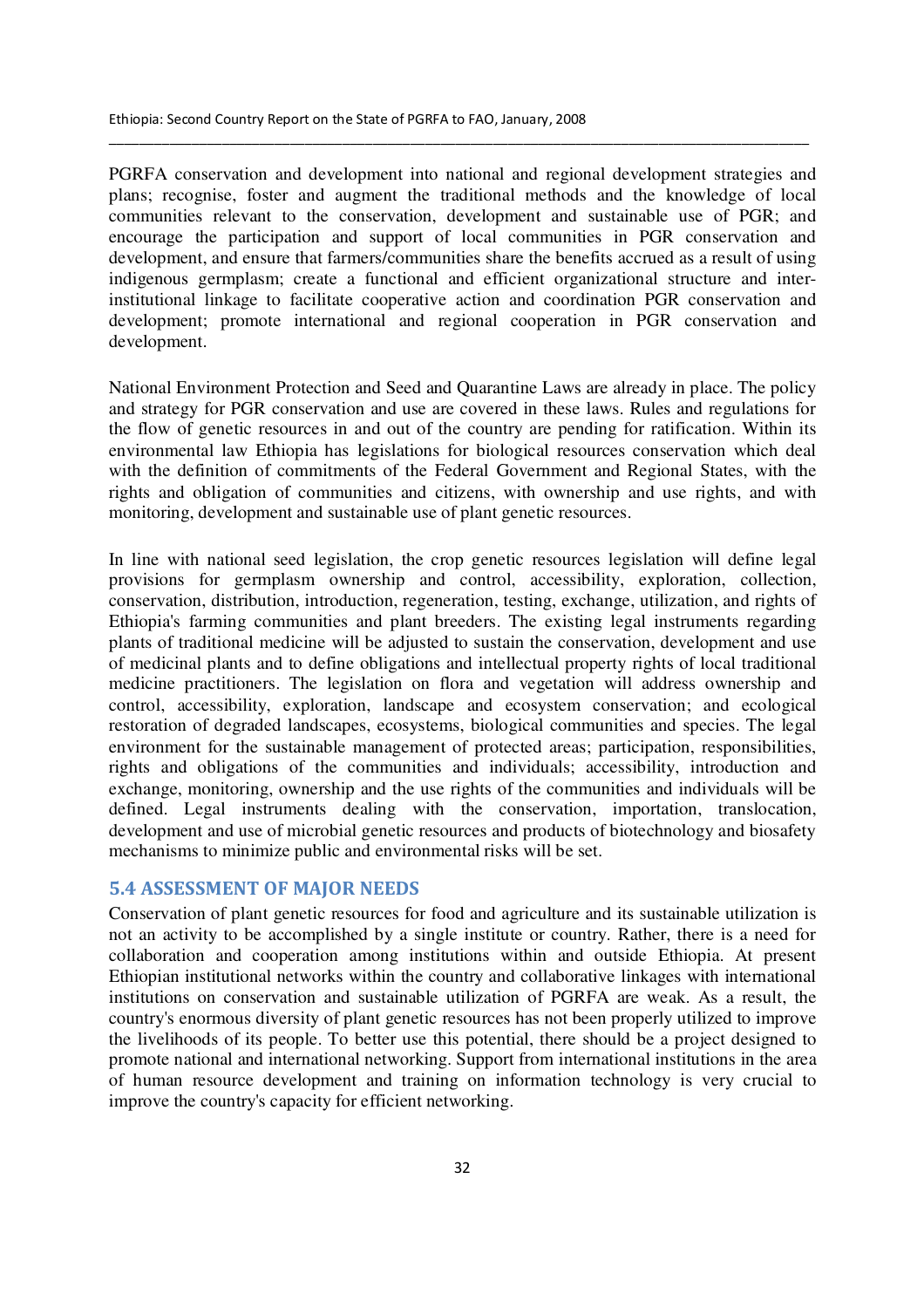There is no comprehensive and standardized information system on Ethiopia's PGRFA. In many institutions there is also a lack of hardware and software resources and trained personnel. This has constrained the research activity for the efficient management of PGRFA in the country. For this to be solved there is a need to develop a comprehensive and standardized database and information system that could easily be accessible to all users. A strong national information sharing mechanism supported by modern technologies, such as database driven websites, GIS and trained manpower is needed. Technical and financial support from the regional and international community is very important to strengthen these activities.

\_\_\_\_\_\_\_\_\_\_\_\_\_\_\_\_\_\_\_\_\_\_\_\_\_\_\_\_\_\_\_\_\_\_\_\_\_\_\_\_\_\_\_\_\_\_\_\_\_\_\_\_\_\_\_\_\_\_\_\_\_\_\_\_\_\_\_\_\_\_\_\_\_\_\_\_\_\_\_\_\_\_\_\_\_\_\_\_\_\_\_\_\_

There is an urgent need for creating a critical mass of high caliber professionals in PGR conservation, management and utilization. Short term consolidated training opportunities are needed in some of the GPA priority activity areas including: surveying and inventorying plant genetic resources for food and agriculture, supporting on-farm management and improvement of plant genetic resources for food and agriculture, assisting farmers in disaster situations to restore agricultural systems, targeted collection of plant genetic resources for food and agriculture, characterization and evaluation of plant genetic resources for food and agriculture, genetic enhancement and base broadening, molecular biology with special emphasis on alternative *ex situ* conservation methods (in-vitro, DNA banking and cryo-preservation), seed physiology and seed technology, and national and international policies, laws, regulations, and biodiversity rights .

One of the major problems facing today's PGRFA conservation efforts is lack of awareness among the public on their importance for food security and sources of breeding materials. Although there is experience with the conservation of PGRFA in Ethiopia, still there is no adequate awareness among policy makers, government officials, development workers and the public. A comprehensive curriculum should be developed and integrated into the formal education system in order to train people at different levels on effective use and management of PGR. Finally, the government should give due consideration to further strengthening of intuitions involved in conservation and promotion of PGRFA.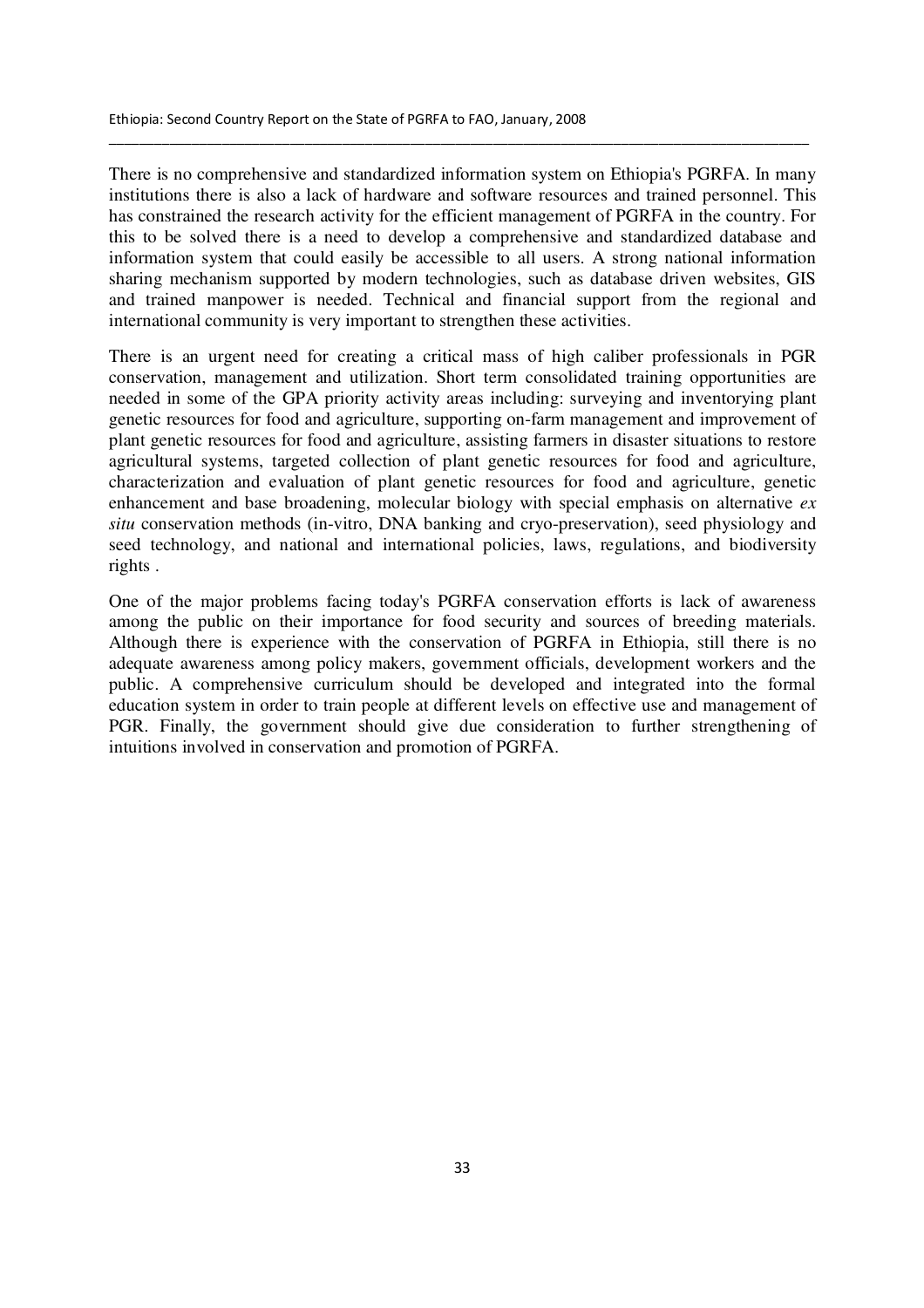## CHAPTER 6

## 6. STATE OF NATIONAL, REGIONAL AND INTERNATIONAL COLLABORATION

\_\_\_\_\_\_\_\_\_\_\_\_\_\_\_\_\_\_\_\_\_\_\_\_\_\_\_\_\_\_\_\_\_\_\_\_\_\_\_\_\_\_\_\_\_\_\_\_\_\_\_\_\_\_\_\_\_\_\_\_\_\_\_\_\_\_\_\_\_\_\_\_\_\_\_\_\_\_\_\_\_\_\_\_\_\_\_\_\_\_\_\_\_

PGR related activities in Ethiopia have global and regional links with partner institutions. The federal and regional research institutes and the universities have various collaborative research activities in the area of crop improvement. To develop a full-fledged national PGR conservation system and to ensure improved access to and sustainable use of the resources, the participation and contribution of global, regional and national organizations is of paramount importance.

## 6.1 COLLABORATION AT NATIONAL LEVEL

There are many national stakeholders that have an interest in the PGRFA of Ethiopia. Effective collaboration of all sectors is essential for the conservation, management and utilization efforts to be successful. The federal and regional governments are the most important stakeholders with the overall responsibility for providing an adequate policy and legal framework, enforcing regulations, building capacity and providing incentives and funds for the conservation of plant genetic resources. The policies and programs of key federal ministries (Ministry of Agriculture and Rural development, Finance and Economic Development, the Ethiopian Science and Technology Agency) and regional bureaus are crucial for the conservation and sustainable use of PGRFA. IBC is the lead agency for the coordination and implementation of the National Biodiversity Strategy and Action Plan (NBSAP) in collaboration with the Environmental Protection Authority (EPA). Implementation of the NBSAP is carried out at both federal and regional levels by establishing linkages with the planning process.

Research and higher learning institutions are responsible for documenting PGRFA in Ethiopia and monitoring ecosystem conditions. Training institutions play an important role in building professional capacity in the fields of conservation and sustainable use. As direct users and potential managers of biological diversity, local communities have one of the most important stakeholder roles in resource conservation and use. NGOs can help bridging the existing gap between the government and local communities to enhance conservation efforts. NGOs can be particularly valuable in providing technical tools and building capacity and awareness about the need for environmental stewardship, both locally and nationally. An initiative is in place to strengthen the collaboration and coordination effort at the national level, to bring together key actors and agree on a mechanism that would enable them to understand their relative roles and act synergistically to protect and enhance the country's PGR .

## 6.2 COLLABORATION AT REGIONAL AND INTERNATIONAL LEVEL

Over the years, national institutions involved in the conservation, management and utilization of PGR have been working in close collaboration with the CBD, FAO, GTZ, CGIAR, and with other regional and global networks towards the shared goal of protection and sustainable utilization of PGRFA. ILRI, Bioversity International, ICARDA, EAPGREN, CIMMYT and ICRISAT are also among the collaborators. The IBC has a cooperative link with Bioversity International covering the development of conservation techniques, data management and training. Through this collaborative link Bioversity International has financially supported long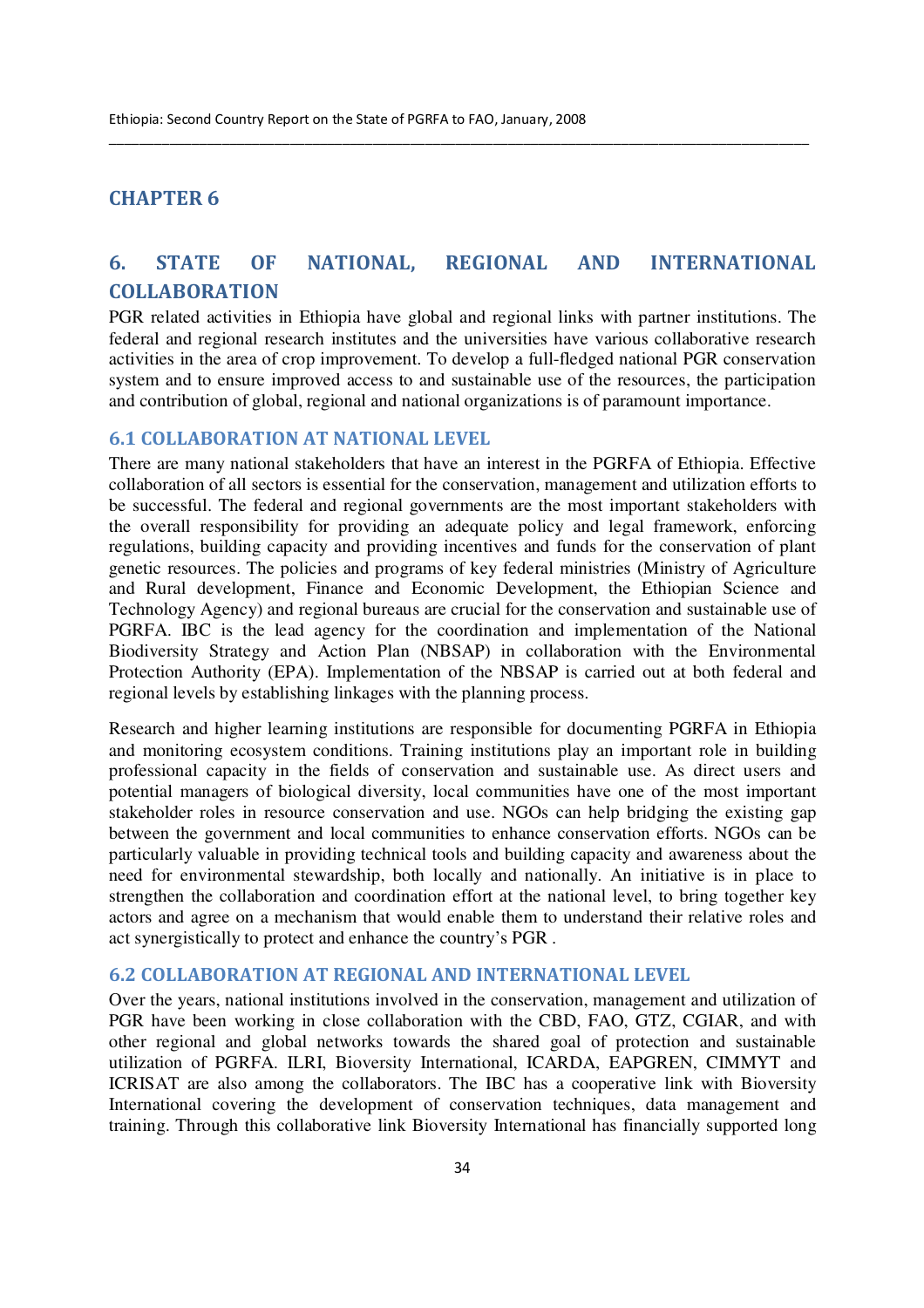and short term training. ICARDA and ICRISAT have also supported some short-term training programmes. There is also a strong collaboration with international and regional NGOs that are directly or indirectly involved PGR conservation and utilization activities.

\_\_\_\_\_\_\_\_\_\_\_\_\_\_\_\_\_\_\_\_\_\_\_\_\_\_\_\_\_\_\_\_\_\_\_\_\_\_\_\_\_\_\_\_\_\_\_\_\_\_\_\_\_\_\_\_\_\_\_\_\_\_\_\_\_\_\_\_\_\_\_\_\_\_\_\_\_\_\_\_\_\_\_\_\_\_\_\_\_\_\_\_\_

Most of the research programmes have germplasm collection as a major component. Partners have been using Ethiopian germplasm ,and in some cases duplicates of these materials have been deposited outside of Ethiopia through joint programmes and activities. Some collaborative research programmes are short term in nature and do not develop local capacity and facilities. Existing experience shows that national programmes rarely have long term benefits from such collaboration. This is one of the gaps to be addressed in the implementation of future joint research programmes.

Through regional intergovernmental initiatives such as the African Ministerial Conference on Environment (AMCEN), Ethiopia plays an important role in the regional biodiversity activities and serves as the coordinating unit of the African Biodiversity Network and the African programme of the Community Biodiversity Development and Conservation (CBDC). The CBDC is a global programme for Africa, Latin America and Asia which brings government institutions and NGOs together at global, regional and national levels.

Ethiopia is making every effort to fulfil its commitments to the international agreements that its government has signed and ratified, such as Agenda 21 and the CBD. Policies are formulated to meet the commitments and institutional structures are organised to effect policies and strategies. It is also a firm position of Ethiopia that all nations prepare themselves to fulfil the International Agreements they are committed to. Developed nations and the international community are expected to support the developing nations to meet their global commitments. Support coming through international funds would be more productive when based on country driven programmes and priorities, rather than being top-down, donor driven programmes.

## 6.3 ASSESSMENT OF NEEDS TO IMPROVE NATIONAL AND INTERNATIONAL **COLLABORATION**

Ethiopia supports the creation of an efficient global mechanism for addressing issues relevant to genetic resources, such as the use, ownership rights, and fair and equitable sharing of benefits derived from use of plant genetic resources. These issues are well addressed under the CBD, but it is important that relevant international agencies support developing nations in the practical process of implementing the convention. Contracting parties play an active role in resolving issues of special concern for developing countries, such as Farmers' Rights and the status of some *ex situ* collections excluded from the CBD, which are now managed as trust collections under the International Treaty for PGRFA.

International agencies are expected to strongly support and facilitate the protection of neglected interests of farmers and indigenous communities of the developing nations. Like all other developing nations that have signed the CBD, Ethiopia believes that international agencies should develop strong mechanisms for protecting the gene donors' rights.

At the national level, a National Biodiversity Taskforce (NBT) could be established to coordinate and follow up the NBSAP implementation process in the country. This body should include IBC,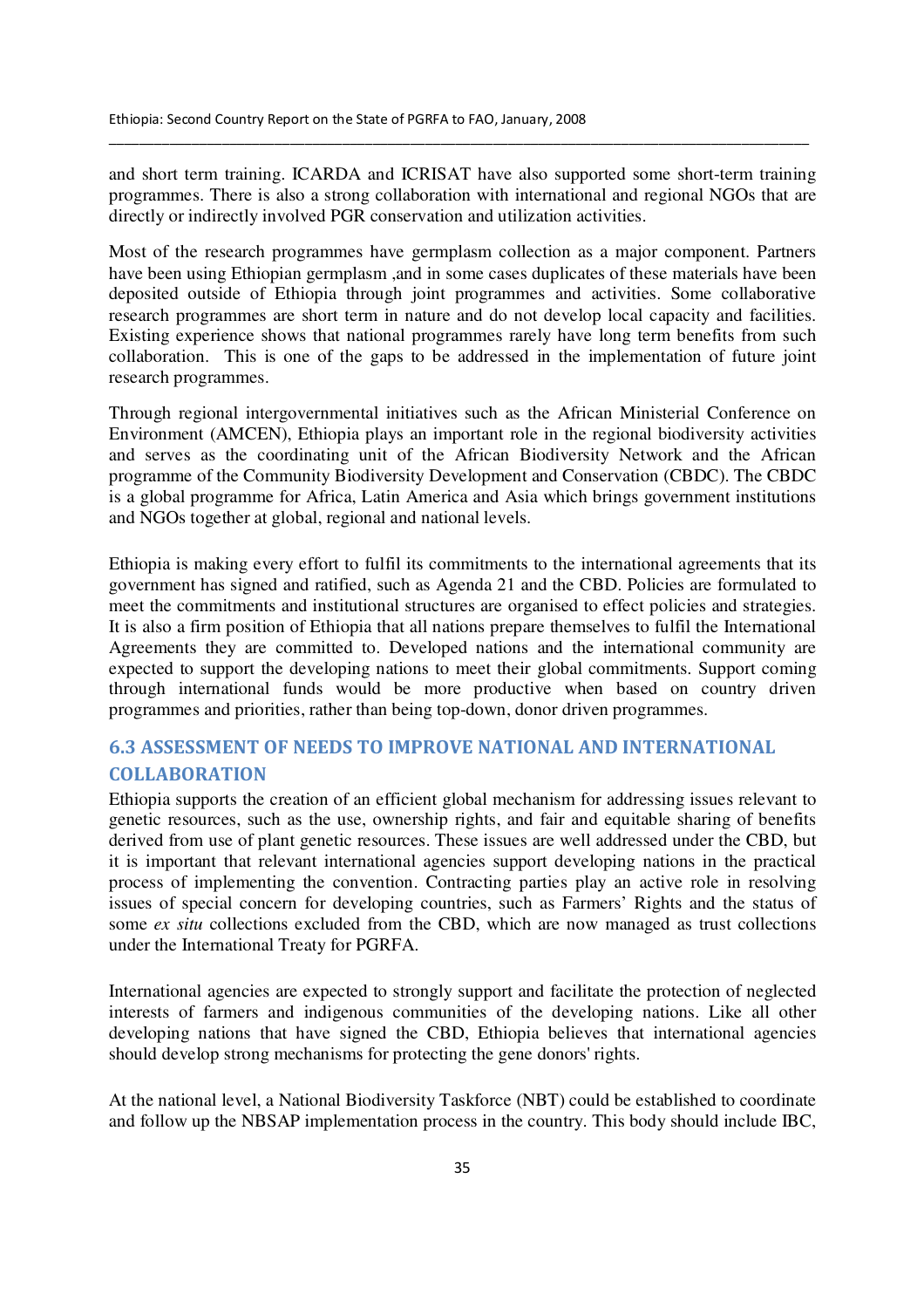EIAR, EPA, MOARD, Ethiopian Wildlife Development and Protection Department, Ministry of Water Resource, Ethiopian Science and Technology Agency, The National Herbarium and other relevant NGOs and higher learning institution's representatives. All other environmental units, which are established in the federal ministries, should work closely with the NBT. The NBT will have regular meetings and produce reports to be submitted to the environmental protection council. The NBT will organise annual national meetings to discuss progress made and challenges faced by the NBSAP implementation process.

\_\_\_\_\_\_\_\_\_\_\_\_\_\_\_\_\_\_\_\_\_\_\_\_\_\_\_\_\_\_\_\_\_\_\_\_\_\_\_\_\_\_\_\_\_\_\_\_\_\_\_\_\_\_\_\_\_\_\_\_\_\_\_\_\_\_\_\_\_\_\_\_\_\_\_\_\_\_\_\_\_\_\_\_\_\_\_\_\_\_\_\_\_

At the regional level, a similar body will have to be established to coordinate biodiversity conservation efforts in the different parts of the country. The mandates and roles will be the reflection of the NBT at the regional level. A system should be established to link the regional and national bodies and to harmonize their operations. Awareness raising and capacity building must be strengthened in order to carry out monitoring and evaluation  $(M \& E)$  at all levels. Local communities should be given the necessary support to be involved in the whole process. A substantial budget is required to carry out the M & E process. Technical guidelines and monitoring methodologies must be formulated to assess the performance of the NBSAP at national, regional and local levels.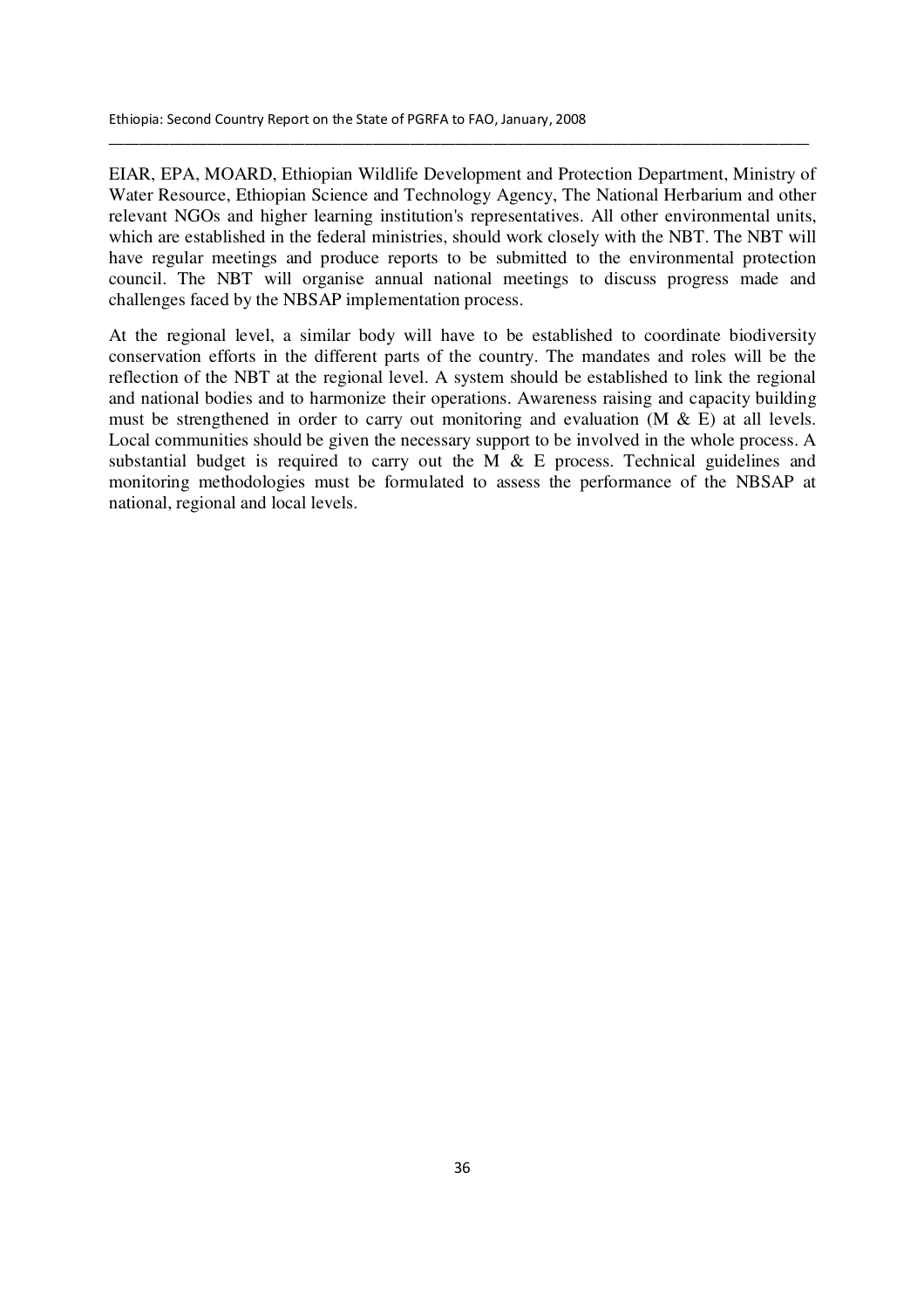## CHAPTER 7

## 7. THE STATE OF ACCESS TO PLANT GENETIC RESOURCES AND BENEFIT SHARING

\_\_\_\_\_\_\_\_\_\_\_\_\_\_\_\_\_\_\_\_\_\_\_\_\_\_\_\_\_\_\_\_\_\_\_\_\_\_\_\_\_\_\_\_\_\_\_\_\_\_\_\_\_\_\_\_\_\_\_\_\_\_\_\_\_\_\_\_\_\_\_\_\_\_\_\_\_\_\_\_\_\_\_\_\_\_\_\_\_\_\_\_\_

Ethiopia has a strong interest in the creation of an efficient global mechanism for addressing issues of genetic resources use, ownership rights, and fair and equitable sharing of benefits deriving from their use. These issues are also well addressed by the CBD. The role of international agencies is crucial in supporting the developing nations in the process of implementing the convention.

## 7.1 STATE OF ACCESS AND BENEFIT SHARING OF PLANT GENETIC RESOURCES

Indigenous material is the main source of germplasm for breeding programmes. One of the responsibilities of genebanks is to make germplasm available and accessible for national breeding programs. To promote the broad utilization of plant genetic resources both within the country as well as at international levels, the genebank of Ethiopia dispatches annually about 5,000 seed samples. Germplasm can be acquired through a formal request followed by negotiations over the terms and conditions of access determined by local regulations and international treaties. The requesting parties from within the country submit a formal letter as well as a short proposal on the intended use according to the Access to Genetic Resources and Community Knowledge, and Community Rights proclamation (no. 482/2006). The proclamation is designed to regulate access to genetic resources and associated community knowledge, innovations, practices and technologies, and to protect the rights of local communities. The second part of the proclamation covers the protection of community rights, community rights , access regulations, user rights and rights to share benefits. Subsequent parts of the proclamation cover: access to genetic resources, access permit and basic preconditions and conditions for denial of access; special access permit, which grants specific access permits to the Ethiopian national public research and higher learning institutions; and required follow up and compliance mechanisms for execution of access agreements. Based on the provisions of the above proclamation, the IBC is expected to work closely with the communities at different levels to facilitate access to PGR and related indigenous knowledge, and work out the benefit sharing arrangements thereof.

The CBD is the first international convention that acknowledges the states' sovereign rights over the genetic resources and the resulting authority to regulate and control access to these resources (article 15). However, the degree and extent to which the state could exercise its rights has to be determined by national laws. Parties to the convention are also required to promote the fair and equitable sharing of benefits arising from the use of genetic resources (article 15 and 19).

With its wealth of plant genetic resources, conservation activities are very extensive in Ethiopia. To effectively execute the broad conservation and management programmes and facilitate improved access of the international community to the rich genetic resources in the country, availability of adequate financial resources is essential. According to Article 20 of the CBD each party is required to provide financial support in accordance with its capabilities, for the national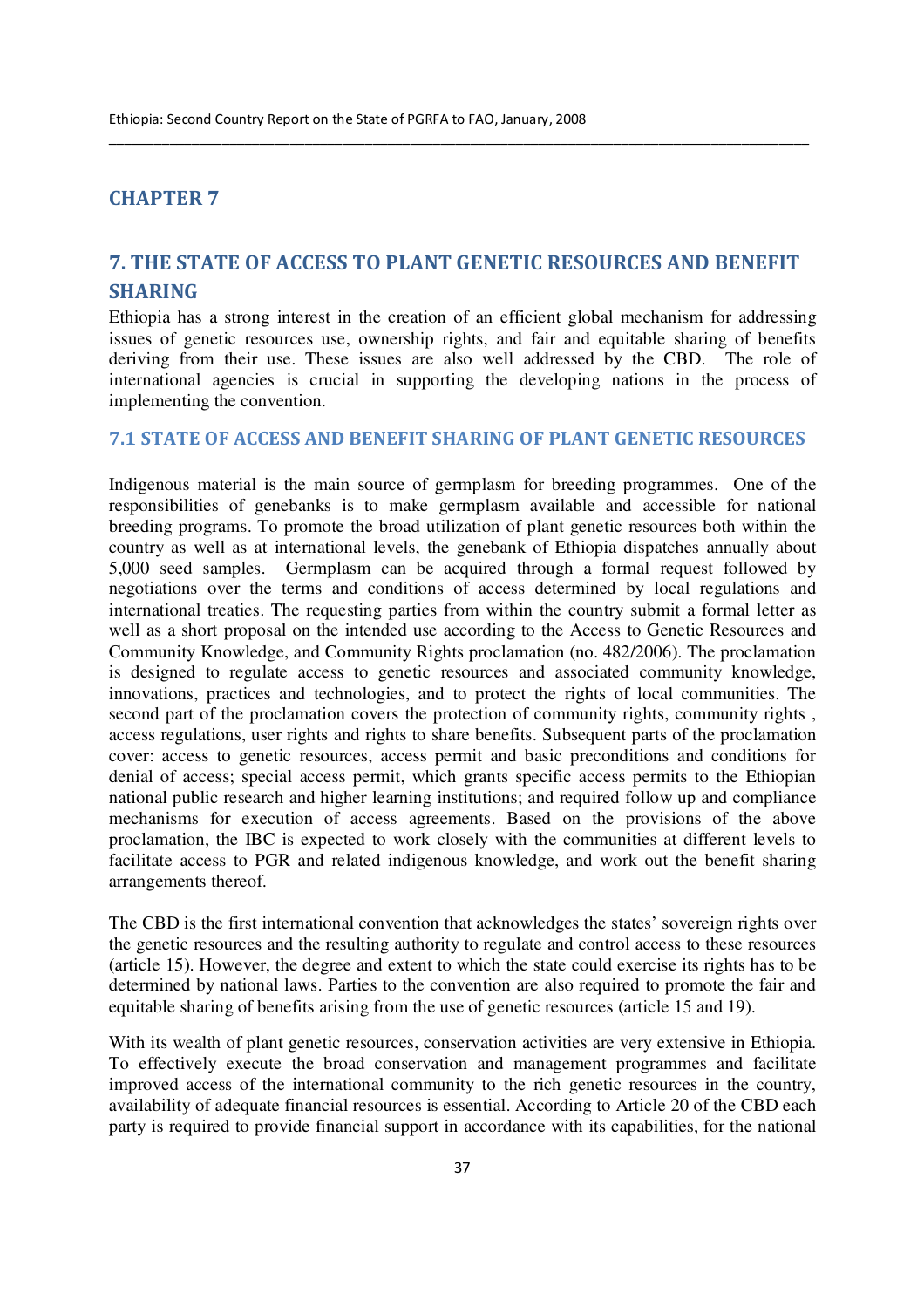activities which are undertaken to implement the convention. Article 20 also commits the developed nations to provide financial resources to assist developing countries with their biodiversity conservation and management programmes. Ethiopia is a beneficiary of such arrangements through the GEF. The successful implementation of NBSAP requires a significant financial investment, which is largely expected to be covered by the Ethiopian government. The successful execution of the NBSAP will result in strengthened PGR conservation activities, creating an environment for increased collaboration and networking, and exchange of germplasm within and outside the country.

\_\_\_\_\_\_\_\_\_\_\_\_\_\_\_\_\_\_\_\_\_\_\_\_\_\_\_\_\_\_\_\_\_\_\_\_\_\_\_\_\_\_\_\_\_\_\_\_\_\_\_\_\_\_\_\_\_\_\_\_\_\_\_\_\_\_\_\_\_\_\_\_\_\_\_\_\_\_\_\_\_\_\_\_\_\_\_\_\_\_\_\_\_

#### 7.2 IMPLEMENTATION OF FARMERS RIGHTS

Farmers' rights is an important issue that is yet to be addressed by an international convention. Resolution 3 of the Nairobi Final Act addresses the need to consider farmers' rights. In order to support farmer's rights, international agencies and national governments should enforce the International Code of Conduct for Plant Germplasm collecting and transfer and the CBD. This process should strongly support and facilitate the protection of the neglected interests of the farming and indigenous communities of developing nations. Ethiopia expects that international agencies develop strong mechanisms and take the responsibility of protecting the gene donors' rights.

At the national level, the Access to Genetic Resources and Community Knowledge, and Community Rights proclamation (no. 482/2006) covers access to germplasm also covers farmers' rights. Detailed regulations are currently being drafted for its implementation. One of the important components of the proclamation is farmers' rights to the benefits arising from use of PGR.

## 7.3 NEEDS REGARDING ACCESS AND BENEFIT SHARING OF PLANT GENETIC **REOURCES**

Information about the Ethiopia's biodiversity is presently scattered among a wide range of institutions (national and international), and current capacity to collect, store, analyse, and disseminate information is limited. If Ethiopia is to fulfill its commitments under the CBD, collaboration is needed from both national and international communities to address these data gaps. Mechanisms should be established to address the issues of rights and rewards for past, present and future contributions to the PGR conservation and development. The provisions of the proclamation (Proclamation no. 482/2006) on access to genetic resources, community knowledge, and community rights must also be enforced.

Access to germplasm is particularly important in times of environmental stress and following natural disasters. An international Treaty on PGRFA is in place for rapid acquisition of PGRFA from international, national and regional sources following disasters. Major benefits are also gained by countries through PGRFA networks through the GPA for the Conservation and Sustainable Utilization of PGRFA. However, there is still a gap in exchange of germplasm and information between national programs. Forums will have to be created to bring together concerned parties to work out a more efficient system that could facilitate an enhanced collaboration and facilitate access to and exchange of PGR.

Access to PGR information is unequally and poorly distributed among contracting parties of the International Treaty on PGRFA. In particular, there is an information gap between developed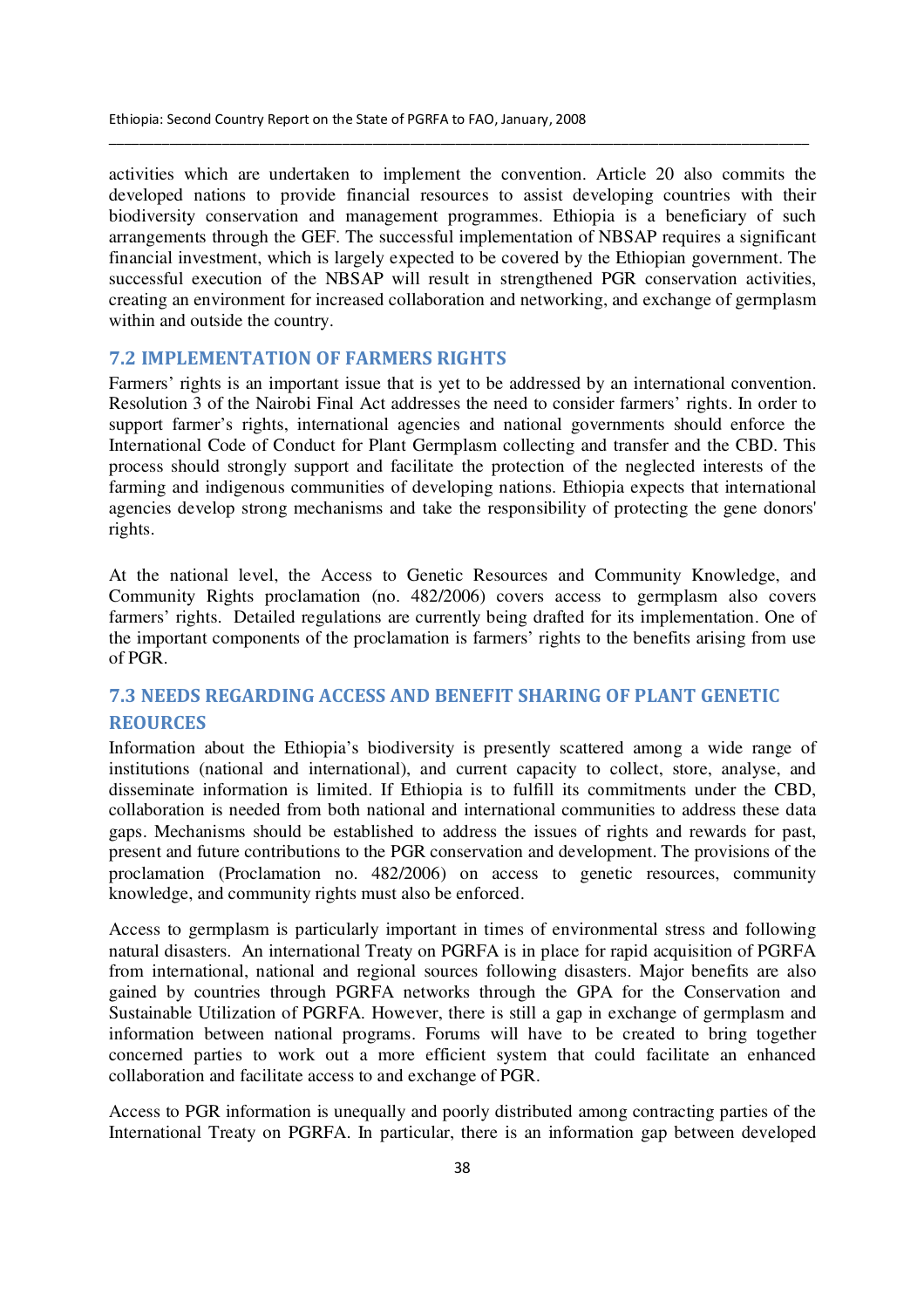and developing countries that must be bridged. A provision on the exchanging of information for PGR conservation has now become a standard addition to international environmental and conservation agreements. Article 17 of the CBD urges parties to take into account the special needs of developing countries and include repatriation of information, where feasible. Much original and unique information about species and ecosystems in developing countries is held by museums and research institutions in developed countries. This information is often very difficult to access by the country where those plant specimens were collected. The convention encourages the holders of such information to ensure that the information is shared with the countries of origin.

\_\_\_\_\_\_\_\_\_\_\_\_\_\_\_\_\_\_\_\_\_\_\_\_\_\_\_\_\_\_\_\_\_\_\_\_\_\_\_\_\_\_\_\_\_\_\_\_\_\_\_\_\_\_\_\_\_\_\_\_\_\_\_\_\_\_\_\_\_\_\_\_\_\_\_\_\_\_\_\_\_\_\_\_\_\_\_\_\_\_\_\_\_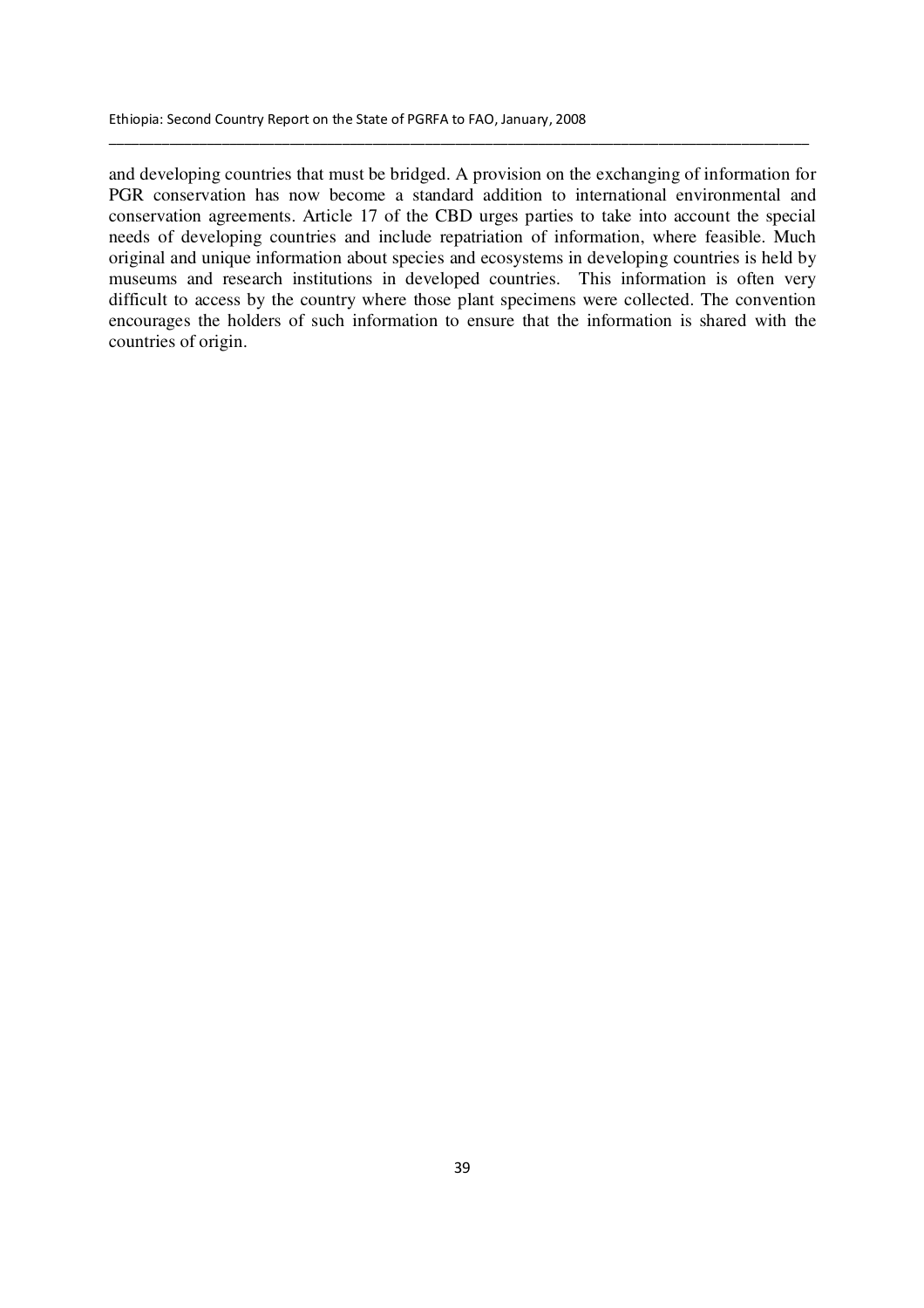## CHAPTER 8

## 8. THE CONTRIBUTION OF PGRFA MANAGEMENT TO FOOD SECURITY AND SUSTAINABLE DEVELOPEMENT

\_\_\_\_\_\_\_\_\_\_\_\_\_\_\_\_\_\_\_\_\_\_\_\_\_\_\_\_\_\_\_\_\_\_\_\_\_\_\_\_\_\_\_\_\_\_\_\_\_\_\_\_\_\_\_\_\_\_\_\_\_\_\_\_\_\_\_\_\_\_\_\_\_\_\_\_\_\_\_\_\_\_\_\_\_\_\_\_\_\_\_\_\_

As outlined by the FAO in the GPA for the conservation and sustainable utilization of plant genetic resources, more efficient use of plant genetic diversity is a prerequisite to meet the challenge of development, food security and poverty alleviation. Poverty reduction is the main target for economic and social development in Ethiopia.

The genetic improvement of PGR, followed by successful cultivation and marketing or consumption of the improved materials, is probably one of the most sustainable ways to 'conserve' valuable resource for the future. The use of accessions in plant breeding programmes and the subsequent development of released cultivars are the most recognized uses of genetic resources. Over the years, conserved accessions crop species have been widely utilized by plant breeders, farmers and other users. Many underutilized species have also been used as unique sources of genes for stress tolerance. In addition to the use of conserved accessions for crop improvement, there has been an increasing interest in the direct use of PGR as part of responses to natural disasters and other events that result in severe loss of planting materials.

Information on the scale of use of conserved material are readily not available in Ethiopia, due to the poor feedback system and linkages between research and development partners in the country. However, using exploratory surveys on the pedigrees of released varieties, the IBC has gathered some preliminary information on the extent of use of conserved germplasm for food crop improvement programmes.

## 8.1 CONTRIBUTION AND IMPORTANCE OF PGR FOR FOOD SECURITY AND SUSTAINABLE DEVELOPMENT

Ensuring food security and economic development in Ethiopia presupposes wide use of locally adapted and indigenous PGR. As a holder of a wide range of plant species of high economic value, Ethiopia is better placed to make use of such resources to overcome food shortage problems, by increasing agricultural production and by that improving the overall household incomes of the farming community. As a primary gene pool center, there exists tremendous diversity in Ethiopia particularly for coffee, tef, durum wheat, sorghum, field pea, chickpea, noug and enset. This resource has been put to use to benefit the farming communities within the country and beyond. The state of use of conserved germplasm of major indigenous crop species and their relative contribution to food security, agricultural sustainability and economic development in general is briefly described below.

#### 8.1.1 Cereals

Cereal crops play a major role in Ethiopian agriculture. The recent data from CSA indicates that from the total cultivated of 9.8 million hectare, 7.6 million hectare is covered by cereals, accounting for 77 percent of the total cultivated area and 84 percent of the total agricultural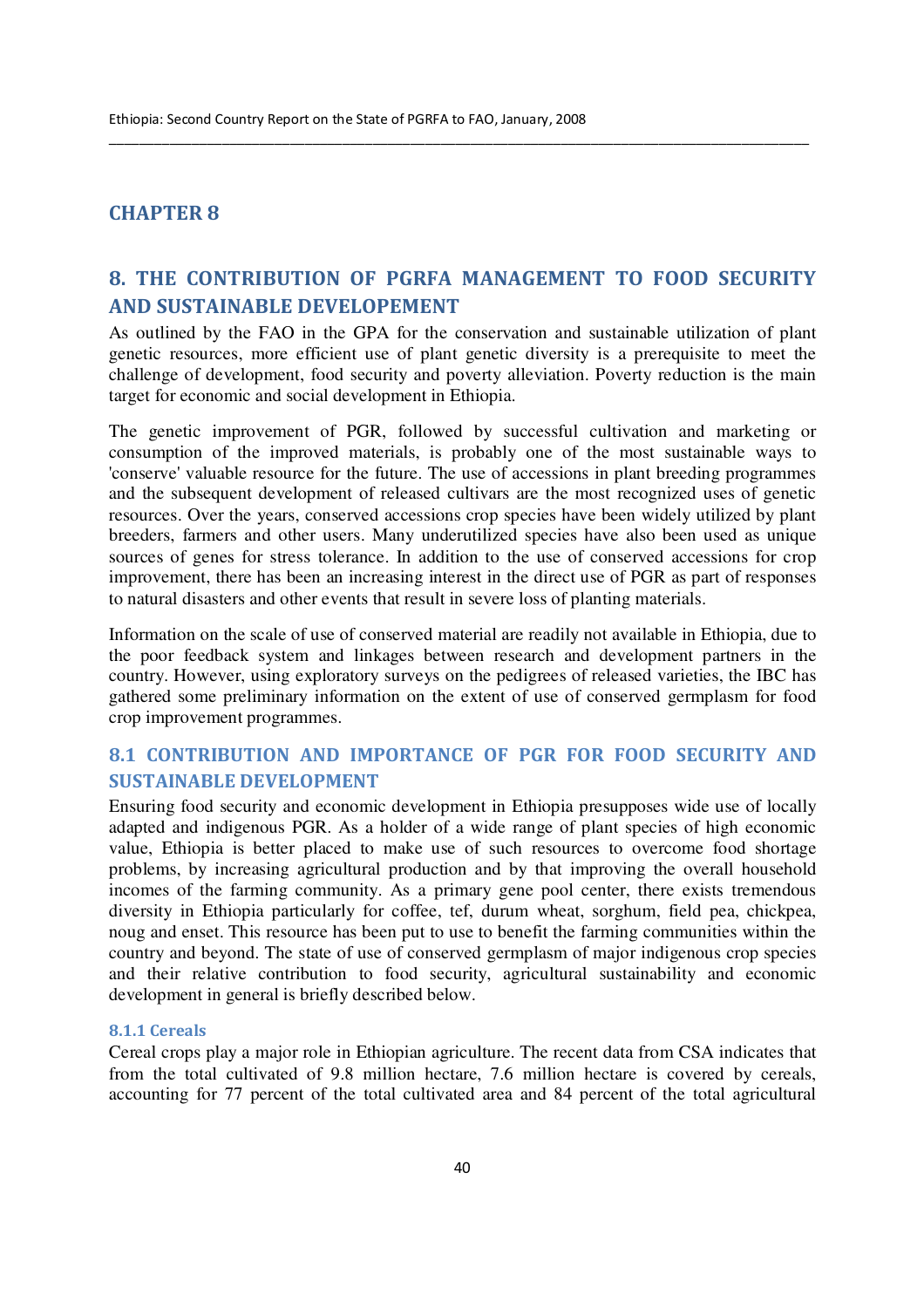production. The major indigenous cereal crops grown in Ethiopia are tef, durum wheat, barley and sorghum.

\_\_\_\_\_\_\_\_\_\_\_\_\_\_\_\_\_\_\_\_\_\_\_\_\_\_\_\_\_\_\_\_\_\_\_\_\_\_\_\_\_\_\_\_\_\_\_\_\_\_\_\_\_\_\_\_\_\_\_\_\_\_\_\_\_\_\_\_\_\_\_\_\_\_\_\_\_\_\_\_\_\_\_\_\_\_\_\_\_\_\_\_\_

Tef is the most important staple food crop in Ethiopia. The versatility of tef, the relatively high market price for its grain and straw make it one of the very few cereal crops which play a very important role in the livelihoods of Ethiopian farmers. Apart from its importance locally, official figures in 1997/98 and 1998/99 indicated that 9 million and 14.6 million birr, respectively, were obtained from the export of tef. The trend indicates that there is a good export market for this crop in the Middle East, North America and Europe, mainly for the immigrant Ethiopians. The IBC recently signed an agreement with a Netherlands food company interested in commercialization of tef products. As tef is an indigenous cereal to Ethiopia, most of the available genetic variation has been generated naturally and through crop improvement research. Germplasm collections that exist cover new and old varieties, landraces, breeding lines and related wild species.

Durum wheat is a major industrial and food crop in Ethiopia. Farmers involved in the production of durum wheat varieties have managed to increase their income substantially in recent years. At present, the demand for durum wheat is growing. The local pasta manufacturing industries in Ethiopia import thousands of tons of durum wheat, but are showing increased interest in locally available varieties. The ever increasing demand for durum wheat, both in the global and domestic market, combined with availability of high quality varieties developed from local germplasm, offer an excellent opportunity for commercialization of the crop. This will also to a large extent contribute to reducing foreign currency expenditures required to import durum wheat products.

Sorghum is one of the traditional crops that is well utilized by the crop improvement programmes in the country. Over 10,000 accessions have so far been evaluated for the highlands and intermediate elevations, where the indigenous landraces are widely cultivated. Developing varieties for lowland areas depends on introduction and evaluation of materials from exotic sources owing to the low diversity associated with recurrent drought and stalk borer in the Ethiopian germplasm. For the highlands where there is immense diversity, the emphasis has been on the evaluation of indigenous germplasm. To date, the national and regional research institutions in Ethiopia have released about 33 varieties for commercial production. Six of the nineteen varieties on the current recommendation list were developed from local sources.

Barley is one of the first domesticated cereals in Ethiopia. Its research dates back to the 1960s. Ethiopian barley landraces have been widely used as sources of resistant material to Barley Yellow Dwarf Virus, powdery mildew and other foliar diseases. Landraces with high lysine content have been discovered and used in the development of varieties with improved protein content. In the early 1970s, when exotic cultivars appeared to show narrow adaptation and susceptibility to pests and diseases, research became directed towards evaluation and selection of local landraces. In total over 8,000 accessions were evaluated. Out of these accessions, 547 were selected based on high tillering capacity, medium height, erect leaves, resistance to foliar diseases, good vegetative vigour and plump grains. These selections were intensively used by the national crop improvement programme and the international community to develop improved varieties. Currently there are about 50 released varieties. A number of these are of local origin.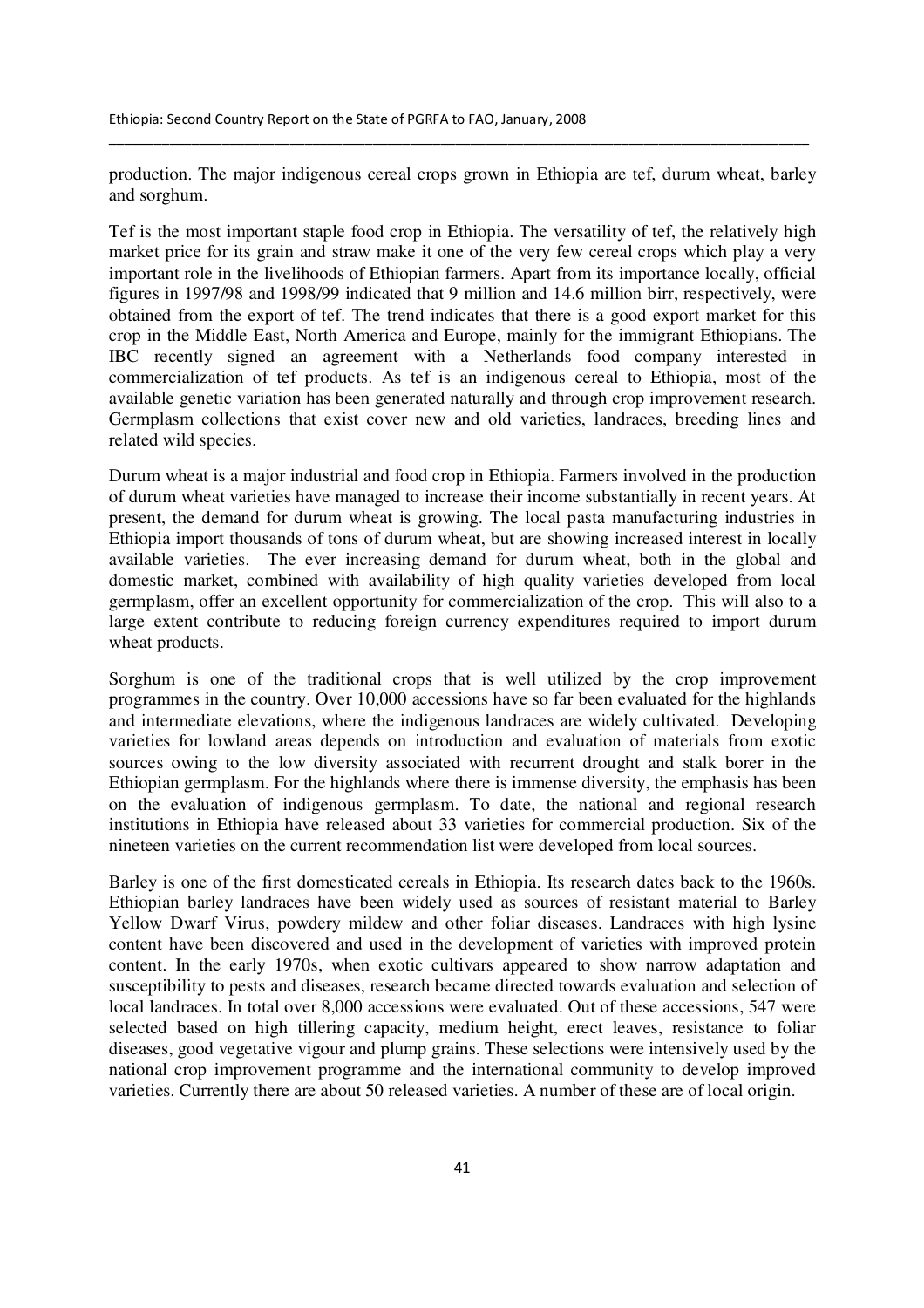#### 8.1.2 Pulses

Ethiopia is one of the major centres of diversity of grain legume crops, like field pea, grass pea, chickpea, lentil and wild species of cowpea. In Ethiopia, pulses are next to cereals in terms of production and are cheap sources of protein. They also play an increasingly important role in the export market. The total allotted area for the production of pulses is nearly 1.4 million ha, accounting for 13 percent of the total cultivated area and 11 percent of the total grain production.

\_\_\_\_\_\_\_\_\_\_\_\_\_\_\_\_\_\_\_\_\_\_\_\_\_\_\_\_\_\_\_\_\_\_\_\_\_\_\_\_\_\_\_\_\_\_\_\_\_\_\_\_\_\_\_\_\_\_\_\_\_\_\_\_\_\_\_\_\_\_\_\_\_\_\_\_\_\_\_\_\_\_\_\_\_\_\_\_\_\_\_\_\_

For the last few decades, the IBC has distributed a total of over 11,000 locally collected accessions of grain legumes to research institutions, universities, and development organizations; constituting about a 21 percent share of the total germplasm of field crops distributed. Although the germplasm utilization feedback system is poor, evidences on the pedigrees indicate that the supplied germplasm has been successfully utilized in legume crop improvement.

Field pea is the second most important legume crop in Ethiopia. Out of the hundreds of landrace accessions used by the crop improvement programme, a number of varieties have been selected and released for their superiority in yield and other agronomic traits. The landrace accessions were reservoirs of genetic variability and were sources of valuable genes especially for adaptation.

Chickpea is one of the ancient food crops in Ethiopia. There are two types of chickpeas; dessi and kabuli. In Ethiopia, the dessi type chickpea accounts for more than 90 percent of production and is grown across a wide range of ecologies. Improved varieties of chickpea, which were released for production, were selected from the Ethiopian chickpea collections. Currently, there is considerable interest in the kabuli type for export. Six varieties have been released and are in various stages of multiplication by the Ethiopian Seed Enterprise.

Lentil is cultivated mostly for domestic consumption. Several local accessions of lentils were identified as resistant to rust, tolerant to drought and early maturing. These form the basis for the development of the varieties currently under cultivation in the country.

Ethiopia is also considered as one of the primary centres of diversity for grass pea. Development of improved varieties of grass pea is very challenging because of the high ODAP content. Past breeding efforts resulted in the identification of promising varieties. However, the grass pea production in the small scale agriculture system of the country is still largely dominated by local landraces. Exotic germplasm with low ODAP content has been introduced in collaboration with ICARDA and is currently being tested by the national system for variety release.

### 8.1.3 Oil crops

Noug is one of the widely cultivated indigenous oil seed crops, particularly in the highlands of Ethiopia. Noug is famous for its high quality oil, although productivity per unit area is still very low. The national oil seed improvement program has released five varieties that are currently under production. There is little research on this indigenous oil crop, which has very high edible oil quality.

Linseed is the second major oil seed crop in the highlands of Ethiopia. Linseed grown for oil production has a relatively high variability in flower colour, plant height, duration of flowering and maturity and capsule size and wilt resistance. Six improved varieties of linseed have so far been developed and released through selection from local germplasm collections.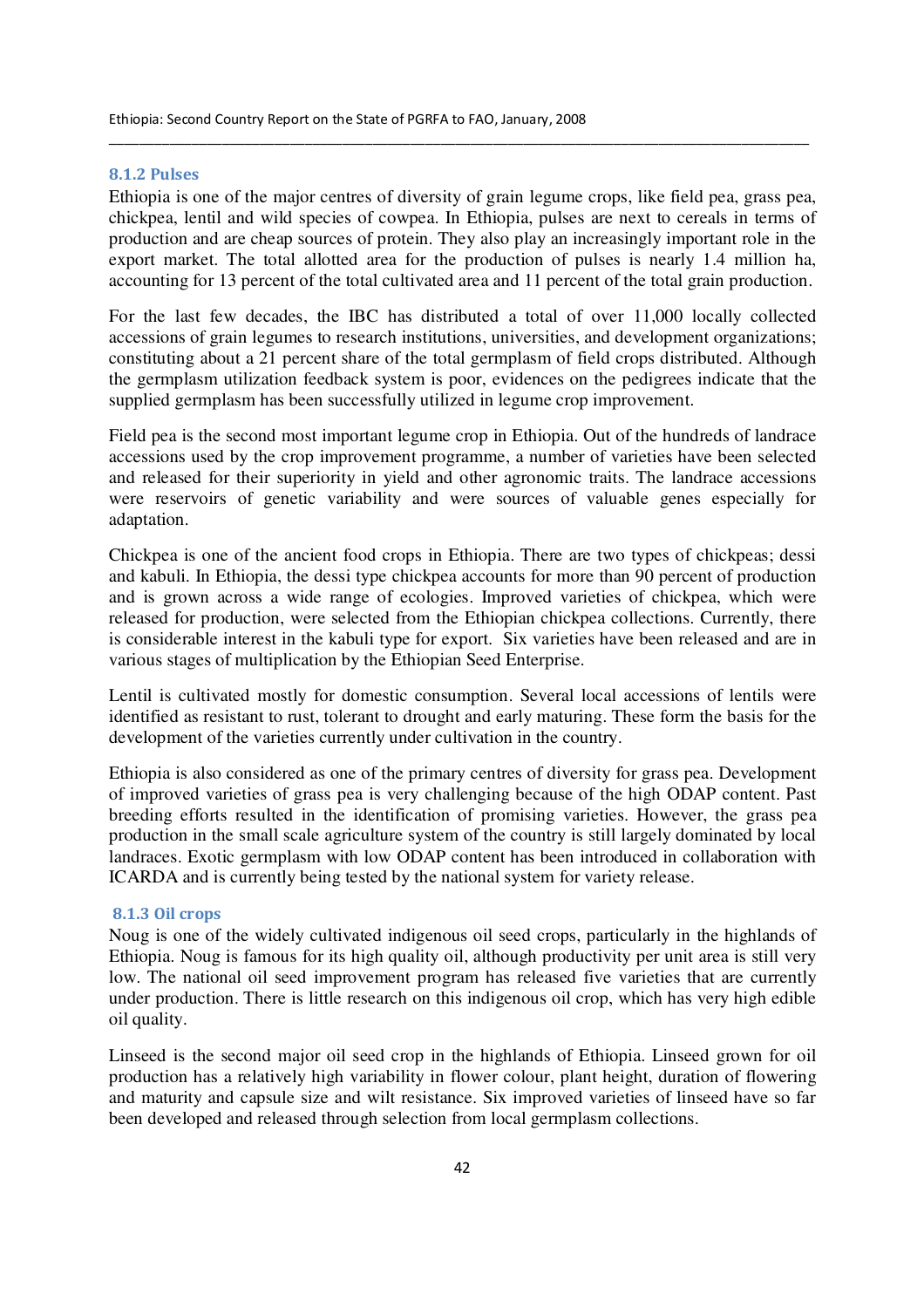Sesame is the third most important oil seed crop in Ethiopia, showing substantial genetic diversity. The high quality oil makes Ethiopian sesame varieties popular and competitive in international markets. The intensive improvement research conducted on the crop so far resulted in the development of 10 improved varieties for commercial production.

\_\_\_\_\_\_\_\_\_\_\_\_\_\_\_\_\_\_\_\_\_\_\_\_\_\_\_\_\_\_\_\_\_\_\_\_\_\_\_\_\_\_\_\_\_\_\_\_\_\_\_\_\_\_\_\_\_\_\_\_\_\_\_\_\_\_\_\_\_\_\_\_\_\_\_\_\_\_\_\_\_\_\_\_\_\_\_\_\_\_\_\_\_

Ethiopian mustard (*Brassica carinata*), which is grown extensively in the highlands, has a considerable diversity for several vegetative traits. Studies conducted on Ethiopian mustard landraces for oil content and productivity reveal that the indigenous crop is more productive, resistant to diseases and more droughts tolerant compared to their exotic ones. The oil seed improvement program has so far released seven varieties from local selections which are extensively grown around the country.

#### 8.1.4 Stimulant crops

Coffee (*Coffea arabica*) is one of the major global stimulants. Fairly adequate research attention has been given to this important crop which is the number one foreign currency earner for the country. Over the years, the research sector has released 32 varieties among which 26 are still under production

Chat (*Chata edulis*) is one of the early domesticates in Ethiopia. It is locally consumed and exported to neighbouring countries such as Yemen and Djibouti. The national research system has not given due attention to the improvement of this important commercial crop. However, there are certain widely recognized farmers' varieties which can fetch a relatively higher market price.

#### 8.1.5 Other crops

Ethiopia is either a primary or secondary centre of origin for many spices, such as korerima (*Aframomum korerima*), long pepper (*Peper longum*), black cumin (*Nigella sativa*), white cumin (*Carum copticom*), coriander (*Coriandrum sativum*), and fenugreek (*Trigonella foenumgraecum*); and root and tuber crops such as enset (*Ensete ventricosum*) and anchote (*Coccinia abyssinica*). These crops are very important in local diets and for local and foreign markets. Enset is extensively produced and consumed locally. It is particularly known for its value as an insurance crop in dry seasons, when annual crops fail. It is estimated that about 15 - 20 percent of the Ethiopian population in south and south-western Ethiopia depend on this crop. There is a tremendous untapped potential for Ethiopia to exploit the rich and diverse plant genetic resources of spices and underutilized root and tuber crops. However, in spite of their potential for food security and export, very little research has so far been done to improve the productivity of this important crop category.

The country is also known for its wide range of other crop species that can potentially be used for industrial and medicinal purposes. A wide array of wild plant species have been used as sources of medicine for centuries. About 80 percent of the rural population in Ethiopia and 95 percent of their livestock depend on traditional medicine, and more than 95 percent of the traditional medicines are of plant origin. Efforts are being made to promote a wider use of indigenous medicinal plants in pharmaceutical industries. Among the crop species generating renewed interest is Vernonia (*Vernonia galamensis*). Its seed contains about 42 percent oil of which about 75 percent is vernolic acid. The oil characteristics make it suitable for industrial use in plastic formation and coating. An increasing number of investors are now showing interest to start commercial production. Thirty different species have been identified for this.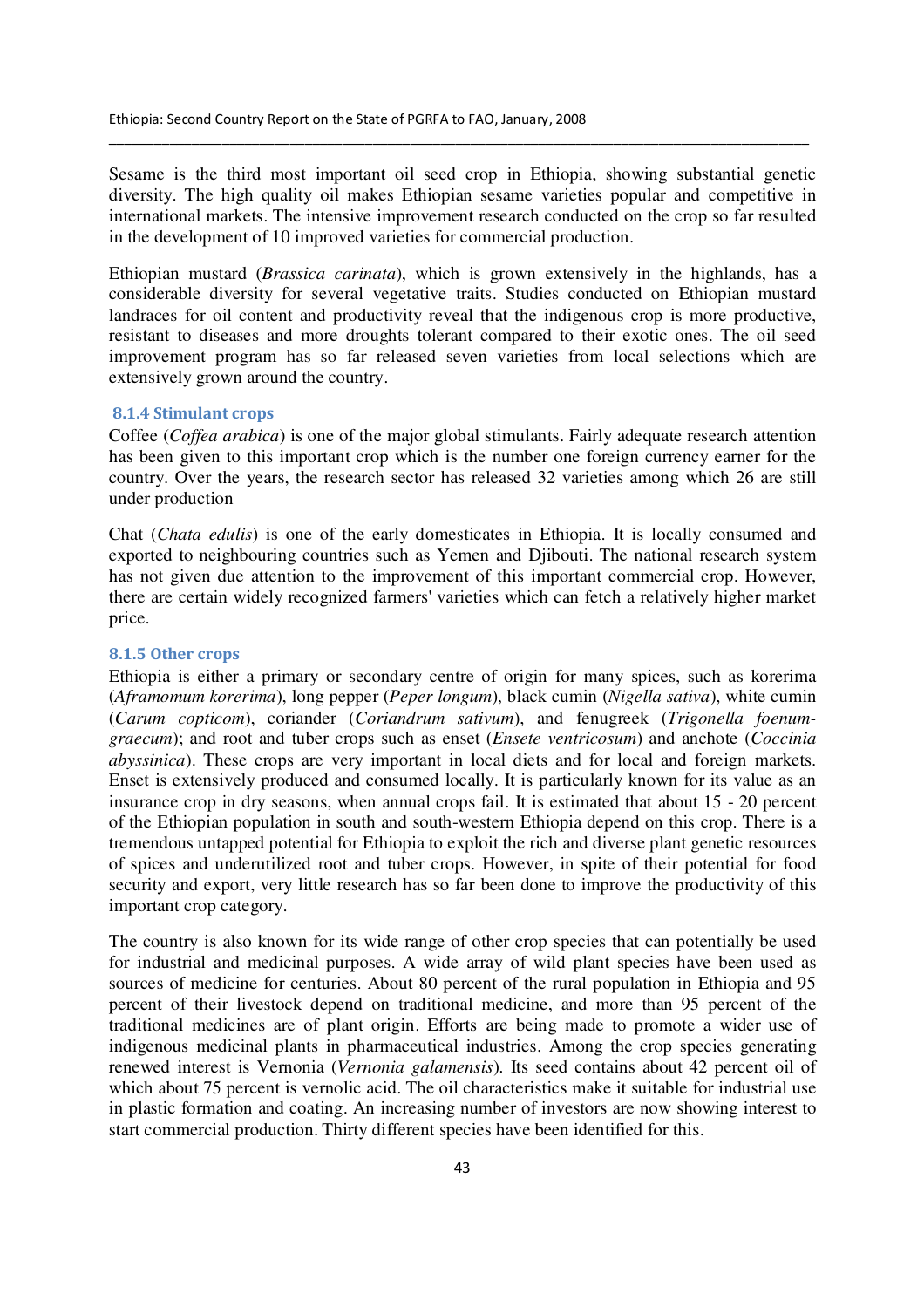## 8.2 NEED ASSESSEMENT ON FUTURE USE OF PGRFA FOR FOOD SECURITY AND SUSTAINABLE DEVELOPEMENT

\_\_\_\_\_\_\_\_\_\_\_\_\_\_\_\_\_\_\_\_\_\_\_\_\_\_\_\_\_\_\_\_\_\_\_\_\_\_\_\_\_\_\_\_\_\_\_\_\_\_\_\_\_\_\_\_\_\_\_\_\_\_\_\_\_\_\_\_\_\_\_\_\_\_\_\_\_\_\_\_\_\_\_\_\_\_\_\_\_\_\_\_\_

Ethiopia is recognized as one of the gene pool centres in the worlds, and is home to a wide diversity of crop and wild plant species. However, past efforts to exploit this untapped resource in an organized manner and help the country lift itself out of poverty has not yet met their goals. Attention should be given to assess and catalogue the extent of existing diversity (the number of species conserved so far is considered very low in view of the immense genetic diversity of the country) and establish a mechanism that can bring stakeholders together to make focused and organized efforts for the sustainable utilization of these resources. It can be argued that with regards to PGR conservation and utilization, the country is not yet operating at an optimal level.

Lack of awareness by the general public is a major weakness that is hampering the protection, enhancement and sustainable utilization of PGR in Ethiopia. Agricultural research and development agencies should assist in awareness raising among the public. The general public and particularly the rural community require support to understand the diverse uses and benefits that can be accrued from PGR. Community approaches to the conservation and sustainable utilization of PGR are indispensable. The public, the rural community in particular, must be made aware of the benefits of working jointly together with agricultural research and development partners to identify and categorize PGR according to use and potential value.

There has been limited use of the already conserved PGR in the country. The main reasons for this are;

- Poor networking and collaboration between research and development institutions leading to a lack of concerted efforts and weak synergies and complementarities. This partly emanates from the wrong perception that conservation and utilization of PGR is the business of one institution.
- Lack of awareness on the range of conserved germplasm existing, has lead to a demand centering on only a limited range of species from the genebank.

In addition to the use of conserved accessions for crop improvement, there is an increasing interest in the direct use of PGR as part of the national response to mitigate drought disasters and other events that result in severe losses of plant materials. In many cases, governmental institutions and NGOs respond to such events by providing materials that are not suitable for the affected areas, rather than providing locally adapted materials from the genebank (or from local sources). In the future such trends have to be rectified to help farming communities getting access to adapted germplasm and preferred varieties.